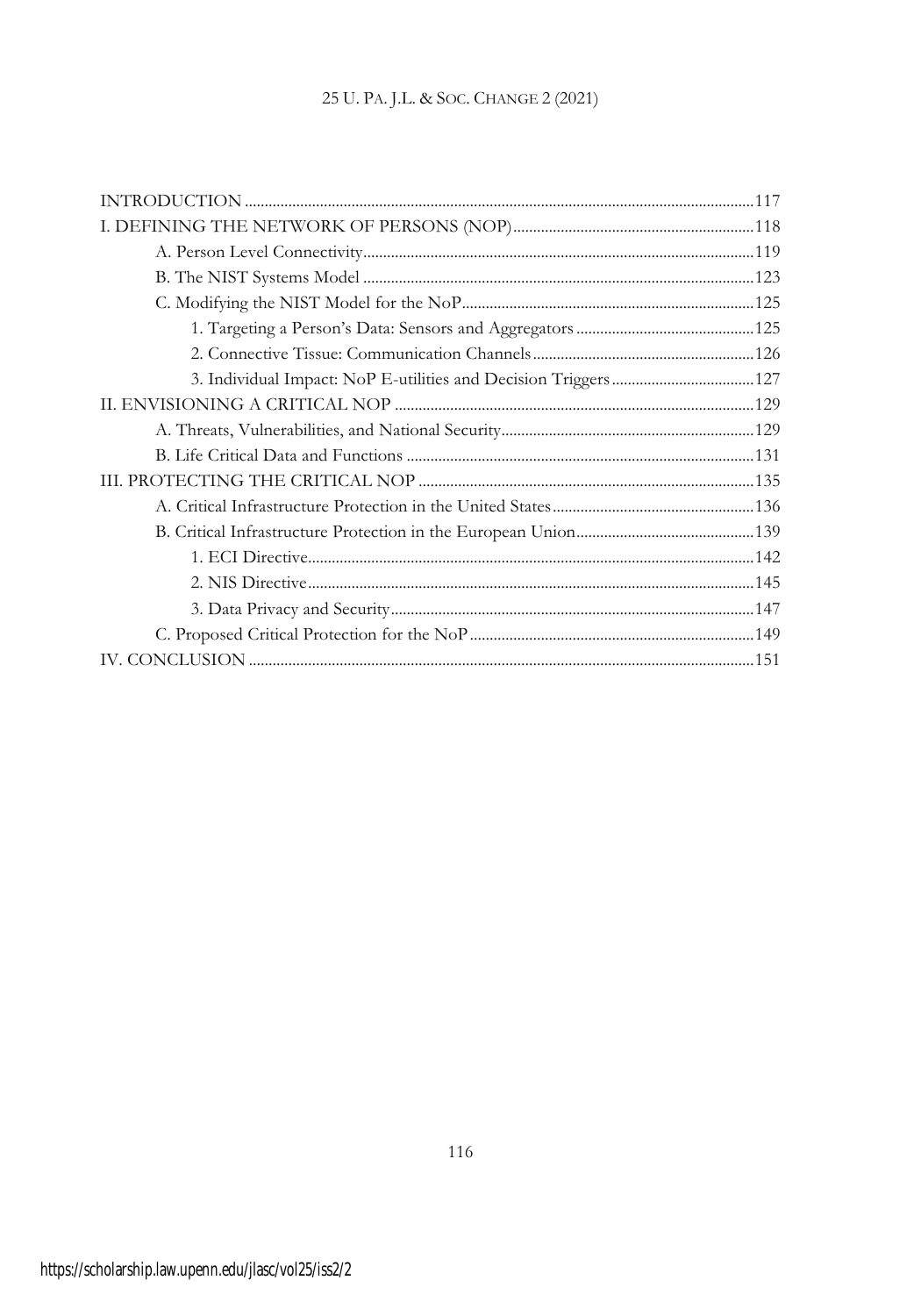*A human is sometimes considered as a 'thing' in public discourse related to IoT [Internet of Things].*

–NIST, Networks of 'Things'

*Act in suchaway that you treat humanity ... never merely as a means to an end, but always at the same time as an end.*

–Immanuel Kant

## INTRODUCTION

In November, 2017, the Food and Drug Administration approved a pill with an embedded sensor for use in the human body for the first time.<sup>1</sup> Intended to track whether a patient is taking a prescribed medicinal course of treatment, the sensor moves through the body and communicates with a patch worn by a patient, then sends information to an application on the patient's cellphone which forwards that information to a pharmaceutical company or a medical facility.<sup>2</sup> Another example for a pioneering sensor technology, "smart dust" about the size of a dust particle, is indistinguishable from the surrounding environment. Smart dust is a tiny sensor designed to collect data from the environment, physical connections, and persons—all of which are trackable to identified places.<sup>3</sup> The future will likely be filled with pervasive ultra-small connected devices in addition to the relatively larger ones already present in appliances and everyday technology today. Sensors will be bound to people as well as the environment, and people will provide much of the data that will compose the fundamental building blocks of a decisional infrastructure. Threats emanating from incompetence, unethical conduct, criminals, and nation states will put national security at increased risk because of new levels of potential harm to individual citizens as well as potential damage to physical infrastructure.

One such threat occurred in 2016, when one of the most broadly felt denial of service cyberattacks in the United States shut down the Internet in areas of the country for three hours because it preyed on vulnerabilities found in small Internet of Things (IoT) devices such as light bulbs and kitchen appliances.<sup>4</sup> Extrapolated to a future that includes an intimate electronic connection with a person's body, this incident foreshadows a time when there will be an imperative to secure an infrastructure that is connected to persons rather than things. When a plethora of devices—from ever

<sup>1</sup> Pam Belluck, *First Digital Pill Approved to Worries About Biomedical 'Big Brother*,*'* N.Y. TIMES (Nov. 13, 2017), https://www.nytimes.com/2017/11/13/health/digital-pill-fda.html?emc=eta1[https://perma.cc/3MJF-G3RT]; Jonah Comstock, *In-Depth: How Digital Sensors Could Change The Face of Pharma*, MOBILE HEALTH NEWS (Nov. 17, 2017), http://www.mobihealthnews.com/content/depth-how-digital-sensors-could-change-face-pharma [https://perma.cc/6MVM-YUOU].

<sup>2</sup> Belluck, *supra* note 1.

<sup>3</sup> *See* Courtney Goldsmith, *Microscopic 'Smart Dust' Sensors are Set to Revolutionise a Range of Sectors*, NEW ECONOMY (June 3, 2019), https://www.theneweconomy.com/technology/microscopic-smart-dust-sensors-are-set-to-revolutionise-a-range-ofsectors [https://perma.cc/XTT9-D2PM](describing what smart dust is); Rebecca Rubin, *Smart Dust: Just a Speck Goes a Long Way in the Erosion of Fundamental Privacy Rights*, 15 J. HIGH TECH. L. 329, 342–46 (2015).

<sup>4</sup> *See* Sam Thielman & Elle Hunt, *Cyber Attack: Hackers 'Weaponised' Everyday Devices With Malware*, The Guardian (Oct. 22, 2016), https://www.theguardian.com/technology/2016/oct/22/cyber-attack-hackers-weaponised-everyday-devices-withmalware-to-mount-assault [https://perma.cc/M6QK-B3YH].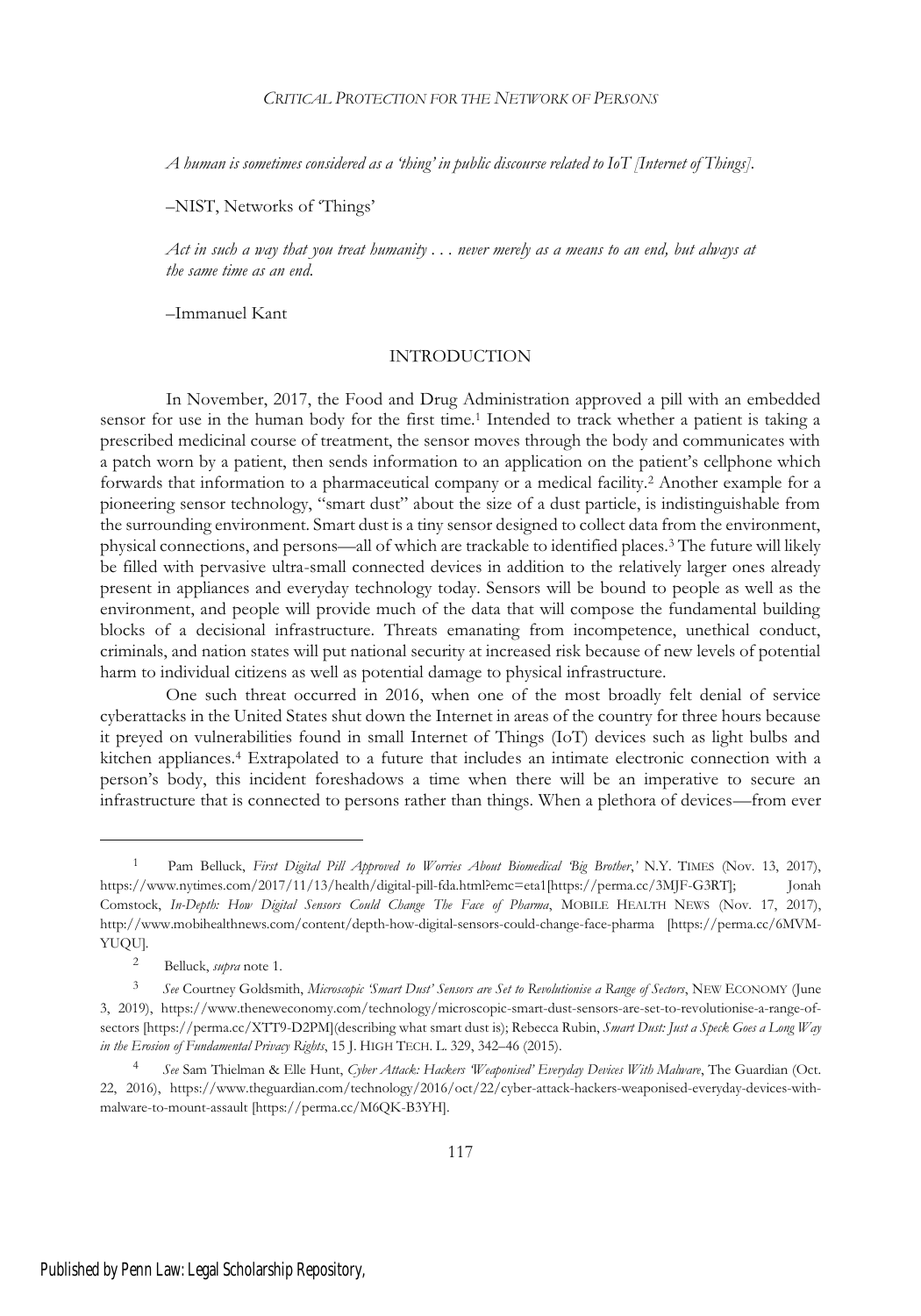present sensors embedded in streets to nanoparticles coursing through individual bodies—collect and share minutely and continually updated personal data, then the infrastructure to be secured will encompass the individual. While the IoT<sup>5</sup> and cyber-physical systems have captured our regulatory attention, technology is accelerating so rapidly that soon individuals will have granular connections with systems of sensors so embedded in the environment that it is no longer sufficient to contemplate societal expectations in an IoT. Instead, legal and social institutions must conceive of what it means to regulate and secure a different environment: an infrastructure substantially connecting individuals to critical systems at a personal level. Sensor-driven infrastructure collecting a huge amount of data from individuals can impact the fundamental meaning of citizenship, affect economic prosperity, and define personal identity, all in a world composed of dwindling nodes of mediation between humans and automated systems.

When we think of infrastructure in this new way, the values and human rights of persons are integral parts of the infrastructure in need of protection. To make this argument, Part I first establishes a basis for the belief that future cyber systems will evolve around connected persons and will soon be a reality. This Part then uses the National Institute of Standards and Technology (NIST) systems model to describe and define the attributes of such a personally connective system, that we call a Network of Persons (NoP). Part II describes the threats to and vulnerabilities of the NoP, and conceptualizes protection for life critical functions in the NoP. It argues that these life critical functions must become the focus of national security protection in the interest of the individual and the nation. Part III discusses how to achieve appropriate protection of the NoP infrastructure within national security protection. To this effect, it describes and compares U.S. and EU regulatory approaches to critical infrastructure protection, and analyses how these contrasting approaches translate to life-critical functions in the NoP. Because the person is the building block for this critical infrastructure protection, it is argued that the government's duty is qualitatively different than its duty to protect other critical infrastructures.

## I. DEFINING THE NETWORK OF PERSONS (NOP)

Much has been written about the IoT, the Internet of Everything, and Cyber-Physical systems.<sup>6</sup> While there are degrees of difference, in this context the concepts are generally equivalent.

<sup>5</sup> Arkady Zaslavsky, *September 2013 Theme: Internet of Things and Ubiquitous Sensing*, IEEE COMPUT. SOC'Y, https://www.computer.org/publications/tech-news/computing-now/internet-of-things-and-ubiquitous-sensing)

<sup>[</sup>https://perma.cc/Y5B8-N4AV] (last visited Nov. 1, 2020) ("[T]he Internet of Things (IoT) will comprise many billions of Internet-connected objects (ICOs) or "things" that can sense, communicate, compute, and potentially actuate, as well as have intelligence, multimodal interfaces, physical/virtual identities, and attributes.").

<sup>6</sup> NIST uses the term Cyber-Physical Systems, which includes the Internet of Things and "[s]mart anything." *Cyber-Physical Systems*, NAT'L INST. STANDARDS & TECH., https://www.nist.gov/el/cyber-physical-systems [https://perma.cc/5VQU-SFJ5] (last visited Nov. 1, 2020). Within the legal literature, see these leading articles: Scott R. Peppet, *Regulation the Internet of Things: First Steps Toward Managing Discrimination*, *Privacy, Security, and Consent*, 93 TEX. L. REV. 85 (2014); Adam D. Thierer, *The Internet of Things and Wearable Technology: Addressing Privacy and Security Concerns Without Derailing Innovation*, 21 RICH. J.L.&TECH. 6 (2015); There are many recent articles about the Internet of Things. *See generally,* Jane Kirtley & Scott Memmel, *Too Smart For Its Own Good: Addressing the Privacy and Security of the Internet of Things*, 22 J. INTERNET L., Oct. 2018; Nicole Smith, *Protecting Consumers in the Age of the Internet of Things*, 93 ST. JOHN'S L. REV. 851 (2019); Lawrence J. Trautman et al., *Governance of the Internet of Things (IOT)*, 60 JURIMETRICS J. 315 (2020); Charlotte A. Tschider, *Regulation the Internet of Things: Discrimination, Privacy, and Cybersecurity in the Artificial Intelligence Age*, 96 DENV. L. REV. 87 (2018).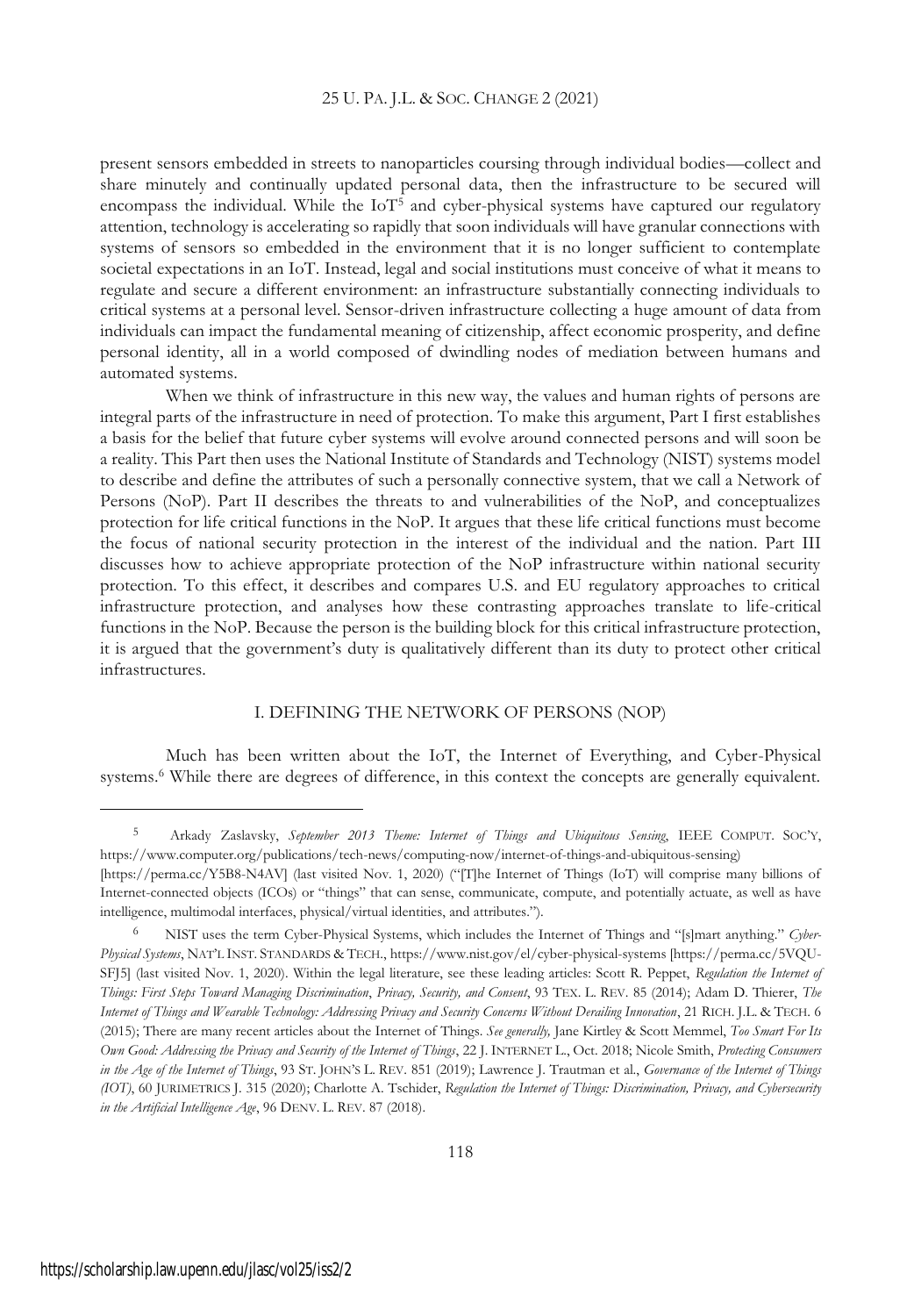Each describes a world of connected devices, usually employing a type of sensor that is designed to collect, or sense, information, and transmit the data, often by means of an Internet connection.<sup>7</sup> Multiple types of sensors are in use today in everyday life. Apple iPhone technology, for example, uses sensors in the process of facial recognition that are crucial to the mapping of a person's face in order to unlock the phone.<sup>8</sup> Audio sensors, such as those used by Amazon's Alexa,<sup>9</sup> can be used not only to respond to instructions or questions, but also to identify a person by her unique speech patterns.<sup>10</sup> The types and uses of sensors are almost endless, embedded in things such as smart buildings and cars and from wearable health fitness appliances to patient monitoring devices and smart pharmaceuticals.<sup>11</sup> Sensors are simply everywhere, and the future proliferation of sensors will be able to monitor and collect data about the most personal aspects of an individual's life.

Beyond current ubiquitous sensor applications, the advent of future and near-future technology will soon be reality. Although technology will continue to develop in unpredicted ways, a few illustrative descriptions of methods for an intensively, personally connected environment set the stage for what is to come. The technologies described here are on the cusp of realization and are used in limited circumstances or proof-of-concept rollouts today.

## *A. Person Level Connectivity*

Forthcoming technologies significantly advance methods of sensing a person's existence and identity. <sup>12</sup> "Hypersensing" describes a technological tsunami of sensors collecting information that is fed into systems of machine learning based across industries and places.<sup>13</sup> Hypersensing means that the

<sup>7</sup> *See* U.S. GOV'<sup>T</sup> ACCOUNTABILITY OFFICE, GAO-17-75, INTERNET OF THINGS: STATUS AND IMPLICATIONS OF AN INCREASINGLY CONNECTED WORLD 7 (2017) (describing the three layers as hardware, where sensors are located, network, such as Wi-Fi, and software, which is needed to collect the data).

<sup>8</sup> *See* JV Chamary, *How Face ID Works On iPhone X*, FORBES (Sept. 16, 2017, 5:00 AM), https://www.forbes.com/sites/jvchamary/2017/09/16/how-face-id-works-apple-iphone-x/#64e4da52624d [https://perma.cc/5HSR-27JU]; Michael deAgonia, *Apple's Face ID [The iPhone X's Facial Recognition Tech] Explained*, COMPUTERWORLD (Nov. 1, 2017, 2:57 AM), https://www.computerworld.com/article/3235140/apple-ios/apples-face-id-theiphone-xs-facial-recognition-tech-explained.html [https://perma.cc/3M4Z-QQN9].

<sup>9</sup> *See* Jefferson Graham, *Alexa Guard Can Now Listen for Alarms—Or, Perhaps, a Cheating Spouse?*, USA TODAY (May 14, 2019, 9:40 AM), https://www.usatoday.com/story/tech/talkingtech/2019/05/14/alexas-latest-skill-listening-alarms-andsnooping-home-life/1189230001 [https://perma.cc/T3ZP-GEKB].

<sup>10</sup> *See* Omesh Tickoo, *Making Sense of Sensors—Types and Levels of Recognition*, APRESS (May 5, 2017), https://www.apress.com/gp/blog/all-blog-posts/making-sense-of-sensors/12253808 [https://perma.cc/A6B9-H36G].

<sup>11</sup> *See* Janine S. Hiller, *Healthy Predictions? Questions for Data Analytics in Health Care*, 53 AM. BUS. L.J. 251, 275–76 (2016) (explaining that patient mobile connected devices feed into health care data); Scott J. Shackelford et al., *When Toasters Attack: A Polycentric Approach to Enhancing the "Security of Things*," 2017 U. ILL. L. REV. 415, 418 (2017) (stating that "nearly everything not currently connected to the Internet, from gym shorts to streetlights, soon will be.").

<sup>12</sup> *See* Martin Geddes, *Introducing Hypersense & Human Technology*, DEWAYNE-NET (Jan. 31, 2015), https://dewaynenet.wordpress.com/2015/02/01/introducing-hypersense-human-technology [https://perma.cc/E9C6- R4BK].P5QK-9BZR]. Mohd Javaid et al., *Sensors for Daily Life: A Review*, SENSORS INTERNATIONAL (July 19, 2021), https://doi.org/10.1016/j.sintl.2021.100121 [https://perma.cc/7EGW-UFAT].

<sup>13</sup> Martin Geddes, *The Future of Everything: Making Sense of the Sensor Revolution from a Telecoms Perspective*, IEEE INTERNET OF THINGS (July 12, 2016), https://iot.ieee.org/newsletter/july-2016/the-future-of-everything-making-sense-of-the-sensorrevolution-from-a-telecoms-perspective.html [https://perma.cc/WV4C-86LA].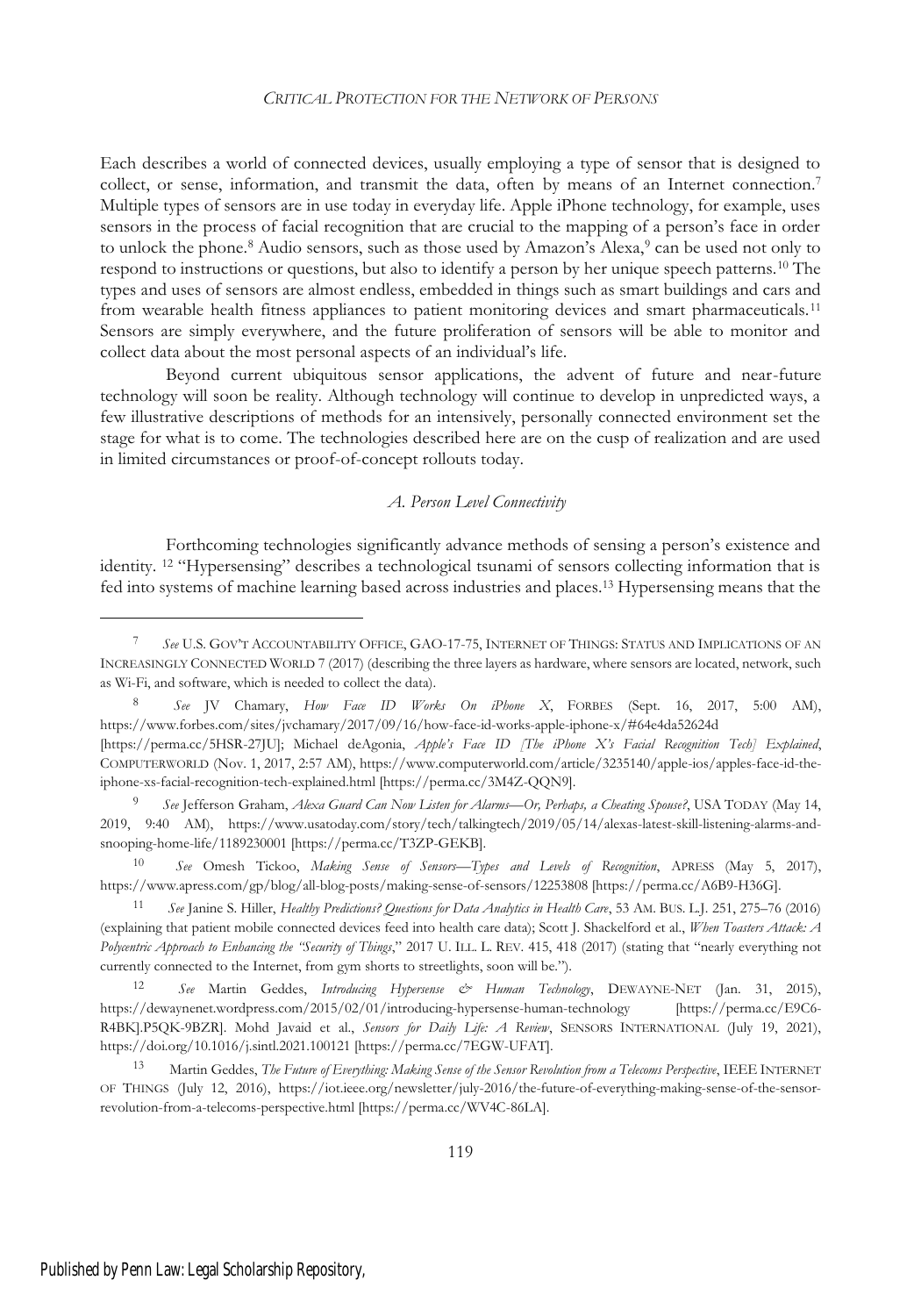#### 25 U. PA. J.L.&SOC. CHANGE 2 (2021)

sensors first gather data, which is then processed in a computing system that will very quickly provide near-immediate feedback to a human decision maker. The synergy driving the concept is the combination of continual data feeds with machine learning, which is expected to improve prediction of behavior or events in real-time.<sup>14</sup> For example, police departments use body cameras today, but tapes are usually viewed when the need to download and review an event occurs. But bodycams may soon be able to provide real-time feedback to on-duty officers by using sophisticated facial recognition software to identify individuals within the officer's vision—even in a crowd.<sup>15</sup> When the system matches a face with a suspect or missing person in a database it conveys this information to officers who can decide whether to stop a person walking down the street.<sup>16</sup>

Smart dust is another specific technological example of sensors, data, and automated decision making that can be embedded and closely connected with individuals. <sup>17</sup> The term "smart dust" was coined in the 1990s by a professor at the University of California, Berkeley, to describe a research project for the Defense Advanced Research Projects Agency that had the goal to createamicro-sized sensor that included communication functionality.<sup>18</sup> Thus, the concept of smart dust, a sensor literally the size of dust that includes computing capacity and even perhaps a camera has been on the radar of legal scholars for a number of years.<sup>19</sup> Smart dust might also be considered a subset of nanotechnology, which has long been envisioned as a potential answer for many applications. For example, health care monitoring by nanotechnology applications are envisioned to move throughout the body and communicate health information and status.<sup>20</sup> Potential uses for smart dust, or motes, as it is also called,<sup>21</sup> are all-encompassing, and could monitor "anything that can be measured nearly everywhere."<sup>22</sup>

While there were barriers to the commercialization of smart dust in the past, in recognition of its progress, in 2017 Gartner Research placed it on the radar of innovative technologies with

<sup>15</sup> *See* Shibani Mahtani & Zusha Elinson, *Artificial Intelligence Could Soon Enhance Real-Time Police Surveillance*, WALL ST. J., (Apr. 4, 2018), https://www.wsj.com/articles/artificial-intelligence-could-soon-enhance-real-time-police-surveillance-1522761813 [https://perma.cc/Z7UP-N37P].

<sup>16</sup> *Id.*

<sup>17</sup> Because neutral dust would require operation and installation within the brain, it is beyond the scope of this article but deserves a mention. *See generally* Elise Ackerman, *How Smart Dust Could be Used to Monitor Human Thought*, FORBES (July 18, 2013, 1:12 AM), https://www.forbes.com/sites/eliseackerman/2013/07/19/how-smart-dust-could-be-used-to-monitorhuman-thought/#4bc8f2a27ebf [https://perma.cc/2Y83-E8QV] (describing the potential uses of neural dust).

<sup>18</sup> Rubin, *supra* note 3, at 342–43 (describing the history of smart dust development).

<sup>20</sup> *See* Janet Brewer & Ogan Gurel, *Nanomedicine: Issues of Privacy and Informed Consent*,6NANOTECHNOLOGY L. & BUS. 45, 46 (2009).

<sup>21</sup> Bernard Marr, *Smart Dust is Coming. Are You Ready?*, FORBES (Sept. 16, 2018, 11:52 PM), https://www.forbes.com/sites/bernardmarr/2018/09/16/smart-dust-is-coming-are-you-ready/#169a4c2a5e41 [perma.cc/2ASE-A3N8].

<sup>22</sup> *Id.*

<sup>14</sup> The promise of "[t]his 'hypersense' revolution is big enough that you can make a good case that 'cognitive' is the new 'mobile'," because "[t]he ability to make sense of the 'hypersense' world enables new forms of contextual computing and communications. The machines can increasingly initiate action in the world on behalf of people. This is a collective phenomenon akin to the arrival of the Web in the 1990s. We might call it the 'Decision Matrix.'" *Id.*

<sup>19</sup> Smart dust research began in the 1990s at the Universirt of California Berkeley. *Id.* at 342. *See* A. Michael Froomkin, *Regulating Mass Surveillance as Privacy Pollution: Learning From Environmental Impact Statements*, 2015 U. ILL. L. REV. 1713, 1719 (2015); A. Michael Froomkin, *The Death of Privacy?*, 52 STAN. L. REV. 1461, 1538 (2000); Rubin, *supra* note 3, at 351; Kevin Werbach, *Sensors and Sensibilities*, 28 CARDOZO L. REV. 2321, 2329 (2007).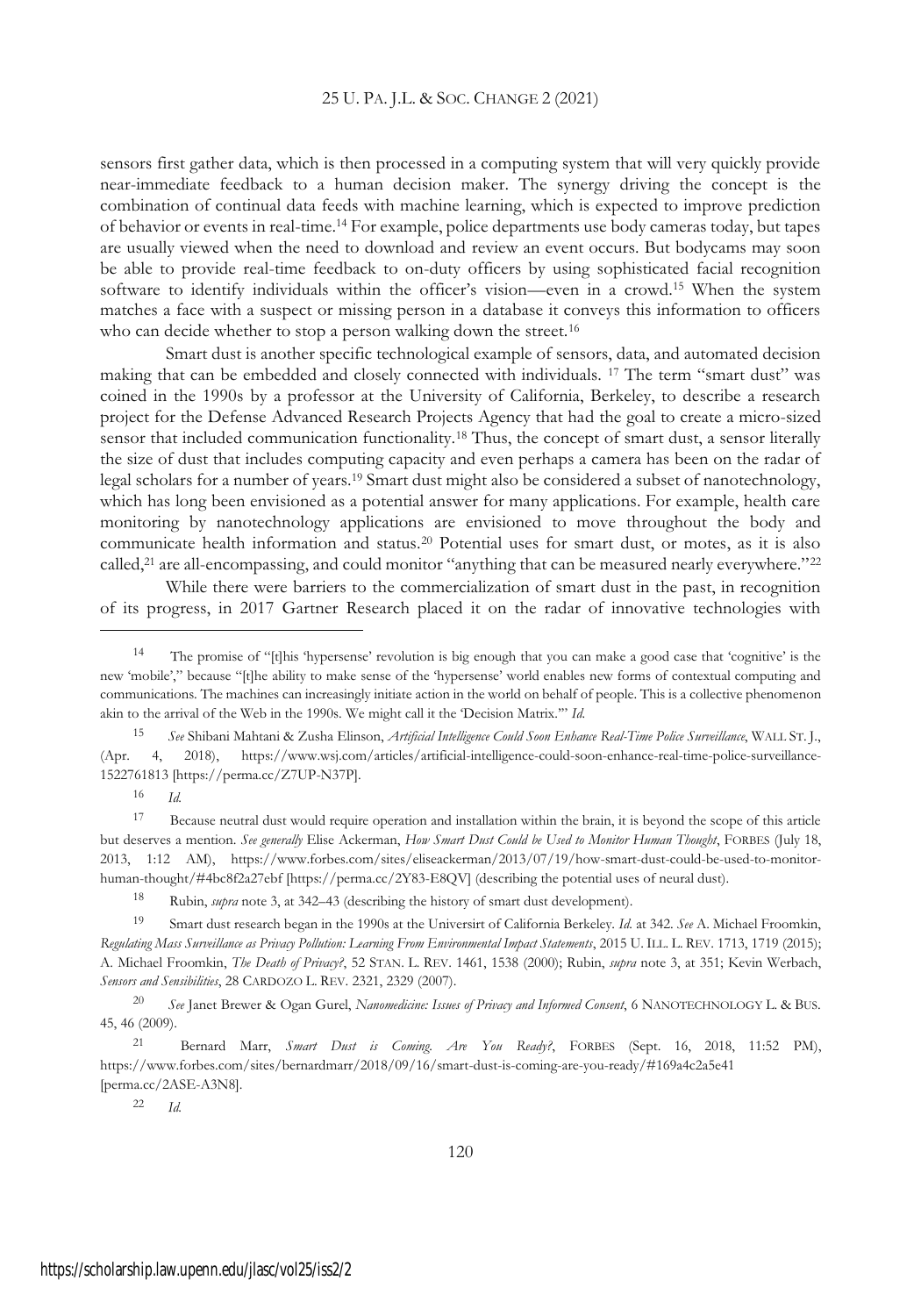mainstream adoption predicted in 10 years.<sup>23</sup> Others also name it as one of the next most disruptive technologies, predicting that "the advent of smart dust will see the distribution of billions or trillions of devices, each capable of transmitting specific feedback. . . ."<sup>24</sup> Smart dust has a good chance of being part of the not-too-distant future environment in which individuals are almost continually subjects of data collection, and sensors collecting the data can do so at an individually and virtually invisible level.

Another example to illustrate the very intimate connection of devices and persons is digital twins technology.<sup>25</sup> Called the "Digital Twin of the Person" when applied to people, it is a technology on the rise, as predicted by the 2020 Gartner Hype Cycle for Emerging Technologies.<sup>26</sup> Using dynamic data collection, a "digital twin" of a person—a simulated and constantly updated digital version of the actual person—is created virtually.<sup>27</sup> Creating a digital twin of an individual by collecting and combining

<sup>24</sup> Tim Fryer, *20 Technologies to Change the World*, E&T MAG. (Sept. 22, 2017), https://eandt.theiet.org/content/articles/2017/09/20-technologies-to-change-the-world [https://perma.cc/J3N4-Z7YN].

<sup>25</sup> "While the concept has been floated for years, it is only since the introduction of IoT—and all the sensors, networking, and Big Data that may be included—that the Digital Twin has become a financially viable concept to implement." Charlie Osborne, *Digital Twin Initiatives Set to Take Enterprise Center Stage: Gartner*, ZD NET (Mar. 13, 2018), http://www.zdnet.com/article/digital-twin-initiatives-set-to-take-center-stage-in-the-enterprise-gartner

[https://perma.cc/RNW6-8LF9]*; see also* Daniel Newman, *Digital Twins: The Business Imperative You Might Not Know About*, FORBES (May 30, 2017, 11:28 AM), https://www.forbes.com/sites/danielnewman/2017/05/30/digital-twins-the-business-imperativeyou-might-not-know-about/#12052a0693c3 [https://perma.cc/W49N-T43W] (explaining how digital twins can benefit collaborations within an enterprise).

<sup>26</sup> Kasey Panetta, 5 *Trends Drive the Gartner Hype Cycle for Emerging Technologies, 2020*, GARTNER (Mar. 8, 2021), https://www.gartner.com/smarterwithgartner/5-trends-drive-the-gartner-hype-cycle-for-emerging-technologies-2020 [https://perma.cc/TV8X-A9EH].

<sup>27</sup> "Whenever [the] physical world changes, a physical sensor tries to update the current status to its digital twin representative in the cloud. Every physical thing and its corresponding cyber thing manages a Data Store. Every physical or cyber thing is identified by a unique ID (i.e. IPv6, Universal Product Code (UPC), Electronic Product Code (EPC), etc.) and is aware of the existence of its twin counterpart." Kazi Masudul Alam & Abdulmotaleb El Saddik, *C2PS: A Digital Twin Architecture Reference Model for the Cloud-Based Cyber-Physical Systems*, 5 IEEE ACCESS 2050, 2053 (2017). *See also* Christian Sarkar, "*Digital Twins, IoT, and the Future of Business" —An Interview with Sanjay Sarma,* THE MKTG. J. (Apr. 25, 2017), http://www.marketingjournal.org/digitaltwins-iot-business-sanjay-sarma [https://perma.cc/N3KY-PU9Y] (explaining the potential effect digital twin can have on the business world). The reason for creating a digital twin of a *physical* object is usually to model future performance and apply predictive analytics to inform decisions about the object related to efficiency, maintenance, or replacement. Development is advanced for industrial systems. General Electric is well known for its digital twin product for industrial systems, with over 500,000 in use today; it describes them as a progression towards "symbioses between human minds and machines*.*" Roberto Saracco, *The Rise of Digital Twins*, IEEE FUTURE DIRECTIONS (Jan. 16, 2018), http://sites.ieee.org/futuredirections/2018/01/16/the-rise-of-digital-twins [https://perma.cc/D9WQ-ARQR]; *see also* Osborne, *supra* note 25 ("Gartner revealed the results of a survey [] which suggests that 48 percent of companies which are already enjoying the benefits of IoT are using, or plan to use Digital Twin by the end of 2018."). The use of digital twins is also proposed for use in Smart Cities to manage and predict system functions. *See* Alam & El Saddik, *supra* note 27, at 2050 (explaining that "physical systems act as the sensors to collect real-world information and communicate them to the computation modules

<sup>23</sup> *See* Press Release, Gartner, Gartner Identifies Three Megatrends That Will Drive Digital Business Into the Next Decade (Aug. 15, 2017); *see also* Ami Marketing, *What in the World is Smart Dust?*, AMI (Oct. 3, 2017), https://ami.com/en/techblog/what-in-the-world-is-smart-dust [https://perma.cc/J9ZG-VEGB]

<sup>(</sup>confirming the promises and potential application of smart dust); Devin Coldewey, *IBM Working on 'World's Smallest Computer' to Attach to Just About Everything*, TECHCRUNCH (Mar. 19, 2018, 4:15 PM), https://techcrunch.com/2018/03/19/ibm-working-onworlds-smallest-computer-to-attach-to-just-about-everything [https://perma.cc/9E72-MHAT] (giving an example of one potential application of smart dust).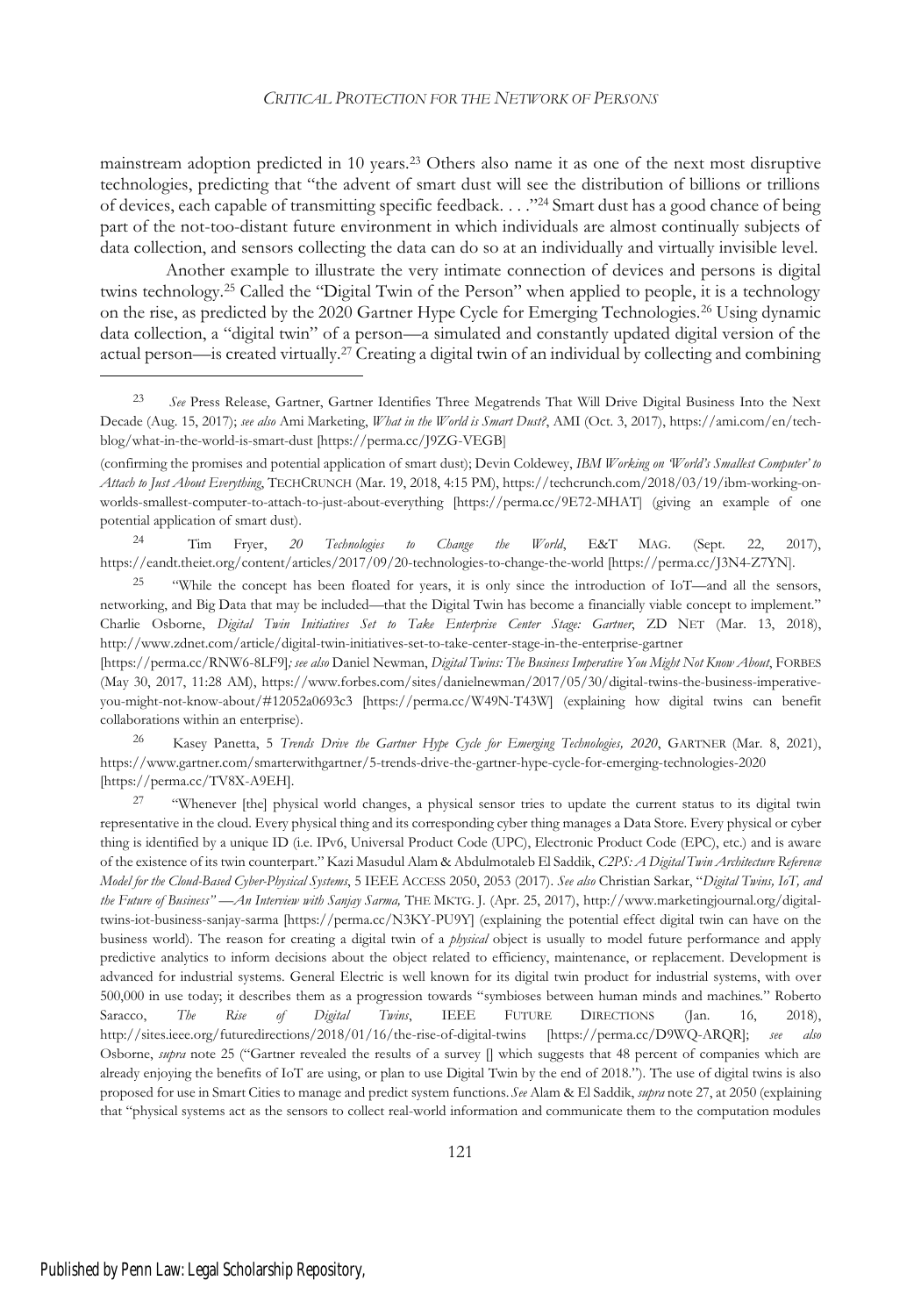very personal information can be used, for example, to predict illness and for medical treatment.<sup>28</sup> Retail industries are not far away from using digital twins to create a replica of each consumer, using both purchase and non-purchase data in order to make predictions about individual consumer behavior in order to "cross-sell and up-sell."<sup>29</sup>

In 2017, Deloitte explained that as applied to physical assets, "[t]he digital twin is based on massive, cumulative, real-time, real-world data measurements across an array of dimensions."<sup>30</sup> It is not hard to see that it would be a relatively small step for the data from wearables and smart dust to be fed into a multi-use digital twin of an individual.<sup>31</sup> Massive and real-time data collection about a person may be the foundation of Facebook's metamorphosis in 2021 into a company called Meta, which it premised on a future of an "embodied internet."<sup>32</sup>

Decisional uses of technology such as real-time police bodycam systems, smart dust, digital twins, and the like, fall into the broader category of cognitive computing, augmented reality, machine learning, or deep learning that can all be considered to fall under the general umbrella of artificial intelligence.<sup>33</sup> The illustrative technologies are exemplary of a pervasive environment of individuallybased data collection and analysis. The data collected by sensors is transferred, usually through the Internet, to computing systems that can make sense of large datasets and can combine sensor data with additional datasets. Finally, automated systems will create predictions, shared at some level with

<sup>30</sup> Aaron Parrott & Lane Warshaw, *Industry 4.0 and the Digital Twin*, Deloitte (May 12, 2017), https://www.deloitte.com/us/en/insights/focus/industry-4-0/digital-twin-technology-smart-factory [https://perma.cc/S6LF-PQ66].

<sup>31</sup> *See* Macy Bayern, *Let's Get Phygital: Most Disruptive Tech of 2020*, TECHREPUBLIC (Nov. 11, 2019, 12:00 PM), https://www.techrepublic.com/article/lets-get-phygital-data-automation-and-iot-lead-the-way-in-disruptive-tech

[https://perma.cc/3YN3-KJNK] ("As internet of things (IoT) devices continue advancing, from sensors to wearables and smartphones, more data points about humans will be collected. Humans will generate enough data to create a digital twin. . . ."); *see also* Diane J. Cook & Narayanan Krishnan, *Mining the Home Environment*, 43 J. INTELL. INFO. SYS. 503 (2014) (describing types of smart home monitoring sensors, data mining algorithms and uses, and privacy and security challenges).

<sup>32</sup> Kevin Kruse, *The Metaverse, Digital Twins, and Leadership Development*, FORBES (Nov. 4, 2021), https://www.forbes.com/sites/kevinkruse/2021/11/04/the-metaverse-digital-twins-and-leadershipdevelopment/?sh=63a8a9186287 [https://perma.cc/2DUV-LFNM] ("[B]efore there can be a true metaverse—enterprise or

otherwise—there must first be 'digital twins'.").

<sup>33</sup> NAT'<sup>L</sup> SCI.&TECH. COUNCIL, EXEC. OFF. OF THE PRESIDENT, PREPARING FOR THE FUTURE OF ARTIFICIAL INTELLIGENCE, 6–11 (2016) (stating that "There is no single definition of AI [Artificial Intelligence] that is universally accepted by practitioners." *Id.* at 6)*; see also* Andy Meek, *Connecting Artificial Intelligence with the Internet of Things*, THE GUARDIAN (July 24, 2015, 7:11 AM), https://www.theguardian.com/technology/2015/jul/24/artificial-intelligence-internet-of-things [https://perma.cc/3F9N-AG5K].

<sup>(</sup>i.e. cyber layer), which further analyze and notify the findings to the corresponding physical systems through a feedback loop.").

<sup>28</sup> *See* Koen Bruynseels et al., *Digital Twins in Health Care: Ethical Implications of an Emerging Engineering Paradigm*, 9 FRONTIERS GENETICS 1, 3 (2018) (stating that "[t]he emerging data-driven personalized health care practices bear striking resemblances to Digital Twins driven engineering in industry."). *See generally* Min Chen et al., *Smart Clothing: Connecting Human with Clouds and Big Data for Sustainable Health Monitoring*, 21 MOBILE NETWORKS & APPLICATIONS 825 (2016) (describing how data collected through smart clothing and other technologies can allow people to better recognize health issues and resolve them more quickly).

<sup>29</sup> Todd Hassell, *How 'Digital Twins' Nurture the Customer Experience*, FORBES (Jan. 11, 2018, 8:16 AM), https://www.forbes.com/sites/sap/2018/01/11/how-digital-twins-nurture-the-customer-experience/ [https://perma.cc/7NT4-MVF8].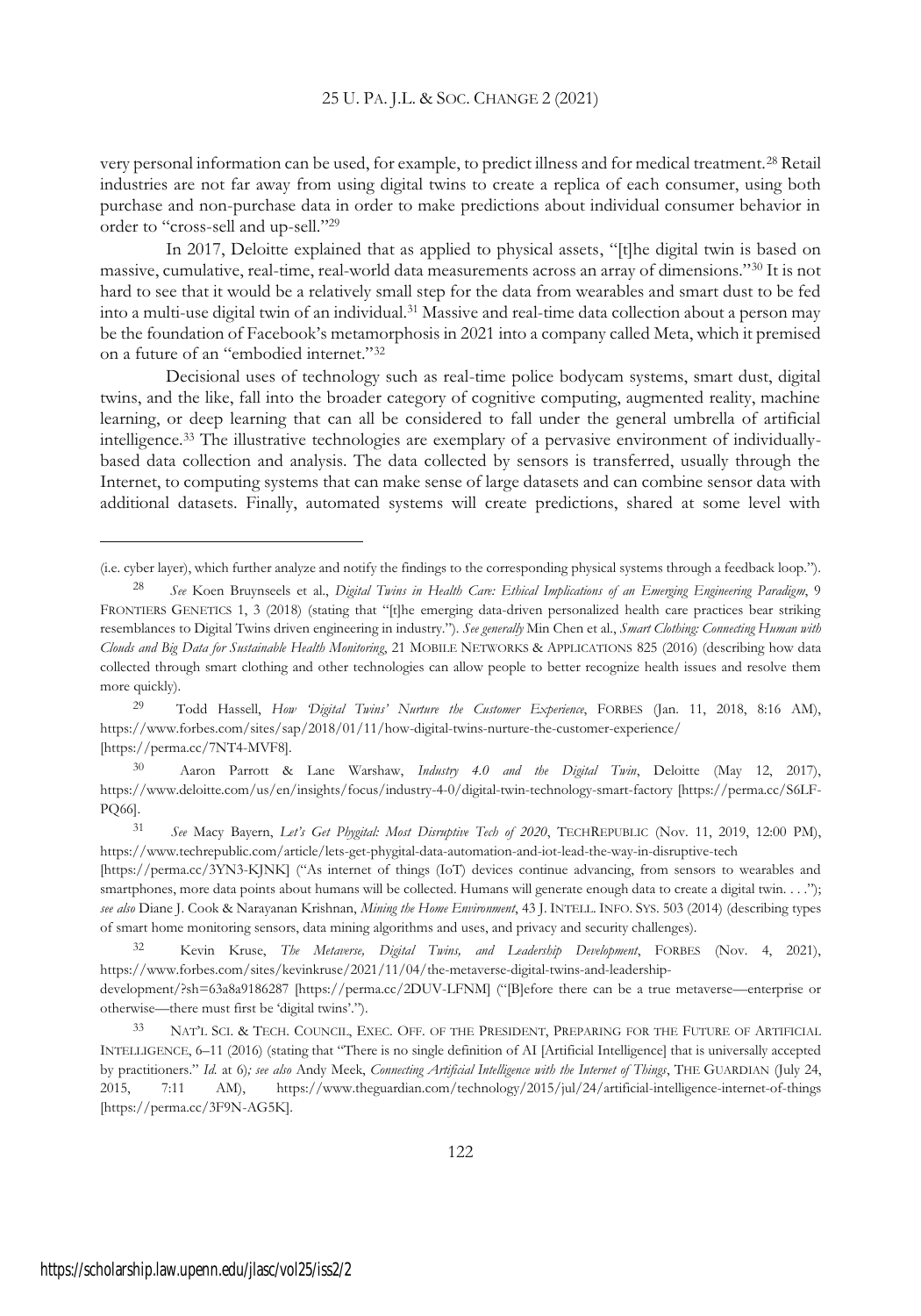decision makers, or instituted in an automated decision-making process, based on the data and analysis. The impact is that:

[These] computing systems redefine the nature of the relationship between people and their increasingly pervasive digital environment. They may play the role of assistant or coach for the user, and they may act virtually autonomously in many problem-solving situations. The boundaries of the processes and domains these systems will affect are still elastic and emergent.<sup>34</sup>

In summary, the personally connective system is not science fiction. As technology becomes available to connect any number of identified, specific persons at a granular level, and as these form networks that allow for further communication, persons will be the target for threats and vulnerabilities in ways not previously imagined and at exponentially higher levels. Thus, the security of the personally connective system raise many legal, ethical, and social issues, discussed in the following parts.

The elements of the system described in general in Part I. A. include a hypersensed environment consisting of the sensored and connected person, large amounts of data collected to make predictions about individuals, and the technological means of closing the data loop with decision making. The following section describes an earlier effort by the National Institute of Standards and Technology (NIST) to create a systems approach to describe the interlocking parts and processes in a network as it applies to things. Part I. C. will extend the NIST model to include the personal sensoring described here.

#### *B. The NIST Systems Model*

In 2016, NIST issued a publication entitled 'Networks of 'Things.'"<sup>35</sup> The goal of the publication was to create a vocabulary for discussing the commonly referred to IoT, smart systems, or whatever name is used for a distributed system that communicates via the Internet or another medium that transmits data.<sup>36</sup> Acknowledging that "[no] simple, actionable, and universally-accepted definition for IoT exists," it nonetheless identified that "[t]he tethering factor [connecting converging technologies] is data."<sup>37</sup> The NIST vocabulary and descriptive model provides a common understanding of the basics of a sensored world, how it "behaves," and how such a system relates to the creation of trust.<sup>38</sup> Applying a simplified model, but building upon the NIST work, a definition of a Network of Things (NoT) can be described as consisting of five elements: 1) sensors, 2) aggregators, 3) a communication channel, 4) external or e-utilities, and 5) decision triggers.<sup>39</sup>

<sup>34</sup> Sue Feldmen & Hadley Reynolds, *Cognitive computing: A definition and some thoughts*, KM WORLD, https://www.kmworld.com/Articles/News/News-Analysis/Cognitive-computing-A-definition-and-some-thoughts-99956.aspx. [https://perma.cc/XF5K-UBC6]

Jeffrey Voas, NETWORKS OF 'THINGS' 1 NAT'L INST. STANDARDS & TECH (2016) (NIST uses the acronyms IoT (Internet of Things) and NoT (Network of Things) interchangeably but notes that "IoT is an instantiation of a NoT," Network of "ThingsSTANDARDS & TECH., ").

<sup>36</sup> *Id.* at 1 (as such the NIST definition of NoT includes but is not limited to the IoT).

<sup>37</sup> *Id.*

<sup>38</sup> *Id.* NIST decided that it is the behavior that matters, rather than an explicit definition.

<sup>39</sup> *Id.* at 2.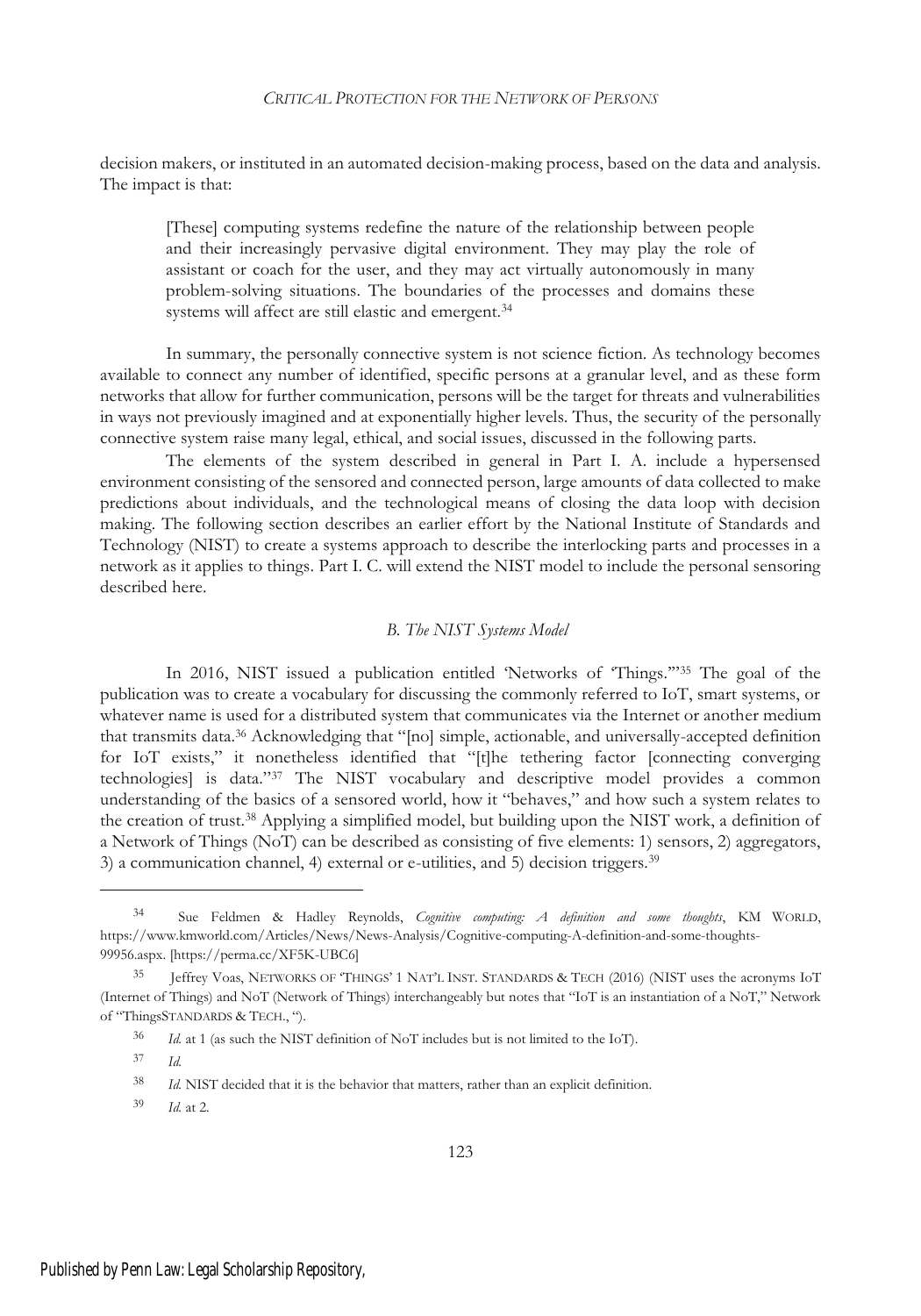#### 25 U. PA. J.L.&SOC. CHANGE 2 (2021)

According to NIST, the sensor elements of a NoT are: a sensor with a physical presence, it may be connected to the Internet, and its product is data.<sup>40</sup> Furthermore, sensors may or may not perform identification functions, the data that they transmit may or may not be accurate, and the data may be shared with any number of networks.<sup>41</sup> NIST identifies security as a potential concern for sensors, but suggests that security is only necessary under certain circumstances.<sup>42</sup> Particularly relevant to our discussion of security for a sensored network that evolves around persons, humans are described as possible threats to sensor reliability because they may fail to follow policy, misread data, or misplace sensors.<sup>43</sup>

While sensors produce the data, the aggregator component is defined as the software that processes that raw data, thus making "big data" usable.<sup>44</sup> Security and reliability of the aggregator software is a concern, as it may be hacked, blocked, or misled by incorrect data.<sup>45</sup> Next, the communication channel is the transportation layer, moving the data "from intermediate events at different snapshots in time."<sup>46</sup> The Internet, or wireless communication, is likely to be the communication channel. However, a mesh network could allow communications directly between sensors.<sup>47</sup> Communication channels can also be attacked or slowed, and their reliability and security are concerns. Next, an e-utility is defined as a "software or hardware product or service."<sup>48</sup> Other standardsetting bodies have named this part of the system as being comprised of "*cyber-entities*," or "*digital entities*."<sup>49</sup> These entities "execute processes or feed data into the overall workflow."<sup>50</sup> Interestingly, NIST classifies *a human* as a possible e-utility.<sup>51</sup> If an e-utility is not human, it may still have a unique ID. Although NIST did not explicitly recognize this fact, we argue that an e-utility that has a unique ID may be so closely connected to an individual that, in many ways related to data collection, it serves similar functions.<sup>52</sup> Both reliability and security continue to be issues for the e-utility.<sup>53</sup>

The final element of the NoT is the decision trigger(s). NIST describes this element as an "ifthen" function that "define[s] the end-purpose" of the NoT and "can control actuators and transactions."<sup>54</sup> For example, a decision trigger might be part of a smart city infrastructure that monitors

<sup>47</sup> *See* Swaroop Poudel, *Internet of Things: Underlying Technologies, Interoperability, and Threats to Privacy and Security*, 31 BERKELEY TECH. L.J. 997, 1005 (2016) (stating that "[i]n a mesh network, devices connect directly with one another to relay information, enabling the network to sprawl over a wide area even though a single device may transmit only up to 300 feet.").

<sup>53</sup> *See* Voas, *supra* note 34, at 11-13.

<sup>54</sup> *Id*. at 11-13. Andrea Matwyshyn analyzes a similar, but distinct, infrastructure that she names the "Internet of Bodies," that not only uses sensors but that is also uniquely embedded into human bodies. Andrea M. Matwyshyn, *The Internet of Bodies*, 61

<sup>40</sup> NIST describes twenty-nine attributes of a sensor. *Id.* at 2–4.

<sup>41</sup> *Id.*

<sup>42</sup> *Id.* at 3-4.

<sup>43</sup> *Id.* at 4.

<sup>44</sup> *Id.*

<sup>45</sup> *Id.* at 5.

<sup>46</sup> *Id.* at 7.

<sup>48</sup> Voas, *supra* note 34, at 9.

<sup>49</sup> *Id.* at n.3.

<sup>50</sup> *Id.* at 9.

<sup>51</sup> *Id.* at 10.

<sup>52</sup> *See infra* Part II.B.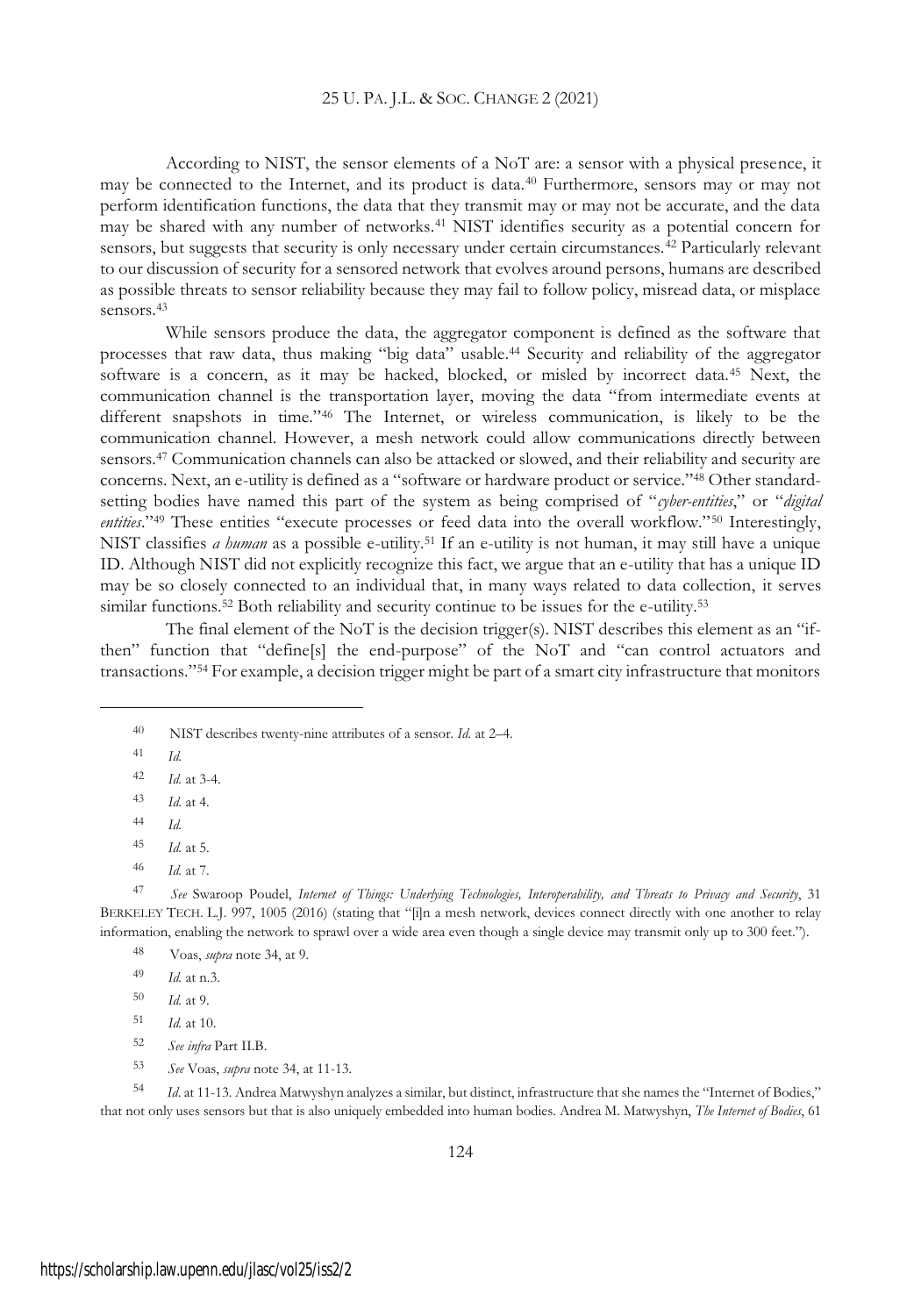air quality: sensors collect air quality data that is aggregated across a geographical area, and if software (the e-utility) determines that the air quality reaches an unacceptable point, then the decision trigger might be programmed to close city streets to further traffic.

|                                 | NIST NoT                                                                             | Example                                                                                                                                                                                         |
|---------------------------------|--------------------------------------------------------------------------------------|-------------------------------------------------------------------------------------------------------------------------------------------------------------------------------------------------|
| <b>Sensors</b>                  | Collect data                                                                         | Car maintenance data collected by onboard computer;<br>apps in car; mobile phone apps                                                                                                           |
| Aggregators                     | Process data from multiple<br>sources and times                                      | Car manufacturers or their business associates                                                                                                                                                  |
| Communication<br>Channel        | Network(s) that transfer data                                                        | Internet; proprietary network                                                                                                                                                                   |
| External/E-<br><b>Utilities</b> | Products or services that use data<br>for particular purpose                         | Navigation services; emergency crash response; roadside<br>assistance                                                                                                                           |
| <b>Decision Trigger</b>         | Action taken as result of data<br>collection and processing: an if-<br>then process. | Data from car indicates that both tire pressure is low<br>and the car has missed its last service; location indicates<br>a dealer is close by; message sent to driver with address<br>of dealer |

The following chart summarizes each element of the NoT, and gives a basic example:

# *C. Modifying the NIST Model for the NoP*

We propose an update to the NoT that identifies a person-level sensoring environment, naming this the Network of Persons (NoP). The NoP building blocks are interconnected *persons* based on 1) targeting of individuals, 2) collecting and processing data, and 3) triggering decisions about a person based on the data. Like the NIST NoT, this proposed definition recognizes that data fuels the system. Utilizing the five NIST elements but fine-tuning those definitions, we describe the NoP as consisting of personally targeted<sup>55</sup> sensors, aggregators that operationalize and combine data that is related to persons, e-utilities that process the data, and triggers of person level decisions. Importantly, an individual person must be affected by the NoP, but the point in the system at which the person is affected may vary. The next sections further describe the elements of the proposed NoP.

## 1. Targeting a Person's Data: Sensors and Aggregators

Similar to the NIST definition, sensors in the NoP may or may not collect personally identifying information. Our proposed definition of NoP sensors is that they must either be physically connected to a person, or be so closely aligned with a person that they are targeting the person's data. This definition varies from the NIST approach to a NoT, and it eliminates purely industrial and

WM. & MARY L. REV. 77 (2019).

See infra Part I.C. "Personally targeted" is based on the systematic use of external sensors to collect and process information about the person. This is different from, but can include, the traditionally defined personally identifiable information.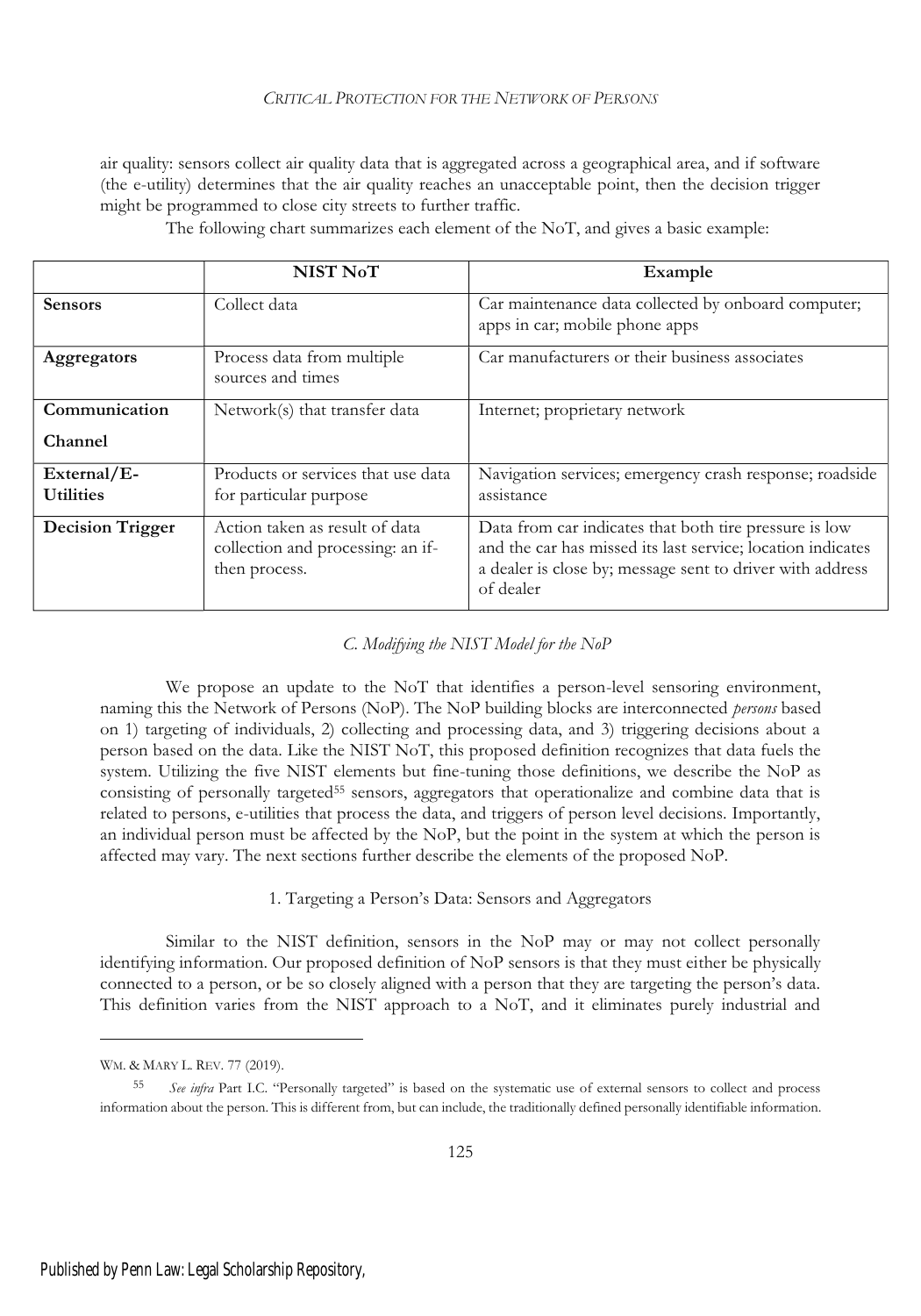## 25 U. PA. J.L.&SOC. CHANGE 2 (2021)

environmental sensors that collect information unrelated to an individual. It includes sensors that are physically or proximately connected to a person, such as health related monitors or physical activity monitors, and it encompasses a broader set of ubiquitous sensors, exemplified by future smart dust, that are not physically connected to a person but are nonetheless targeted towards sensing data related to persons.

NIST discussed the reality that a sensor may collect incorrect data and that it may share data more broadly; these realities are also faced by an NoP sensor—with potentially devastating consequences. In contrast to the NIST assumption that security is not always a necessity for sensors, it is proposed that security is, indeed, always needed for NoP sensors,<sup>56</sup> because they are focused on critical life functions.<sup>57</sup>

NoP aggregators perform similar functions to aggregators in the NIST model, operationalizing the person's data so that it is useful to an e-utility. The proposed model of an IoP includes the possibility that an aggregator's processing of nonpersonal data might be combined with additional data, resulting in the targeting of a specific person. An aggregator, in sum, can process nonattributed data into a form that will be part of a NoP.

NIST explains that security is a problem for aggregators, because they may be hacked or compromised, or they may process incorrect data.<sup>58</sup> These security concerns are amplified in an NoP, because the sensor data that targets a person, aggregated with other data, can create a new and elevated threat of harm at the personal level. Coding errors or manipulated data could also cause aggregators to produce flawed results that would create systematic failures.

## 2. Connective Tissue: Communication Channels

The various communication channels in the NIST model are the same for an NoP, as the data will need to be communicated so that it may be transformed, processed, and applied to make decisions. However, it is important to note an essential component of an NoP: that the location of the communication network (and the entire system) may one day happen in a physical place that is connected with, closely allied to, or even part of the person herself. For example, a pacemaker embedded in a person today is interrogated by means of a monitor, which then communicates information through an Internet connection to a medical data warehouse.<sup>59</sup> Based on this information, the pacemaker can be recalibrated.<sup>60</sup> However, in an NoP, a communication channel does not necessarily imply a physical distance. It is not difficult to imagine a time when technology will progress to the point that the entire process of sensing a patient's interaction with a pacemaker, interpreting the output, comparing the data to normal functions, and making a decision about the patient will be self-

*Critical Infrastructure Cybersecurity*, NAT'L INST. STANDARDS & TECH. (Apr. 16, 2018),

https://nvlpubs.nist.gov/nistpubs/CSWP/NIST.CSWP.04162018.pdf [https://perma.cc/5VE5-6EME].

<sup>56</sup> We acknowledge that security requirements could differ based on different risk factors, as described in the NIST Cybersecurity Framework. *See generally Framework for Improving*

<sup>57</sup> Which will be discussed in Part II.B.

<sup>58</sup> Voas, *supra* note 34, at 5.

<sup>59</sup> Katina Michael, *Implantable Medical Device Tells All: Uberveillance Gets to the Heart of the Matter*,6IEEE CONSUMER ELECS. MAG., Oct. 2017, at 107, 108.

See id. (describing data being retained and the device receiving firmware updates).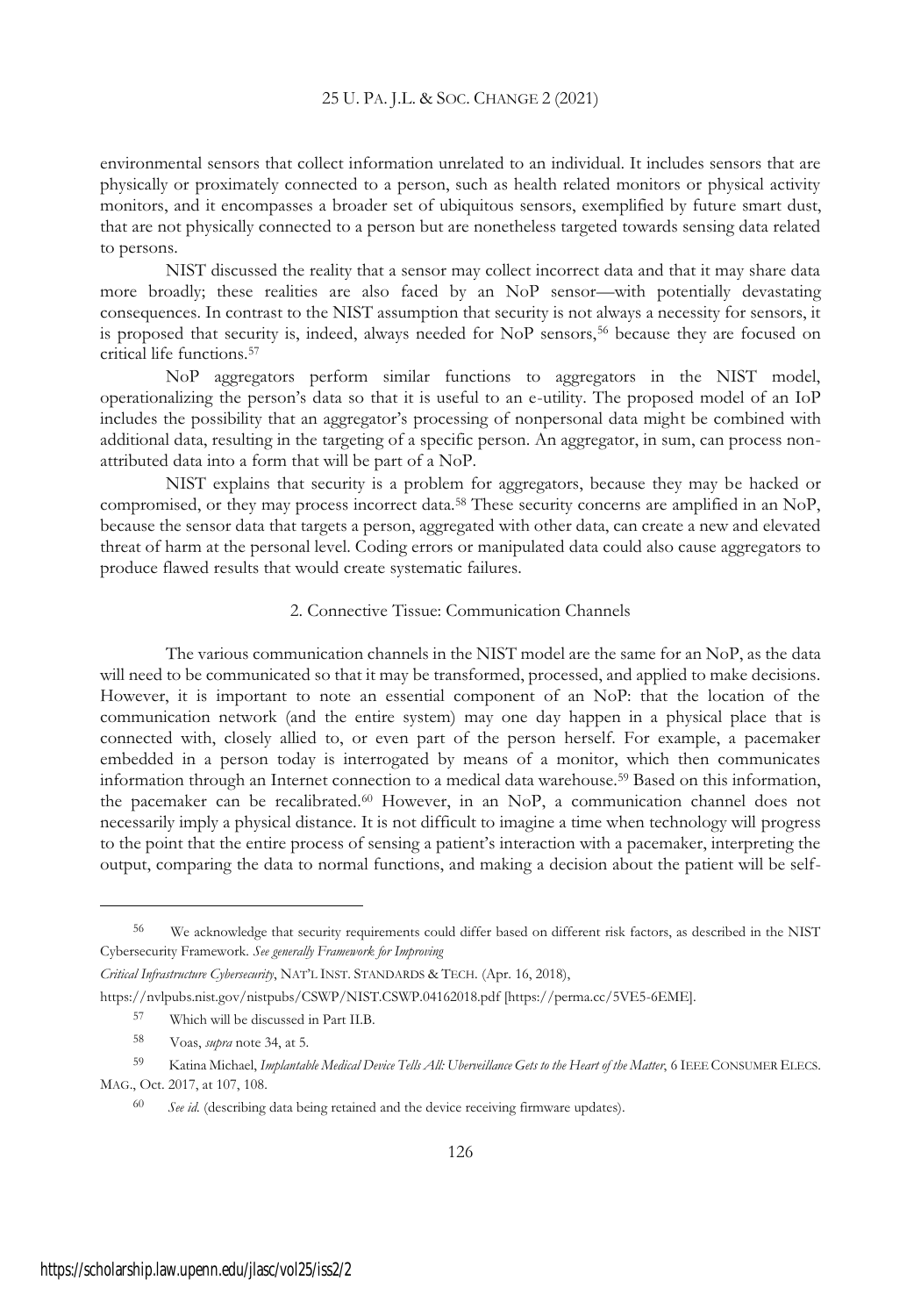contained in a NoP that is embedded in and executed within the patient's body.<sup>61</sup> In situations such as those, and as multiple, personally targeted sensors communicate directly with each other, the communication channel is literally taking place at the level of the person herself. This example shows the critical importance of a secure NoP for both personal and national safety.

#### 3. Individual Impact: NoP E-utilities and Decision Triggers

In comparison to the NoT, which can, for example, include real time operational inputs to a machine in a plant, our definition of the NoP e-utilities working with decision triggers processes large amounts of information in order to make decisions that affect *individuals*. For example, smart transportation is one part of an overall push to create sustainable smart cities that collect and use broad types of citizen data to make decisions about effectively managing services.<sup>62</sup> A 2014 white paper by the U.S. Department of Transportation described smart cities in this manner:

[S]mart/connected cities contain and use "intelligent infrastructure," . . . devices and equipment that can sense the environment and/or their own status, send data, and often, receive commands. This intelligent infrastructure connects the city's world of data with its physical reality, creating data based on the real world and following databased commands to act on the real world as well. . . . [S]mart/connected cities use new analytical processes that have been facilitated by ICT advances. These include big data analysis, crowdsourcing to gather data and solve problems, and gamification to incentivize behaviors and engage the connected citizen.<sup>63</sup>

This definition of a smart, connected city incorporates the fundamental elements of a NoT:<sup>64</sup> sensors to collect information and feed it into aggregators to process the raw data,<sup>65</sup> communication channels between multiple points of the network and the world, and e-utilities to process the data and use it to execute commands according to decision triggers.<sup>66</sup> Many interlocking systems will be required to achieve this vision, and it is not difficult to anticipate that a good deal of the data, although not all, will be targeted towards the individual as a driver or passenger, as the USDOT states: "[c]onnected vehicles and travelers will be able to share data with all sorts of equipment, *not only* transportationrelated devices and infrastructure." <sup>67</sup> Sensors will certainly not always target data from persons, for

<sup>61</sup> Mark Peyrot & Richard R. Rubin, *Patient-Reported Outcomes for an Integrated Real-Time Continuous Glucose Monitoring/Insulin Pump System*, 11 DIABETES TECH.&THERAPEUTICS 57, 57–61 (2009).

<sup>62</sup> *See* Janine S. Hiller & Jordan M. Blanke, *Smart Cities, Big Data, and the Resilience of Privacy*, 68 HASTINGS L.J. 309, 323– 34 (2017).

<sup>63</sup> U.S. DEP'<sup>T</sup> TRANSP., THE SMART/CONNECTED CITY AND ITS IMPLICATIONS FOR CONNECTED TRANSPORTATION 1 (2014), https://www.its.dot.gov/itspac/Dec2014/Smart\_Connected\_City\_FINAL\_111314.pdf [https://perma.cc/3GNL-P3ED].

<sup>64</sup> *See supra* Part I.B.

<sup>65</sup> *See* U.S. DEP'<sup>T</sup> <sup>T</sup>RANSP., *supra* note 62, at 1.

<sup>66</sup> *See generally* Tiffany Fishman & Justine Bornstein, *The Rise of Mobility as a Service,* DELOITTE INSIGHTS (Jan. 23, 2017), https://www2.deloitte.com/insights/us/en/deloitte-review/issue-20/smart-transportation-technology-mobility-as-aservice.html [https://perma.cc/7VZ2-YPKX] (providing a clear explanation, with example of the elements).

<sup>67</sup> U.S. DEP'<sup>T</sup> TRANSP., *supra* note 62.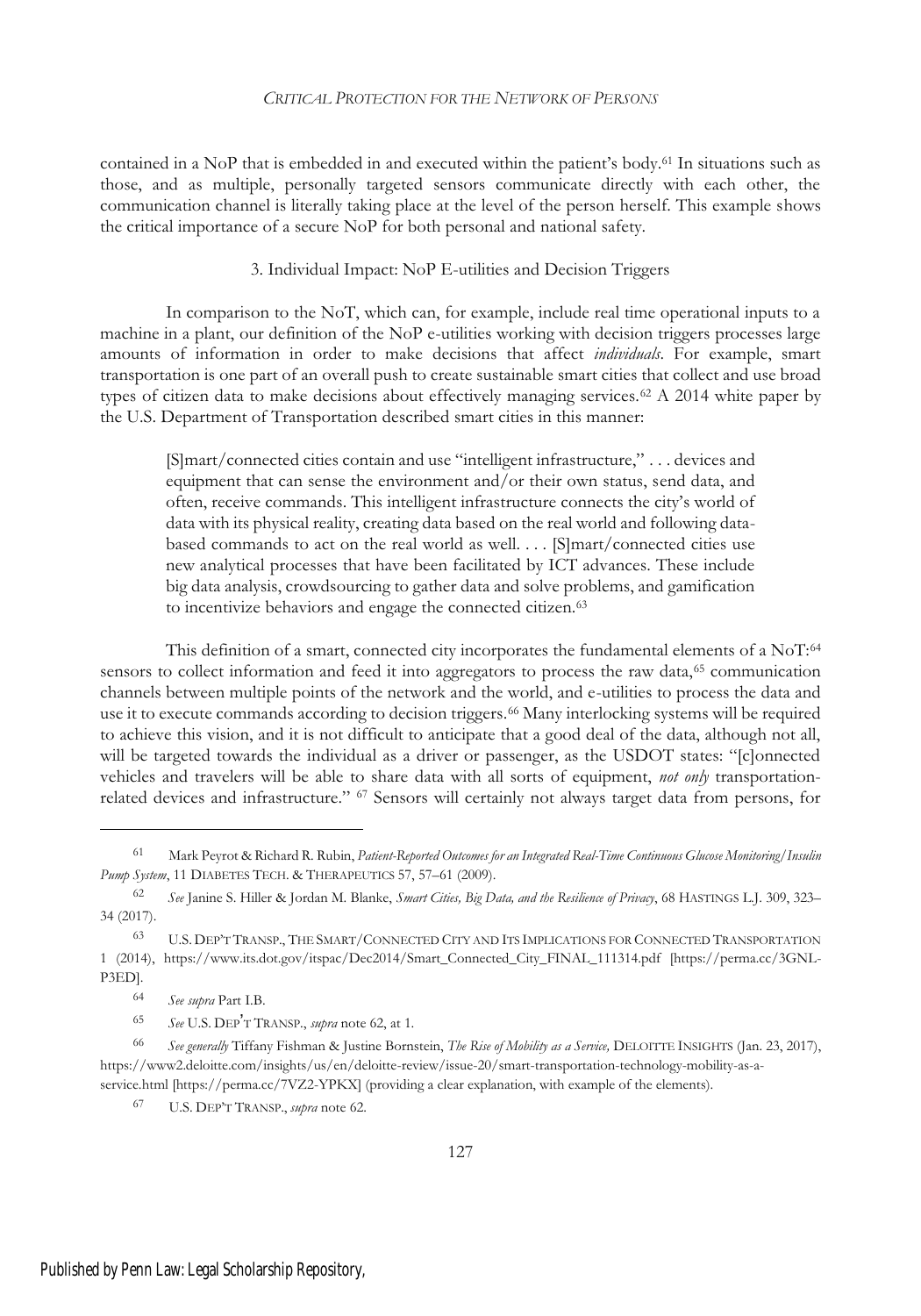example they could be limited to only collecting data only about the number of cars on the road.<sup>68</sup> However, based on the USDOT vision to "target . . . *probable* safety violators"<sup>69</sup> and change driver behavior,<sup>70</sup> it is clear there would be infrastructure that targets data from individuals within such a system; linking mobile phones, smart car identifiers, and other connected devices to a person.<sup>71</sup> If used generally, and anonymously, an analytics service/product, for example one that manages traffic lights, would not be part of the NoP. On the other hand, a traffic e-utility might be designed to collect information for use in a predictive analytics application to track individuals in order to prevent crime; it would likely process personally-targeted data from transportation-related sensors to predict who is expected to commit crimes based on who they visit and the times and places they interact.<sup>72</sup> This use of an e-utility would be part of the NoP because it affects personal freedom of movement and rights of association that are critically important for citizenship and personhood.Adecision trigger might, for example, be implemented in order to set insurance rates at a higher level if sensors detect that an individual frequents geographic areas that have high crime rates.

|                          | NIST NoT                                                          | <b>Proposed NoP</b>                                                                         |
|--------------------------|-------------------------------------------------------------------|---------------------------------------------------------------------------------------------|
| <b>Sensors</b>           | Collect data                                                      | Data collection targets persons; physically<br>connected or closely aligned with the person |
| Aggregators              | Process data from multiple sources<br>and times                   | Combines data in ways that continue, or<br>create, targeting of persons                     |
| Communication<br>Channel | Network to transfer data                                          | Person is usually, but not always, an element of<br>the communication channel               |
| External/e-utilities     | Products or services that use data for<br>particular purposes     | Product or service relates to an individual                                                 |
| <b>Decision Trigger</b>  | Action<br>result of data<br>taken as<br>collection and processing | Decision/action affects individuals                                                         |

The following chart builds upon the previous NIST NoT description, and shows how each element is modified in the proposed NoP:

Having identified a Network of Persons, Part II outlines threats to and vulnerabilities of the system. In response to these threats, we propose that critical parts of the NoP deserve heightened

<sup>70</sup> *Id.*

[https://perma.cc/UL7G-56G7] ("Controversially, predictive analytics can now be applied to analyze a person's individual propensity to criminal activity," and therefore it "shift[s] the focus of predictive policing from geographical factors to identity.").

<sup>68</sup> Fishman & Bornstein, *supra* note 65, at 121 (noting that Singapore's government shares information anonymously with private sector companies).

<sup>69</sup> U.S. DEP'<sup>T</sup> TRANSP., *supra* note 62, at 2.

<sup>71</sup> *See, e.g.*, *Internet of Things*, GSMA, https://www.gsma.com/iot/automotive [https://perma.cc/PN76-FQF3] (describing vehicles connecting with other vehicles, infrastructure, and people) (last visited Nov. 1, 2020).

<sup>72</sup> *See* Exec. Off. of the President, Big Data: Seizing Opportunities, Preserving Values 1, 31 (2014), https://obamawhitehouse.archives.gov/sites/default/files/docs/big\_data\_privacy\_report\_may\_1\_2014.pdf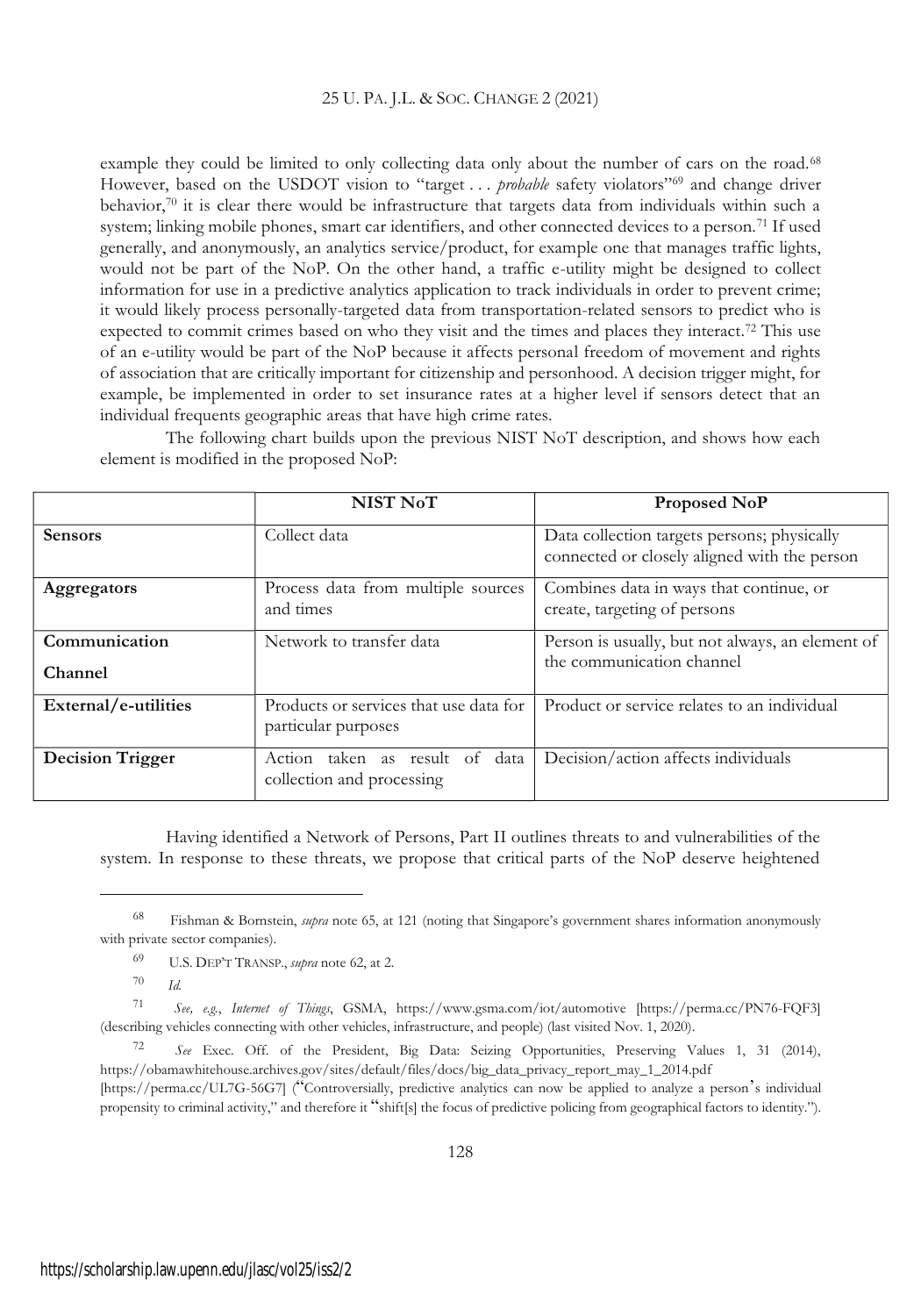protection: when data is collected and/or aggregated through the sensors and, as a result, decisions are made that are applicable to "critical life" functions, the NoP is placed within the types of infrastructure that have been categorized as critical infrastructure.

# II. ENVISIONING A CRITICAL NOP

In light of forthcoming technology on one hand, and growing technological disruption on the other, critical infrastructure protection is a priority, not only for the United States, but for security policy makers in developed economies around the world.<sup>73</sup> Assessing the nexus of critical infrastructure and identifying those areas where rights and national security concerns intertwine indicates areas where global standards or norms might be developed. By focusing on the subject, i.e. the person, at the center of the infrastructure the human importance is interwoven with the technical application. Below we establish the life-critical functions of the subject, the technical infrastructure upon which they depend, the vulnerabilities embedded in both, the relationship between the subject and the technology, and the logic for critical protection that the relationship necessitates.

## *A. Threats, Vulnerabilities, and National Security*

It is increasingly difficult to disaggregate the human-digital relationship. As the relationship between persons and the digital world deepens, digital and human rights violations are likely to increase both in volume and severity. The result is that persons will be subject to threats, both materially and cognitively, for which they have no individual defense.<sup>74</sup> The imbalance between individual interactions within the digital ecosystem, and their ability to maintain their security in the face of criminal and state interference is well-documented. Report after report demonstrates that criminal entities, private enterprise, and state entities collaborate to undermine the fundamental privacy and security of devices used by individuals, threatening journalists, human rights activists, and the average citizen.<sup>75</sup> The

<sup>73</sup> *See also* Jing de Jong-Chen & Bobby O'Brien, *A Comparative Study: The Approach to Critical Infrastructure Protection in the U.S., E.U., and China*, WILSON CENTER, 11 (Nov. 2017), https://www.wilsoncenter.org/sites/default/files/media/documents/publication/approach\_to\_critical\_infrastructure\_protecti on.pdf [https://perma.cc/C98X-TBFK] (recommending global collaboration to protect critical infrastructure). *See generally Cybersecurity Policy Making at a Turning Point: Analysing a New Generation of National Cybersecurity Strategies for the Internet Economy*, OECD (2012).

<sup>74</sup> Aaron Franklin Brantly, *The Cyber Losers*, 10 DEMOCRACY & SEC. 132, 142–43 (2014) (arguing that the development ever advanced cybersecurity technologies by nation-state actors substantially disadvantage individual citizens and consequently expose them to increasing levels of risk).

<sup>75</sup> *See generally, e.g.*, Jeffrey Knockel et al., *We Chat, They Watch: How International Users Unwittingly Build up WeChat's Chinese Censorship Apparatus*, CITIZEN LAB (May 7, 2020), https://citizenlab.ca/2020/05/we-chat-they-watch [https://perma.cc/5MEB-YBTJ]; Christopher Parsons et al., *The Predator in Your Pocket: A Multidisciplinary Assessment of the Stalkerware Application Industry*, CITIZEN LAB (June 12, 2019), https://citizenlab.ca/2019/06/the-predator-in-your-pocket-a-multidisciplinary-assessment-ofthe-stalkerware-application-industry [https://perma.cc/JJ7F-CNR7]; John Scott-Railton et al., *Reckless VI: Mexican Journalists Investigating Cartels Targeted with NSO Spyware Following Assassination of Colleague*, CITIZEN LAB (Nov. 27, 2018), https://citizenlab.ca/2018/11/mexican-journalists-investigating-cartels-targeted-nso-spyware-following-assassination-colleague [https://perma.cc/4RC5-ECFG]; Geoffrey Alexander et al., *Familiar Feeling: A Malware Campaign Targeting the Tibetan Diaspora Resurfaces*, CITIZEN LAB (Aug. 8, 2018), https://citizenlab.ca/2018/08/familiar-feeling-a-malware-campaign-targeting-thetibetan-diaspora-resurfaces [https://perma.cc/PCA6-SPML].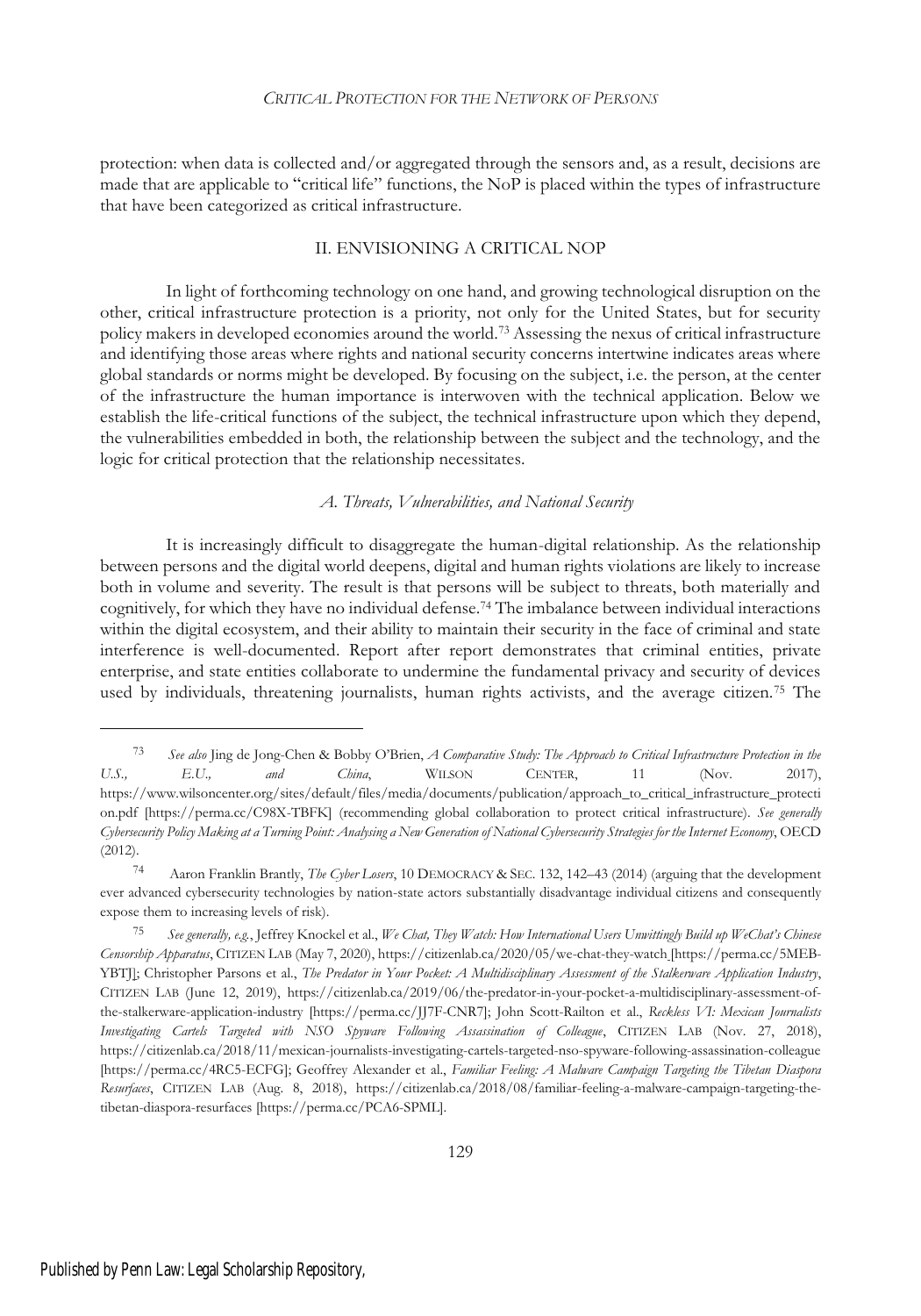proliferation and diversification of sensors in ways such as smart dust, digital twins, and future technologies portend a groundbreaking shift in the separation of the individual from the collective; the digital from the non-digital. Even today, it is nearly impossible for the citizenry of most developed, and many developing, nations to live their daily lives without generating data exhaust that is commoditized and used to shape behaviors.<sup>76</sup>

The diverse landscape of vulnerabilities and threats to individuals within cyberspace, both as autonomous agents and participants in larger networked environments, makes clear the national security implications resident within the NoP. One way to address these concerns is through critical infrastructure protection. In the aftermath of the 9/11 terrorist attacks, the USA Patriot Act created a statutory basis for critical infrastructure protection, $7<sup>7</sup>$  defined as "sectors that compose the assets, systems, and networks, whether physical or virtual, so vital to the United States that their incapacitation or destruction would have a debilitating effect on security, national economic security, national public health or safety, or any combination thereof."<sup>78</sup> The conditions that make critical infrastructures particularly susceptible to disruption include: a broad range of potential attacks, interconnectivity of sectors, high density of targets, and inadequate security<sup>79</sup> are also present in the NoP. Different levels of data collection, processing, and decision triggers in the NoP provide various points for attack. Eutilities are a means to join interconnected systems, and aggregators by their nature increase the density of data to be targeted and consequently enhance the rewards associated with successful attacks. Personally connective IoT devices continue to proliferate without adequate security and are likely to do so for the foreseeable future. A 2018 General Accounting Office (GAO) report indicates that cyber attacks could be weaponized, and it identifies attacks on personal health information as an example, stating: "Adversaries could also launch cyber attacks on the U.S. health care system, threatening patient safety by disrupting access to medical care."<sup>80</sup> The identification of this threat is more chilling when combined with the facts that aggregate health care data is increasingly collected through patient sensors and combined with ubiquitous lifestyle information,<sup>81</sup> and that 2018 was a record year for administrative enforcement actions due to health data breaches.<sup>82</sup> The disruption of citizen health is certainly a national security problem, as the COVID-19 pandemic so recently brings to bear.<sup>83</sup>

<sup>76</sup> SHOSHANA ZUBOFF, THE AGE OF SURVEILLANCE CAPITALISM: THE FIGHT FOR A HUMAN FUTURE AT THE NEW FRONTIER OF POWER 130–38 (2019) (engaging in a process of behavioral surplus accumulation. This accumulation shifts individuals from economies of scale to economies of action, in which consumer behaviors are shaped).

Even before the 9/11 attacks, Presidential Directives addressed protection of critical infrastructure following terrorist attacks. *See* Joe D. Whitley et al., *Homeland Security, Law, and Policy Through the Lens of Critical Infrastructure and Key Asset Protection*, 47 JURIMETRICS 259, 261–63 (2007) (reviewing a series of Presidential directives and Homeland Security directives between 1996 and 2003).

<sup>78</sup> *Id.* at 260.

<sup>79</sup> Whitley, et al. identifies these conditions as key vulnerabilities. *See* ZUBOFF, *supra* note 75, at 268–71.

<sup>80</sup> U.S GOV'<sup>T</sup> ACCOUNTABILITY OFF., REPORT TO CONGRESSIONAL COMMITTEES: NATIONAL SECURITY: LONG-RANGE THREATS FACING THE UNITED STATES AS IDENTIFIED BY FEDERAL AGENCIES, 9 (Dec. 2018), https://www.gao.gov/assets/700/695981.pdf [https://perma.cc/UQS4-UWDJ].

<sup>81</sup> *See* Hiller, *supra* note 11, at 268-277 (describing the cascade of health data from various sources).

<sup>82</sup> Carlton Fields, *2018 Was A Record Year in HIPAA Enforcement*, JD SUPRA (Feb. 18, 2019), https://www.jdsupra.com/legalnews/2018-was-a-record-year-in-hipaa-67308 [https://perma.cc/A4HT-RQHT].

<sup>83</sup> Lily Hay Newman, *The Covid-19 Pandemic Reveals Ransomware's Long Game*, WIRED (Apr. 20, 2020),

https://www.wired.com/story/covid-19-pandemic-ransomware-long-game [https://perma.cc/T55D-Y8GG]; Aaron F.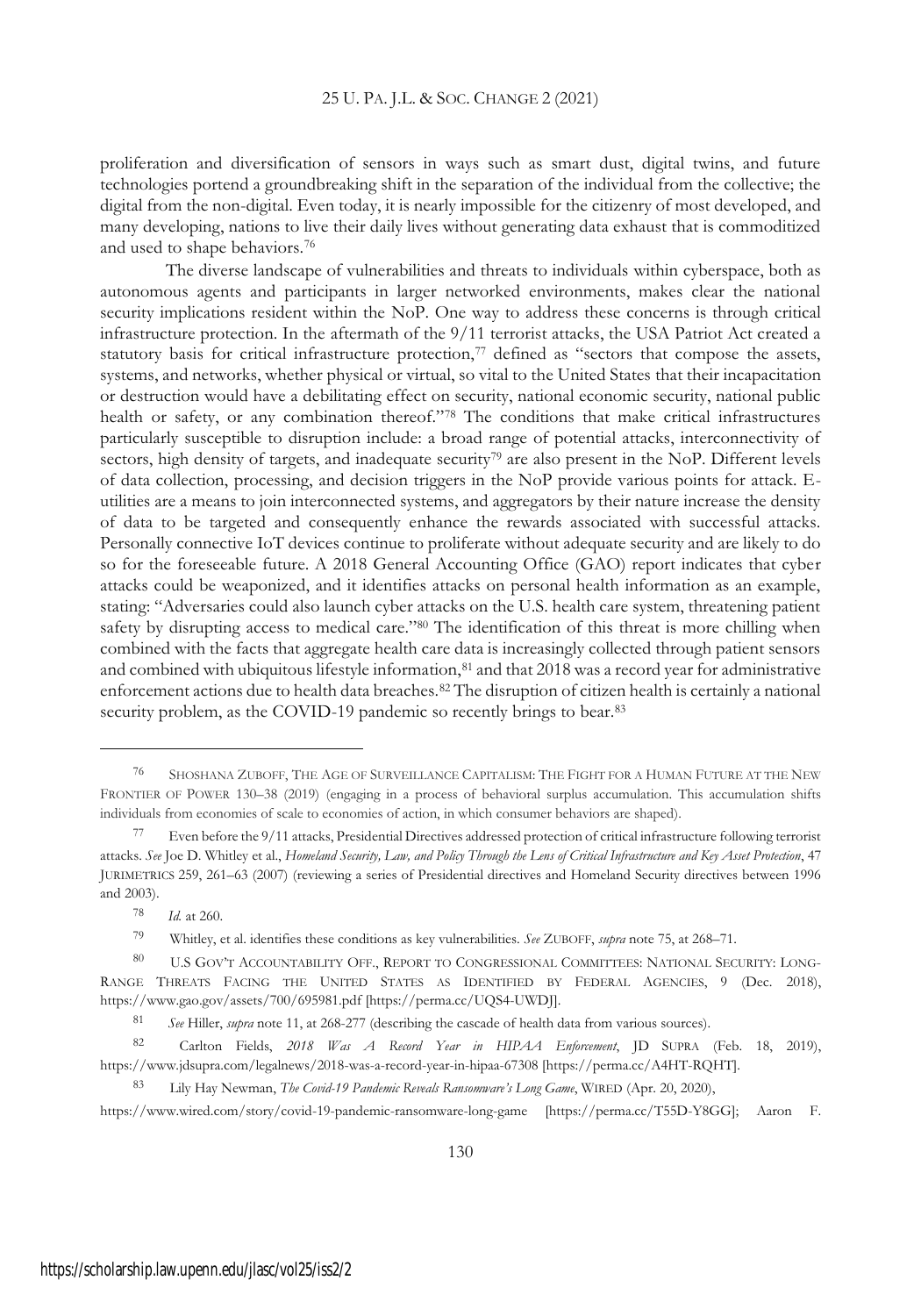The exclusion of the individual from critical infrastructure is in direct opposition to data indicating that individuals are often both the unwitting victims and perpetrators of nearly all cyber intrusions.<sup>84</sup> The inability to secure the individual within the digital ecosystem constitutes a recurrent and lasting vulnerability. While multinational corporations, governments, and large existing critical infrastructure providers can in many instances purchase high-end cyberdefensive services, individual citizens are wholly unable to do so at this necessary level.<sup>85</sup> A nation that does not secure this ubiquitous infrastructure from external interference and internal malpractice will be subject to economic instability, political opaqueness, citizen distrust, and the destruction of individual agency.

This is the challenge faced by the NoP framework. In a world in which the proliferation of connective technology pervades every aspect of a person's life, the recognition that the unit of analysis needs to be lowered to the individual level compels a reconceptualization of the role of the state as the guarantor of defense, and new legal and regulatory frameworks. Where once bullets and bombs crossing borders were the principal concern of states, bits and bytes are added to this dynamic in a manner that impacts the safety, security, and stability of societies and their citizens.

#### *B. Life Critical Data and Functions*

Advances in technologies that intertwine human subjects and computational devices and sensors necessitate the development of an independent category within critical infrastructure protection. Instead of the NIST approach of categorizing a human as a potential security flaw in the infrastructure mentioned in Part I. B., or an entity that is only a user of the data (the e-utility), in the NoP the individual is constitutive of the connective tissue of the infrastructure itself, because of the intimate connection of sensors, data from the sensors, and decision making based on those sensors, all fundamentally connected to human existence. So as not to identify every data point as part of the NoP infrastructure, however, we propose that the *critical* NoP (CNoP) be defined as when the data collected and/or aggregated through the sensors, or decision made as a result thereof, are applicable to "life critical" functions.<sup>86</sup>

Computer software designers consider a program to be life critical by answering the question, "[i]f it fails, will someone die?"<sup>87</sup> Examples included the failure of software that runs autopilot for an airplane, and a defect in the software that guides self-driving cars. We proposeadefinition of life critical NoP functions that is inclusive of, but broader than, the computer science use of the term, recognizing

Brantly, *The Cybersecurity of Health*, COUNCIL ON FOREIGN RELATIONS (Apr. 8, 2020), https://www.cfr.org/blog/cybersecurityhealth, [https://perma.cc/5WG2-ECY8].

<sup>84</sup> *See* X*-Force Threat Intelligence Index*, IBM X-FORCE INCIDENT RESPONSE AND INTELLIGENCE SERVICES (IRIS) (2020), https://www.ibm.com/downloads/cas/DEDOLR3W [https://perma.cc/S6HC-H4PX].

<sup>85</sup> *See generally* Lennart Maschmeyer et al., *A Tale of Two Cybers—How Threat Reporting by Cybersecurity Firms Systematically Underrepresents Threats to Civil Society*, 17 J. INFO. TECH.&POL. 1 (2020).

<sup>86</sup> On the term "life critical," *see generally* WORKING GROUP, SECURITY TENETS FOR LIFE CRITICAL EMBEDDED SYSTEMS (U.S. DEP'T OF HOMELAND SEC. 2015), https://www.cisa.gov/sites/default/files/publications/security-tenets-lcespaper-11-20-15-508.pdf [https://perma.cc/882E-HHV9].

<sup>87</sup> Debates about software reliability for life-critical applications are not new. *See, e.g.*, Ricky W. Butler & George B. Finelli, *The Infeasibility of Quantifying the Reliability of Life-Critical Real-Time Software*, 19 IEEE TRANSACTIONS SOFTWARE ENG'G 3 (1993) (proposing that describing "software reliability is meaningless—software is either correct or incorrect with respect to its specification.").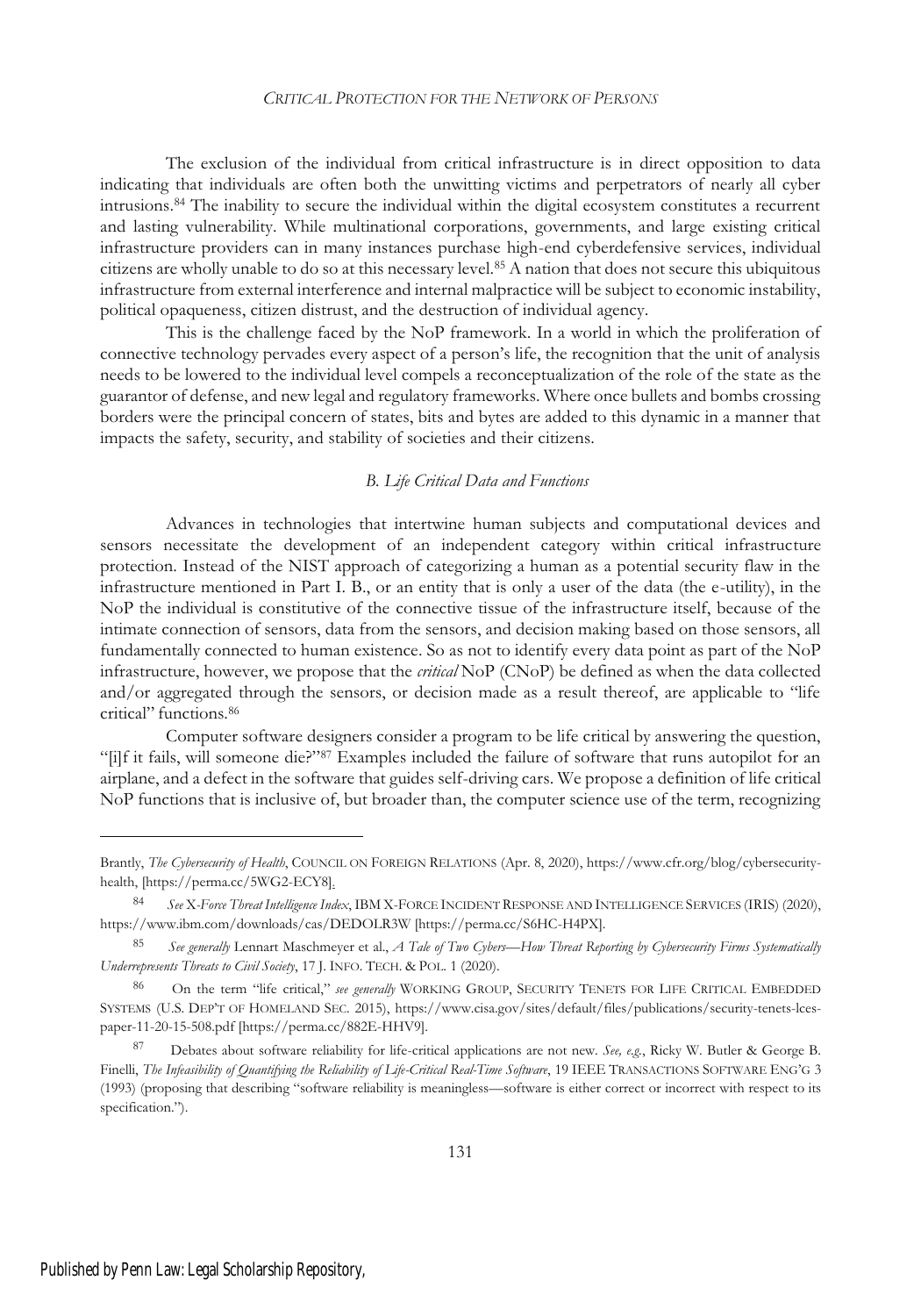that life critical failures can be insidious, as well as catastrophic. The focus is not exclusively on personally identifiable data in the NoP, although it is one factor that can contribute to a system being linked to a life critical function. Neither is the focus about whether an individual gave consent to the collection of the information; within a CNoP it is highly unlikely that individuals even know whether the information is being collected. Instead, the focus here centers on whether the NoP affects critical life functions, deserving enhanced protection from threats and vulnerabilities.<sup>88</sup>

Recognizing that categories may overlap,<sup>89</sup> we propose that life critical NoP functions be defined as those that affect fundamental rights and obligations in three areas: citizenship, economic necessities, and personhood. Critical citizenship functions include voting, political speech, and other recognized fundamental rights. While the U.S. and other countries' constitutions are obviously essential to protecting fundamental, critical rights of citizens, the sobering fact is that they are insufficient to secure life critical functions in a NoP. Constitutional protections are often enforced ex post, $90$  but protecting the NoP as critical infrastructure seeks to protect citizenship rights ex ante.<sup>91</sup> Furthermore, normally the operation of a NoP will be opaque, therefore making ex post citizen enforcement of rights through legal remedies difficult.<sup>92</sup> Life critical citizenship functions also go beyond the negative rights imbued in the Constitution and include those that affect fundamental citizen decision-making within a democracy; this includes NoP activities that can negatively affect governmental transparency,<sup>93</sup> due process,<sup>94</sup> and ultimately, on a broad scale, diminish citizen trust.

<sup>90</sup> *See* Mila Versteeg, *The Politics of Takings Clauses*, 109 NW. U. L. REV. 695 (2015) (referring to the effectiveness of constitutional anti-takings clauses, and noting that "mechanisms that are supposed to make it harder to deviate from the constitution's promises ex post" can sometimes fail).

<sup>91</sup> Ex-ante protection being an essential tenant of Preventive and Proactive Law (PPL). *See* Gerlinde Berger-Walliser et al., *From Visualization to Legal Design: A Collaborative and Creative Process*, 54 AM. BUS. L.J. 347, 364 (2017) (distinguishing PPL from traditional adversary law).

<sup>92</sup> *See* Emily Berman, *A Government of Laws and Not Machines*, 98 B.U. L. Rev. 1277, 1322 (2018) (discussing opaqueness as a particular problem for security and law enforcement).

<sup>93</sup> *Id.*at 1321.

<sup>88</sup> It should be noted that we do not mean to imply that other aspects of surveillance should not be otherwise regulated or certified, but the focus in this paper is limited to the life critical functions that would categorize the infrastructure as critical to national well-being and security. We also recognize that the definition of life critical functions will require further development, and could be related to human rights jurisprudence. That conversation is beyond the scope of this article, although it is suggested for future research.

<sup>89</sup> *See* Scott Skinner-Thompson, *Outing Privacy*, 110 NW. U. L. REV. 159, 165 (2015) (noting, "The emphasis on dignity and autonomy within the informational privacy context has distracted courts from informational privacy's more limited underlying interests—the protection of intimate information and political thought."). *See generally* Yael Braudo-Bahat, *Towards a Relational Conceptualization of the Right to Personal Autonomy*, 25 AM. U. J. GENDER, SOC. POL'Y & LAW 111, 115–17 (2017) (reviewing liberal meanings of autonomy); Richard H. Fallon, Jr., *Two Senses of Autonomy*, 46 STAN. L. REV. 875, 876 (1994) (discussing the different meanings of autonomy and noting the argument that "autonomy of speech and thought as necessary for legitimate government").

<sup>94</sup> Legal scholarship that analyzes the effect of governmental used algorithms on due process rights is relevant, and addresses one part of the IoP infrastructure, decision making. *See* Danielle Keats Citron, *Technological Due Process*, 85 WASH. U. L. REV. 1249, 1256-58 (2008); Danielle Keats Citron & Frank Pasquale, *The Scored Society: Due Process for Automated Predictions*, 89 WASH. U. L. REV. 1, 5–6, 18–20 (2014); Kate Crawford & Jason Schultz, *Big Data and Due Process: Toward a Framework to Redress Predictive Privacy Harms*, 55 B.C. L. REV. 93, 94–101, 121–28 (2014); Joshua A. Kroll et al., *Accountable Algorithms*, 165 U. PA. L. REV. 633, 640, 656 (2017).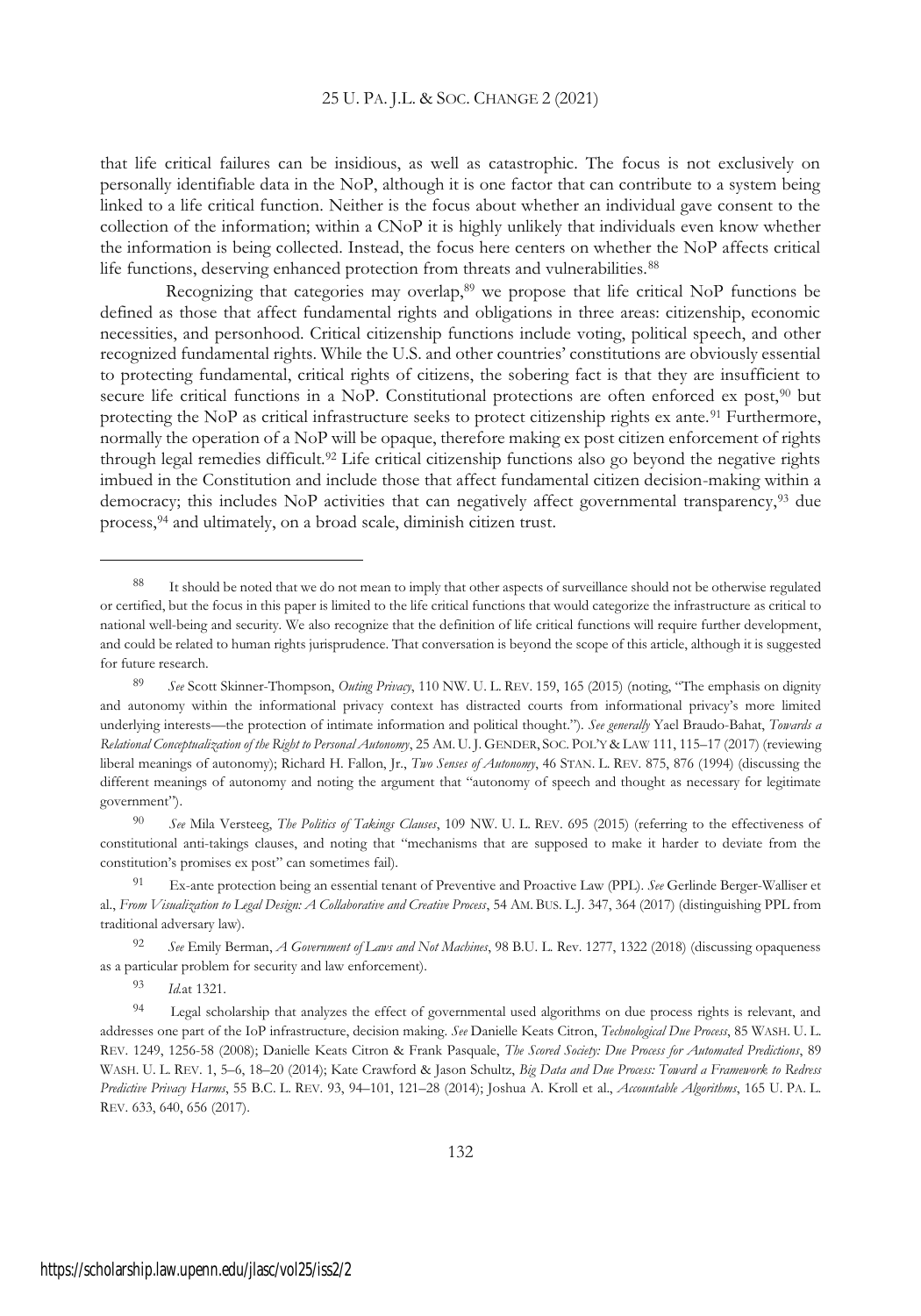Life critical economic necessities encompass, at a minimum,<sup>95</sup> the non-discriminatory employment relationship that underlies a person's ability to earn a living, as reflected in the employment laws that guarantee the right of individuals to engage in non-discriminatory employment opportunities,<sup>96</sup> and access to government support such as employment laws that protect individuals from discriminatory treatment. Yet, the vulnerabilities of employment facing NoP systems could invidiously undermine these rights and poison the market for human capital.

Personhood includes those fundamental rights beyond political citizenship, including autonomy and self-definition. The concept of personhood is closely related to autonomy and the right of an individual to make critical life choices. Autonomy is a recognized, ethical, principle in health care, for example, found in the patient's right to choose treatment options and to make end-of-life decisions.<sup>97</sup>

Applying this concept to the elements of the infrastructure, an e-utility will be a part of the CNoP when it applies a product or service to a critical life function. An example of an e-utility that affects the life critical function of economic necessities would be an employment algorithm that incorporates data collected from where people travel, where they live, how they exercise, and perhaps even what they eat.<sup>98</sup> Human resource professionals have long sought objective ways to make effective, non-discriminatory employment decisions.<sup>99</sup> In recent years, employers and consultants have started incorporating larger sets of data and analytics methods into employment decision-making.<sup>100</sup> As applied

<sup>97</sup> *See* Erin Sheley, *Rethinking Injury: The Case of Informed Consent*, 2015 BYU L. REV. 63, 69–73 (2015) (proposing that informational privacy rights promote the relationship between two premises of medical ethics; autonomy and beneficence, applied to informed consent).

<sup>98</sup> Te-Ping Chen, *Your Company Wants to Know if You've Lost Weight*, WALL ST. J. (Feb. 11, 2019, 11:28 AM), https://www.wsj.com/articles/does-your-company-need-to-know-your-body-mass-index-11549902536 [ https://perma.cc/ KYH3-RR7E].

<sup>99</sup> *See also* Alec Levenson, *The Promise of Big Data for HR*, 36 PEOPLE & STRATEGY 22 (2014) (focusing on the experiences of employees once hired). *See generally Big Data in the Workplace: Examining Implications for Equal Employment Opportunity Law*, Meeting of the Equal Employment Opportunity Commission (Oct. 13, 2016) [hereinafter *Trindel*] (statement of Dr. Kelly Trindel, Chief Analyst, Office of Research, Information, and Planning, EEOC), available at https://www.eeoc.gov/meetings/meeting-october-13-2016-big-data-workplace-examining-implications-equal-employment/trindel%2C%20phd [https://perma.cc/S5G7-436J] (outlining the opportunities and future concerns for the use of big tech in employment decision making); *Use of Big Data Has Implications for Equal Employment Opportunity, Panel Tells EEOC*, EEOC (Oct. 13, 2016), https://www.eeoc.gov/newsroom/usebig-data-has-implications-equal-employment-opportunity-panel-tells-eeoc [https://perma.cc/6S4S-W6AC] (highlighting the potential and the problems with big data in the employment context).

<sup>100</sup> Mark Feffer, *HR Moves Toward Wider Use of Predictive Analytics* SHRM (Oct. 6, 2014), https://www.shrm.org/ResourcesAndTools/hr-topics/technology/Pages/More-HR-Pros-Using-Predictive-Analytics.aspx [https://perma.cc/5RKS-7D7W]. For a broad description of applications and explanation of terminology, *see Predictive Analytics: What it is and why it matters*, SAS https://www.sas.com/en\_us/insights/analytics/predictive-analytics.html (last visited Nov. 1,

<sup>95</sup> Economic rights are found more broadly in international documents, yet the adoption of these rights is not consistent worldwide. *See generally* Steven A. Ramirez, *Taking Economic Human Rights Seriously After the Debt Crisis*, 42 LOY. U. CHI. L.J. 713, 715 (2011) ("Economic human rights include, among other rights, the right to be free from discrimination, the right to a basic education, the right to advanced education based upon merit, the right of laborers to pursue collective bargaining, and the right to decent health care and living conditions."). Statutory action may be needed to expand employment rights beyond nondiscrimination. Therefore, we leave the question of how far economic rights should extend to another discussion, focusing on the established rights of non-discrimination.

<sup>96</sup> *See generally* Solon Barocas & Andrew D. Selbst, *Big Data's Disparate Impact*, 104 CALIF. L. REV. 671 (2016); Pauline T. Kim, *Data-Driven Discrimination at Work*, 58 WM. & MARY L. REV. 857 (2017).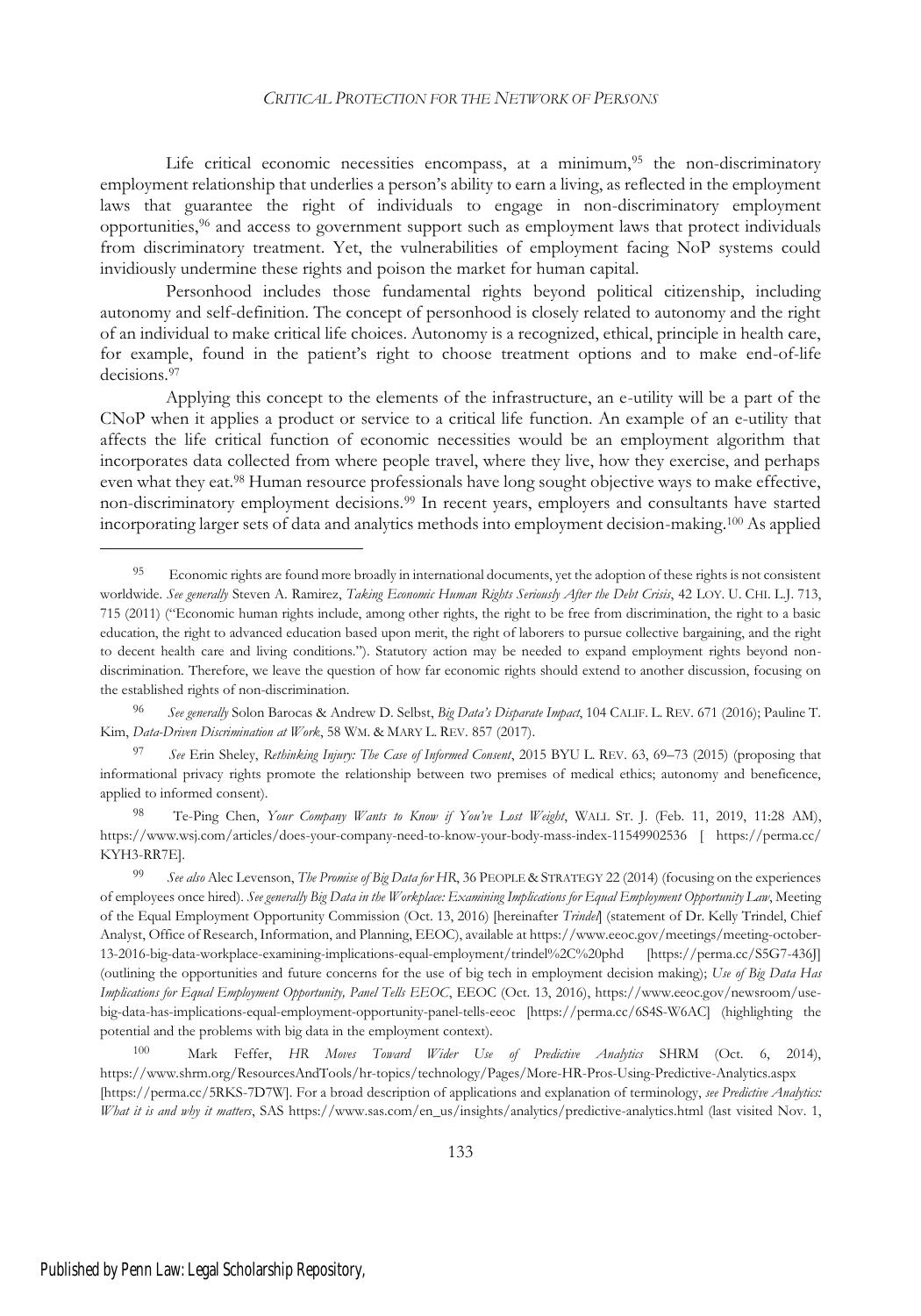to employment-related decision making, the EEOC Office of Research describes such a process as "the combination of nontraditional and traditional employment data with technology-enabled analytics to create processes for identifying, recruiting, segmenting, and scoring job candidates and employees."<sup>101</sup> Sometimes called "people analytics," companies' human resources departments already use data that is collected outside of the workplace to make employment decisions.<sup>102</sup> Multiple sensors that are either worn by or closely connected to employees, collecting and processing information to use in employment contexts, triggering employment decisions, will affect a person's ability to earn a livelihood, and even on a broader scale could affect national security by causing market disruption in the workforce. The utilization of machine learning and artificial intelligence has been demonstrated in numerous instances to result in negative externalities on everything from employment decisions to decisions pertaining to parole and the location of businesses within communities.<sup>103</sup> Further concerns include the intersection of health management and care as the proliferation of patient data allows insurance companies, employers, and care providers to maximize efficiency, at times at the expense of the human subject.<sup>104</sup>

While many negative externalities of decision triggers may be unintentionally programmed in, it is also possible to manipulate them to achieve directed effects. Two principal examples serve to illustrate the potential impact of such manipulations. The first incident occurred in 2013, when the Syrian Electronic Army hacked the AP News Twitter account and posted that President Obama had been injured in a terrorist bombing of the White House.<sup>105</sup> The result of the attack was a precipitous \$136 billion decline in the stock market as algorithms immediately responded to the news and began a mass sell-off.<sup>106</sup> The second case is Russia's deliberate manipulation of social media algorithms to foster a robust disinformation campaign that reached more than 120 million Americans in the lead up to the 2016 presidential elections.<sup>107</sup> These well-known examples of terrorist and nation state activities to discredit targeted individuals are intended to escalate disruption of an entire industry or country's economic or political system.

Thus, the vulnerabilities faced within the NoP will impact both the critical life functions of the individual, as well as the society at large. In complex digitally and socially networked environments, severe disruptions, manipulations, alterations, or other malfeasance can result in cascading effects, often

2020) [https://perma.cc/V6HQ-R947].

<sup>102</sup> *See* Josh Bersin, *People Analytics: Here with a Vengeance*, FORBES (Dec. 6, 2017, 11:39 AM), https://www.forbes.com /sites/joshbersin/2017/12/16/people-analytics-here-with-a-vengeance/#76dd363932a1 [https://perma.cc/2Q9S-SKH4].

<sup>103</sup> *See generally* CATHY O'NEIL, WEAPONS OF MATH DESTRUCTION: HOW BIG DATA INCREASES INEQUALITY AND THREATENS DEMOCRACY (2018).

<sup>104</sup> *See* Hiller, *supra* note 11, at 269–77 (describing the myriad ways that health data may be shared across different platforms).

<sup>105</sup> Max Fisher, *Syrian Hackers Claim AP Hack that Tipped Stock Market by \$136 Billion. Is It Terrorism?*, WASH. POST (Apr. 23, 2013, 4:31 PM), https://www.washingtonpost.com/news/worldviews/wp/2013/04/23/syrian-hackers-claim-ap-hack-thattipped-stock-market-by-136-billion-is-it-terrorism [https://perma.cc/PL8F-RUUF].

<sup>106</sup> *Id.*; Christopher Matthews, *How Does One Fake Tweet Cause a Stock Market Crash?*, TIME (Apr. 24, 2013), https://business.time.com/2013/04/24/how-does-one-fake-tweet-cause-a-stock-market-crash/ [https://perma.cc/XJ6A-Z2PE].

<sup>107</sup> THOMAS RID, ACTIVE MEASURES: THE SECRET HISTORY OF DISINFORMATION AND POLITICAL WARFARE 386 (2020).

<sup>101</sup> Trindel, *supra* note 98.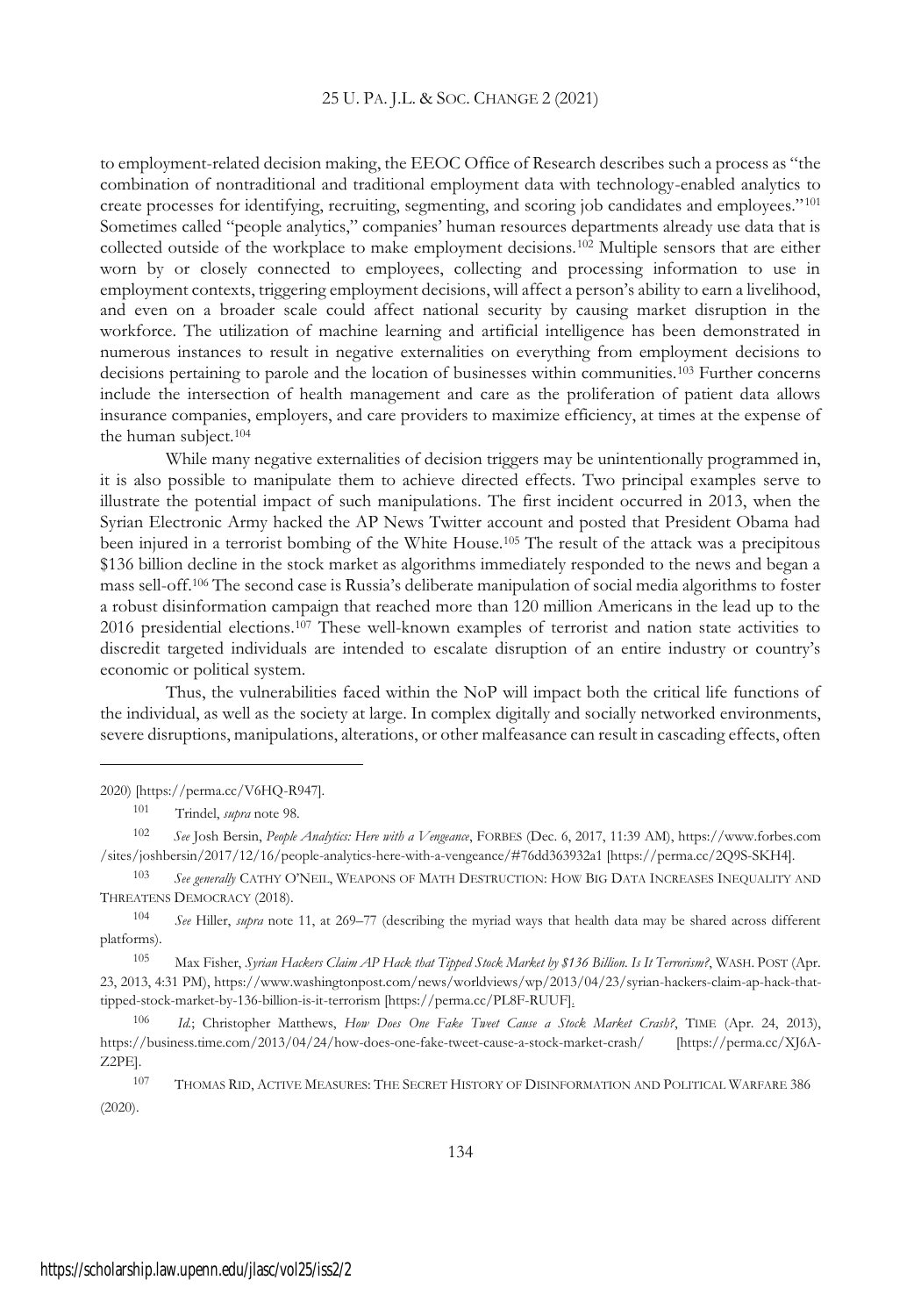referred to as "third order effects."<sup>108</sup> While resilience can be developed within some critical infrastructure sectors due to comprehensive knowledge about the industry and abilities, the heterogenous and diffuse CNoP, comprised of billions of devices, is more akin to epidemiological management.<sup>109</sup> As with the Covid-19 epidemic, strong state interventions are required in an attempt to achieve improved outcomes. The absence of state legal and regulatory capacity to intervene can result in deleterious outcomes.

The CNoP may also be compared to the treatment of cybersecurity within national infrastructure protection because it crosses many sectors. The history of cybersecurity is one that combines government intervention, public and private partnership, international norms, and interstate disagreements and is reflected in some of the regulatory approaches to critical infrastructure protection discussed in the following Part III.<sup>110</sup> In this Part, differing United States and European approaches to critical infrastructure security are explained and then applied to the NoP to analyze how to most effectively protect these ubiquitous, national security, and intimately impactful systems.

## III. PROTECTING THE CRITICAL NOP

With increased interdependence in critical infrastructure areas such as banking and financial services, transportation systems, and power supply, as well as cyberattacks targeting domestic infrastructure that originate extraterritorially, critical infrastructure protection has become a growing concern for the global community, requiring international collaboration.<sup>111</sup> At the same time, policymakers on both sides of the Atlantic disagree on how to achieve cyber resilience, as exemplified by their opposing positions on cross-border access to electronic evidence or national security agencies' reach into private people's lives.<sup>112</sup>

This part first discusses the approach to critical infrastructure protection by the United States,

<sup>108</sup> Herbert Lin, *Operational Considerations in Cyber Attack and Cyber Exploitation*, *in* CYBERSPACE AND NATIONAL SECURITY: THREATS, OPPORTUNITIES, AND POWER IN A VIRTUAL WORLD (Derek S. Reveron ed., 2012).

<sup>109</sup> Aaron F. Brantly, *Public Health and Epidemiological Approaches to National Cybersecurity: A Baseline Comparison*, *in* U.S. NATIONAL CYBERSECURITY: INTERNATIONAL POLITICS, CONCEPTS AND ORGANIZATION (Damien Van Puyvelde & Aaron F. Brantly eds., 2017).

<sup>110</sup> *See* Raluca Bunduchi, et al., *Between public and private – the nature of today's standards* (Aug. 25, 2004) (presented at Standards, Democracy and the Public Interest workshop); WHITFIELD DIFFIE & SUSAN LANDAU, PRIVACY ON THE LINE: THE POLITICS OF WIRETAPPING AND ENCRYPTION (1998); Anders Henriksen, *The end of the road for the UN GGE process: The future regulation of cyberspace,* 5 J. CYBERSECURITY 1, 1–9 (2009). *See generally* DAMIEN VAN PUYVELDE & AARON F. BRANTLY, CYBERSECURITY: POLITICS, GOVERNANCE AND CONFLICT IN CYBERSPACE (2019); Samantha Bradshaw et al., *The Emergence of Contention in Global Internet Governance*, GLOB. COMM'N ON INTERNET GOVERNANCE (2015)

<sup>111</sup> See JING DE JONG-CHEN & BOBBY O'BRIEN, A COMPARATIVE STUDY: THE APPROACH TO CRITICAL INFRASTRUCTURE PROTECTION IN THE U.S., E.U., AND CHINA 11 (2017), https://www.wilsoncenter.org/sites/ default/files/media/documents/publication/approach\_to\_critical\_infrastructure\_protection.pdf [https://perma.cc/RCA8- UJR5] (recommending global collaboration to protect critical infrastructure); *see also* Antonio Segura Serrano, *Cybersecurity: towards a global standard in the protection of critical information infrastructures*,6EUROPEAN J.L. & TECH. 1, 2–3 (2015) (citing to international initiatives to strengthen cybersecurity and CIP such as the 2003 G8 Principles for Protecting Critical Information Infrastructures, United Nations General Assembly Resolution 58/199 and 64/211, 2008 OECD Recommendation of the Council on the Protection of Critical Information Infrastructures and 2015 Recommendations on Digital Security Risk Management, and ITU Global Cybersecurity Agenda).

<sup>112</sup> *See infra* Part III.B.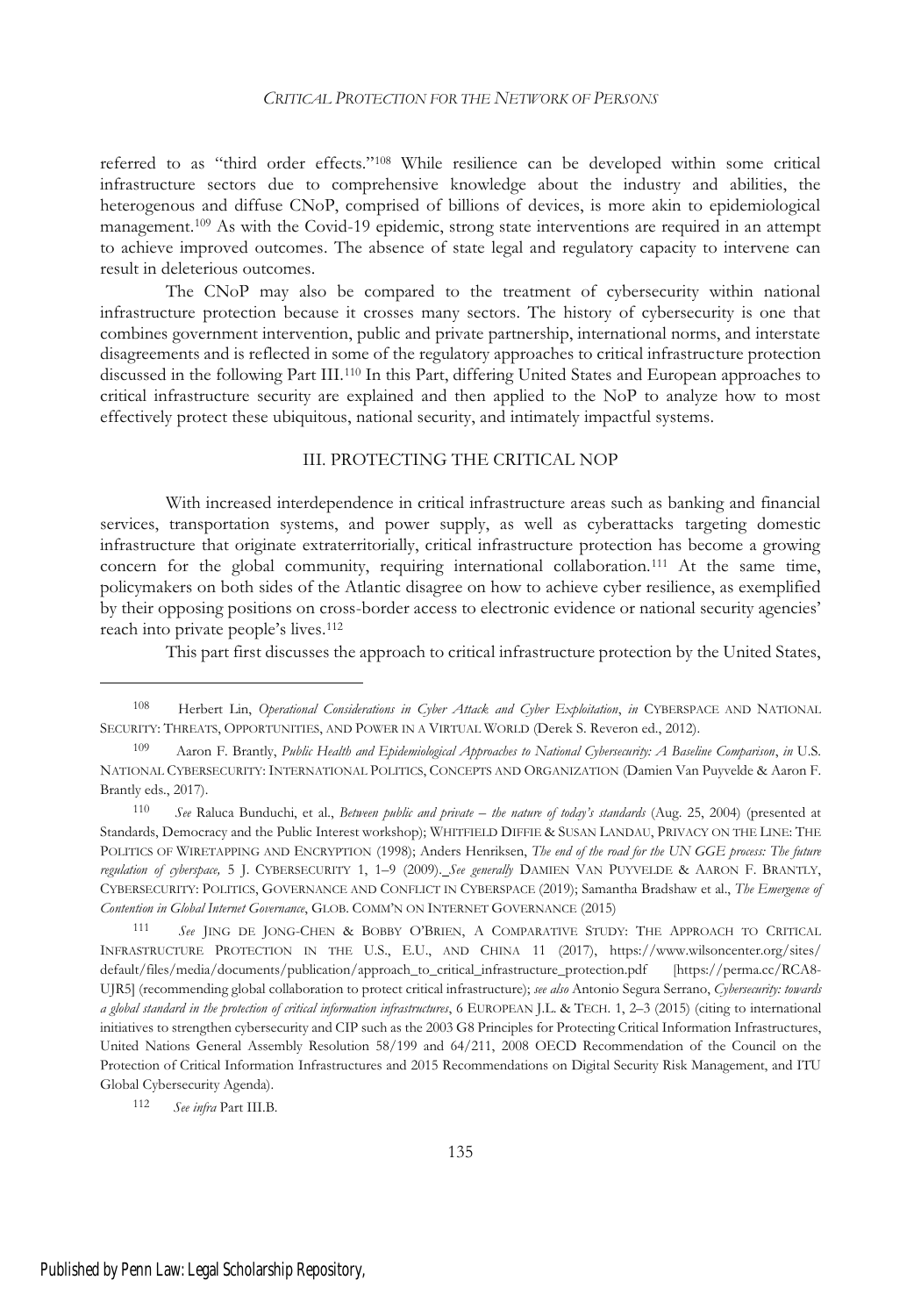## 25 U. PA. J.L.&SOC. CHANGE 2 (2021)

and then compares the differing approach by the European Union. The two views of how to protect critical infrastructure are then applied to an analysis of how to most effectively protect a sensitive NoP infrastructure that is centered on persons as opposed to things and how to do so in an internationally coherent way.

#### *A. Critical Infrastructure Protection in the United States*

The Critical Infrastructure Protection Act of 2001 defines critical infrastructure as "systems and assets, whether physical or virtual, so vital to the United States that the incapacity or destruction of such systems and assets would have a debilitating impact on security, national economic security, national public health or safety, or any combination of those matters."<sup>113</sup> Representative Thompson explained that "[t]he definition attempts to strike a balance: to not be so vague as to include any infrastructure in the United States (such as a short bridge connecting two small islands of no strategic value), nor so rigid that, as new risks develop or evolve, the definition would become an obstacle to security efforts."<sup>114</sup> Because of the built-in flexibility, it could be argued there is a lack of a clear definition of what constitutes an asset, system, or network.

The U.S. Department of Homeland Security (DHS) states:

The nation's critical infrastructure provides the essential services that underpin American society and serve as the backbone of our nation's economy, security, and health. We know it as the power we use in our homes, the water we drink, the transportation that moves us, the stores we shop in, and the communication systems we rely on to stay in touch with friends and family.<sup>115</sup>

Sixteen sectors are presently classified as critical infrastructure: chemical; commercial facilities; communications; critical manufacturing; dams; defense industrial base; emergency services; energy; financial services; food and agriculture; government facilities; health care and public health; information technology; nuclear reactors, materials, and waste; transportation; and water and wastewater.<sup>116</sup> While the DHS has overall leadership of critical infrastructure protection, specific government agencies have jurisdiction to lead particular sectors.<sup>117</sup>

113 42 U.S.C. § 5195c(e).

<sup>114</sup> Representative Bennie G. Thompson, *A Legislative Prescription for Confronting 21st-Century Risks to the Homeland*, 47 HARV. J. ON LEGIS. 277, 284 (2010).

<sup>115</sup> Homeland Security Act of 2002, Pub. L. No. 107–296, 166 Stat. 2135 (codified as amended in 6 U.S.C.); *Sector Risk Management Agencies*, CYBERSECURITY & INFRASTRUCTURE SEC. AGENCY, https://www.cisa.gov/sector-risk-managementagencies [https://perma.cc/LY8N-QMTB] (last visited Nov. 1, 2020); *see also* Critical Infrastructure Protection Act of 2001, 42 U.S.C. § 5195c(e).

<sup>116</sup> *Critical Infrastructure Sectors*, CYBERSECURITY & INFRASTRUCTURE SEC. AGENCY (Oct. 21, 2020), https://www.cisa.gov/critical-infrastructure-sectors [https://perma.cc/FTK3-RW9T].

<sup>117</sup> The White House Off. of the Press Sec'y, *Presidential Policy Directive -- Critical Infrastructure Security and Resilience*, OBAMA WHITE HOUSE (Feb. 12, 2013), https://obamawhitehouse.archives.gov/the-press-office/2013/02/12/presidential-policydirective-critical-infrastructure-security-and-resil [https://perma.cc/5UAQ-66KS]. DHS states that there are twenty-two federal agencies involved in critical infrastructure protection. *See Homeland Security Enterprise*, U.S. DEP'T HOMELAND SEC. (Oct. 22, 2021), https://www.dhs.gov/topic/homeland-security-enterprise [https://perma.cc/E9MU-RAGU] (discussing the importance of bringing together the government and commercial entities to accomplish shared goals related to critical infrastructure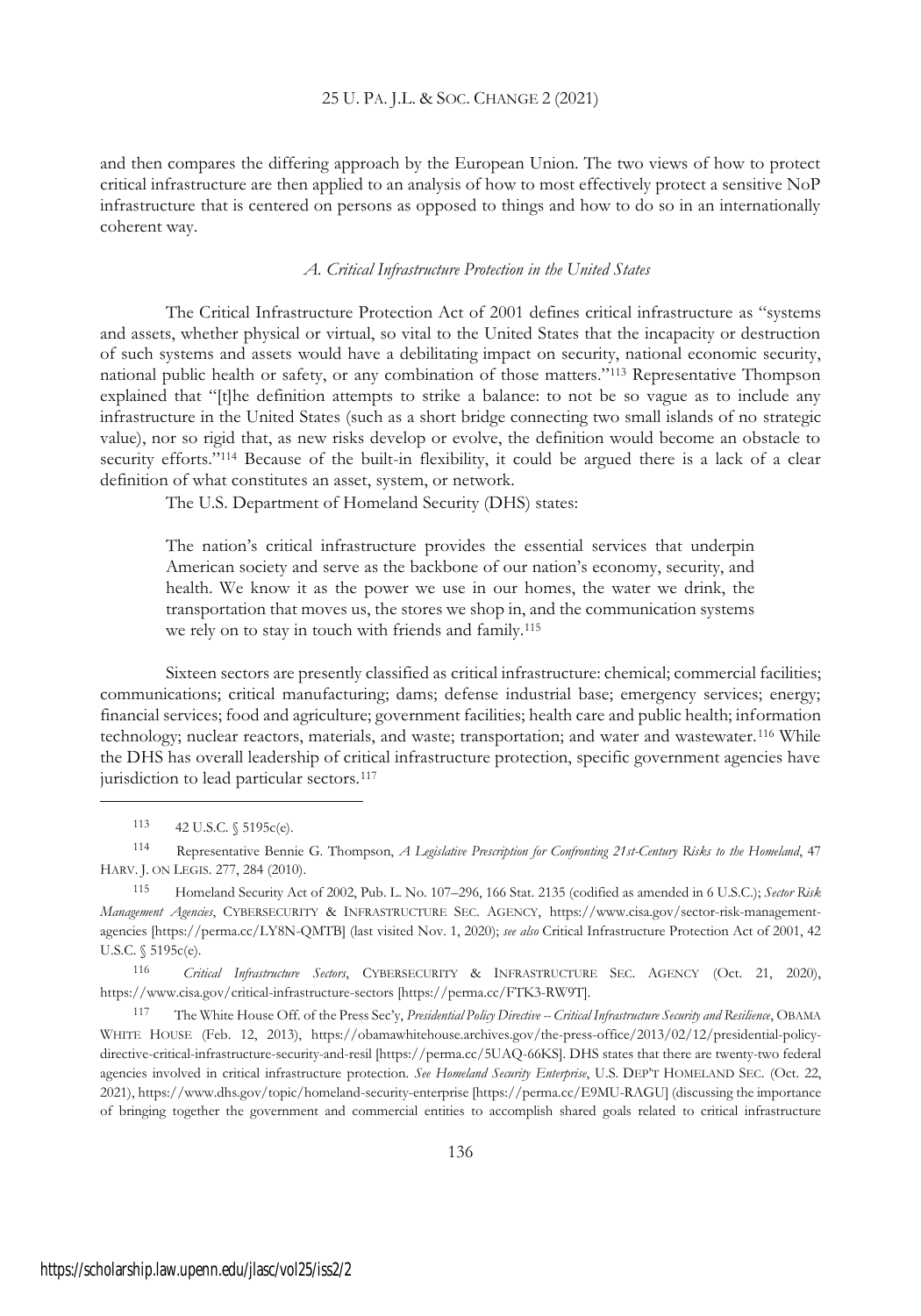In the United States, critical infrastructure protection is based on bringing together both the public and private sectors in order to create norms of behavior, sharing vulnerabilities and threats, information, best practices, and planning for resiliency.<sup>118</sup> The voluntary, public-private partnership approach to protecting critical infrastructure is a result of years of Presidential Directives across multiple administrations and a few legislative actions between 1996 and 2003.<sup>119</sup> Major elements of critical infrastructure protection, focusing on those most relevant to the discussion, include a National Infrastructure Protection Plan,<sup>120</sup> a Strategy to Secure Cyberspace,<sup>121</sup> Sector Specific Agencies<sup>122</sup> for coordination, and Information Sharing and Analysis Organizations.<sup>123</sup> The National Cybersecurity Protection Act<sup>124</sup> created the National Cybersecurity and Communications Integration Center (NCCIC),<sup>125</sup> later falling under the jurisdiction of the Cybersecurity and Infrastructure Security Agency (CISA). CISA and its sub-units provide the resources and leadership for public-private sector information sharing.<sup>126</sup>

DHS promotes a risk management approach for the protection of critical infrastructure.<sup>127</sup> It

protection).

<sup>119</sup> *See* Eldar Haber & Tal Zarsky*, Cybersecurity for Infrastructure: A Critical Analysis*, 44 FLA. ST. U. L. REV. 515, 525–31 (2017) (discussing Presidential Directives related to critical infrastructure protection up until 2013); Joe D. Whitley et al., *Homeland Security, Law, and Policy Through the Lens of Critical Infrastructure and Key Asset Protection*, 47 JURIMETRICS 259, 261–63, 2007 (reviewing a series of Presidential Directives and Homeland Security Directives between 1996 and 2003).

<sup>120</sup> U.S. DEP'T OF HOMELAND SEC., NATIONAL INFRASTRUCTURE PROTECTION PLAN: PARTNERING TO ENHANCE PROTECTION AND RESILIENCY (2009), https://files.eric.ed.gov/fulltext/ED507739.pdf [https://perma.cc/NAP7-Z34G].

There have been multiple iterations of a national strategy, beginning with the 2003 version, and each primarily adopts a voluntary collaborative role with the private sector and a limited regulatory approach. CYBERSECURITY & INFRASTRUCTURE SEC. AGENCY, THE NATIONAL STRATEGY TO SECURE CYBERSPACE ix (2003), https://www.uscert.gov/sites/default/files/publications/cyberspace\_strategy.pdf [https://perma.cc/GX75-KL9Y] ("In general, the private sector is best equipped and structured to respond to an evolving cyber threat."). The most recent strategy was issued in 2018, confirming the expectation that market forces will enable cybersecurity efforts. EXEC. OFF. OF THE PRESIDENT, NATIONAL CYBER STRATEGY OF THE UNITED STATES OF AMERICA 14 (2018), https://trumpwhitehouse.archives.gov/wpcontent/uploads/2018/09/National-Cyber-Strategy.pdf [https://perma.cc/S23F-36YQ] ("To enhance the resilience of cyberspace, the Administration expects the technology marketplace to support and reward the continuous development, adoption, and evolution of innovative security technologies and processes.").

<sup>122</sup> *2015 Sector-Specific Plans*, CYBERSECURITY & INFRASTRUCTURE SEC. AGENCY, https://www.cisa.gov/2015-sectorspecific-plans [https://perma.cc/73GU-UHZB].

<sup>123</sup> Exec. Order No. 13691, 80 Fed. Reg. 9,349 (Feb. 20, 2015).

<sup>124</sup> National Cybersecurity Protection Act of 2014, Pub. L. No. 113-282, 128 Stat. 3066 (2014) (codified as amended at 6 U.S.C. §§ 101, 148-50).

<sup>125</sup> *Id.*

<sup>126</sup> Cybersecurity Act of 2015, Pub. L. 114–113, 129 Stat. 2935 (2015) (codified as amended at 6 U.S.C. § 1501). Act is referred to in § (c)(3) Div. N. For complete classification of this Act to the Code, see § 101, 6 U.S.C. § 1501. This chapter, referred to in § (c)(7) and § (e)(1)(J), was in the original "this Act," meaning Homeland Security Act of 2002, Pub. L. 107-296, 116 Stat. 2135, which is classified principally to this chapter.

<sup>127</sup> DEP'<sup>T</sup> HOMELAND SEC., SUPPLEMENTAL TOOL: EXECUTING A CRITICAL INFRASTRUCTURE RISK MANAGEMENT APPROACH, (2013), https://www.cisa.gov/sites/default/files/publications/NIPP-2013-Supplement-Executing-a-CI-Risk-

<sup>118</sup> *See* U.S. DEP'T OF HOMELAND SEC., NIPP 2013: PARTNERING FOR CRITICAL INFRASTRUCTURE SECURITY AND RESILIENCE 10–12 (2013), https://www.cisa.gov/sites/default/files/publications/national-infrastructure-protection-plan-2013-508.pdf [https://perma.cc/W2FV-E9HD].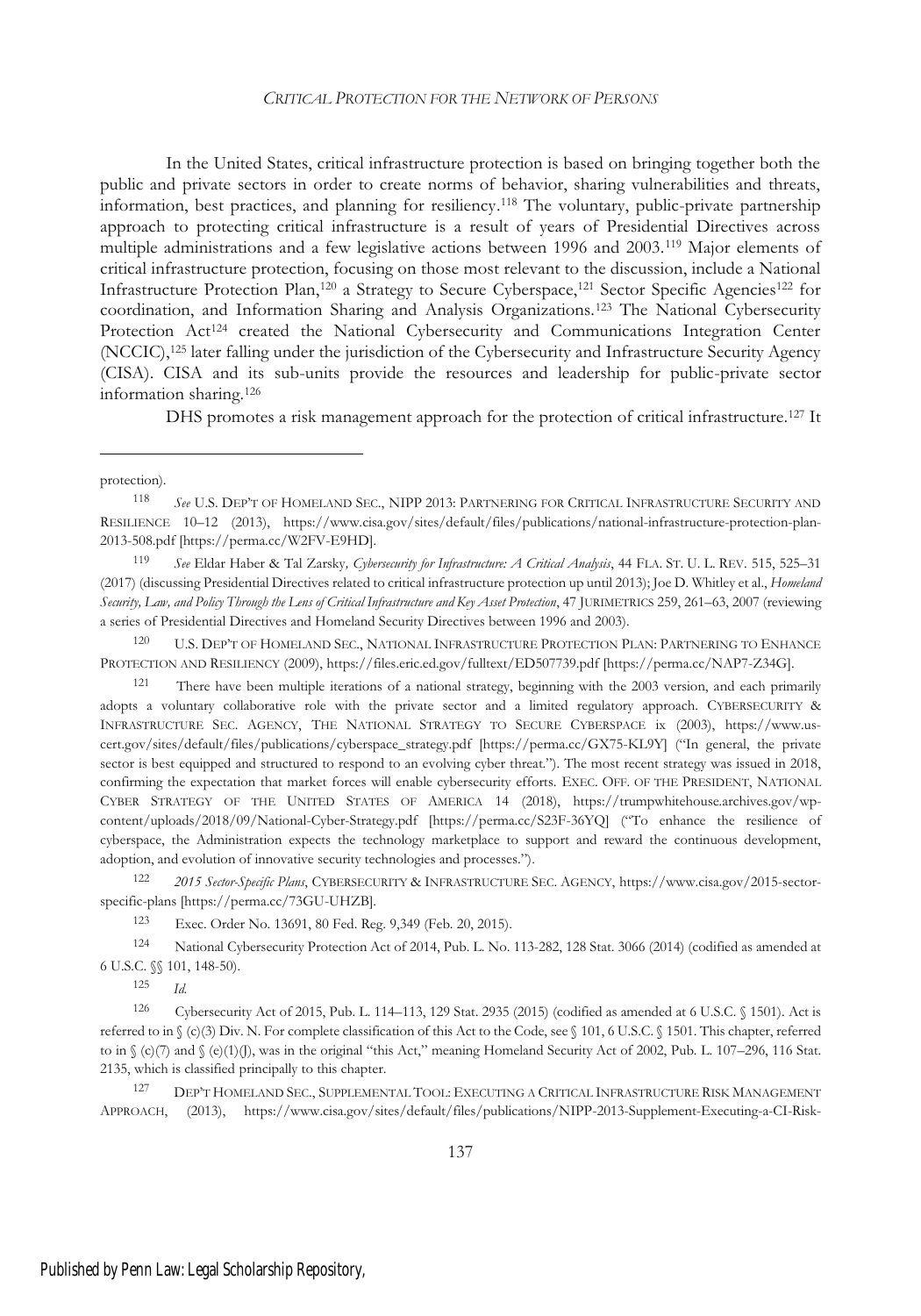#### 25 U. PA. J.L.&SOC. CHANGE 2 (2021)

integrates "physical, cyber, and human elements"<sup>128</sup> within the risk management framework that includes a process of adopting goals and objectives within an infrastructure, assessment and analysis of risks, risk management actions, and evaluation of effectiveness, in an iterative process.<sup>129</sup> Thus, the DHS approach does not segment "cyber elements of critical infrastructure," but includes them as integrative parts of other infrastructures and business operations that should nonetheless be treated uniquely within the risk management process.<sup>130</sup> In this light, DHS focuses primarily on Internet communications but also engages in "Cyber-Dependent Infrastructure Identification" with agencies and partners.<sup>131</sup> It is fair to note that the Internet environment has changed drastically since 2013, and the risk management approach may in practice look drastically different today as applied to a ubiquitous system of data collection.<sup>132</sup>

As part of its continuing work, in 2016, DHS published Strategic Principles for Securing the Internet of Things (IoT), noting that "[b]ecause our nation is now dependent on properly functioning networks to drive so many life-sustaining activities, IoT security is now a matter of homeland security."<sup>133</sup> The lack of even fundamental security in IoT devices led the DHS to lay fault at the lack of clear obligations in the supply chain, together with the absence of norms, incentives, and awareness.<sup>134</sup> Consequently, DHS proposed the incorporation of security principles of security by design, updates and vulnerability patches, best practices, a risk management approach, transparency, and care in connectivity, directed at developers, manufacturers, service providers, and "business-level consumers."<sup>135</sup>

The U.S. voluntary public-private partnership approach, rather than a top-down regulatory one, is premised in part on the fact that the majority of the critical infrastructure, including networks, are privately owned, that technology is fast-moving, and that the market will respond to the need for security most efficiently.<sup>136</sup> The Cybersecurity Risk Management Framework,<sup>137</sup> a voluntary standard set by the NIST, has had some success establishing norms of security behavior.<sup>138</sup> Some criticism of

Mgmt-Approach-508.pdf [https://perma.cc/B2E2-TMDZ] (part of the NIPP).

<sup>132</sup> *Id.* at 1. The steps include: "1. Set Goals and Objectives, 2. Identify Infrastructure, 3. Assess and Analyze Risks, 4. Implement Risk Management Activities, 5. Measure."

133 DEP'T HOMELAND SEC., STRATEGIC PRINCIPLES FOR SECURING THE INTERNET OF THINGS (IOT), 2 (Nov. 15, 2016), https://www.dhs.gov/sites/default/files/publications/Strategic\_Principles\_for\_Securing\_the\_Internet\_of\_Things-2016-1115-FINAL\_v2-dg11.pdf [https://perma.cc/BKL8-GNML].

<sup>136</sup> *See* John J. Chung, *Critical Infrastructure, Cybersecurity, and Market Failure*, 96 OR. L. REV. 441, 464–69 (2018) (describing benefits of a voluntary partnership with the private sector).

<sup>137</sup> *See* Voas, *supra* note 34.

<sup>138</sup> *Department of Commerce Launches Collaborative Privacy Framework Effort*, NAT'<sup>L</sup> INST. STANDARDS & TECH., U.S. DEP'<sup>T</sup> OF COMMERCE (Sept. 4, 2018), https://www.nist.gov/news-events/news/2018/09/department-commerce-launchescollaborative-privacy-framework-effort [https://perma.cc/G3KF-L3GK].

(stating that the success of the Cybersecurity Framework has provided guidance in developing the Privacy Framework)*; see also* Jordan M. Blanke, *Top Ten Reasons to Be Optimistic About Privacy*, 55 IDAHO L. REV. 281, 292 (2019); Jordan M. Blanke & Janine S.

<sup>128</sup> *Id.* at 2.

<sup>129</sup> *Id.*

<sup>130</sup> *Id.* at 5.

<sup>131</sup> *Id.*

<sup>134</sup> *Id.* at 3.

<sup>135</sup> *Id.* at 3–4.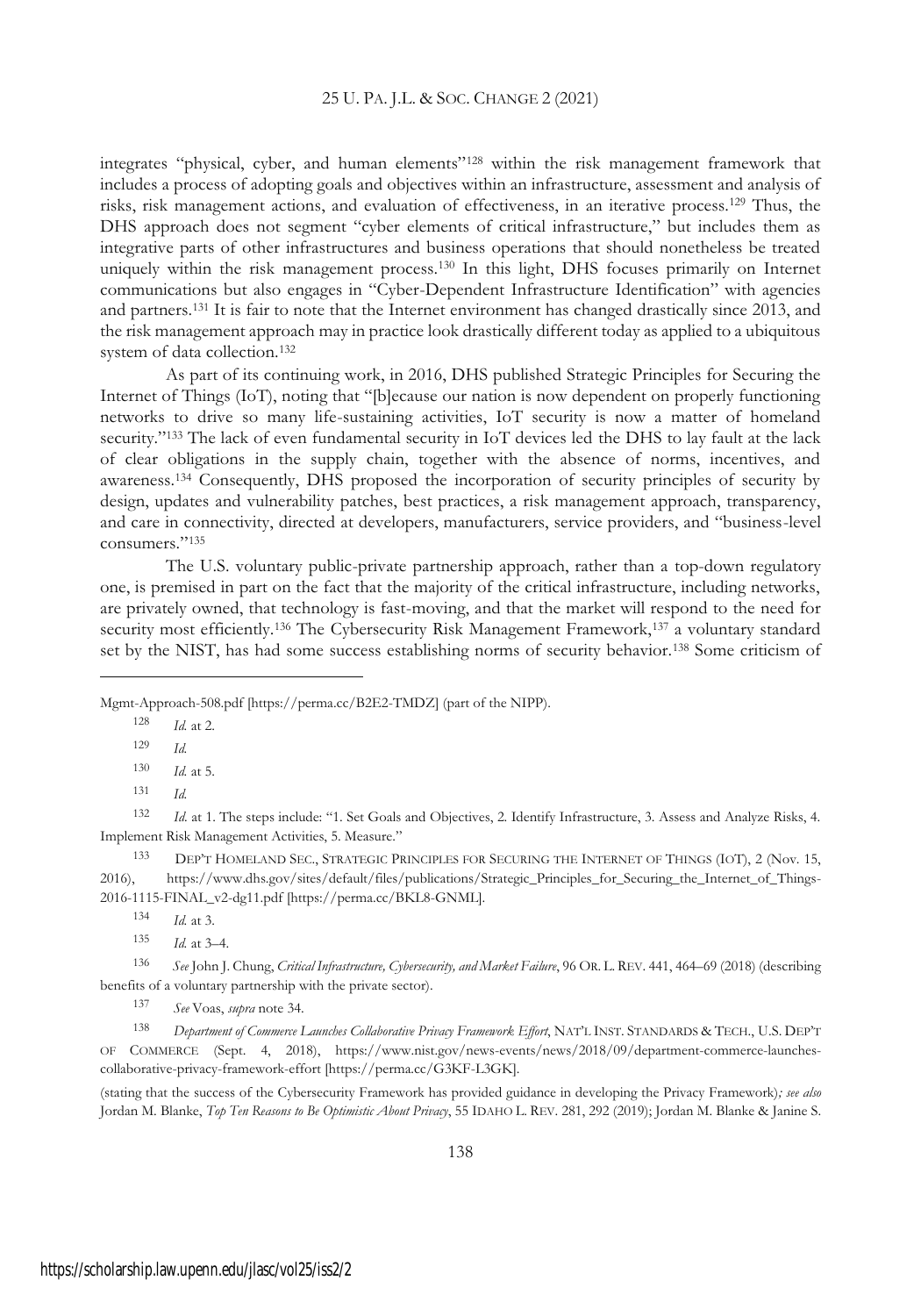the market-driven, voluntary approach is that it is too weak and ineffective to protect critical infrastructure from threats at a proactive level.<sup>139</sup>

Scholars Haber and Zarsky articulate a broad analysis of the arguments for and against a primarily voluntary approach to cybersecurity protection for critical infrastructure protection.<sup>140</sup> The interrelated, but unique, points of debate identified are: reliance on the market based approach, impact of disclosure and information sharing, and the effects of externalities.<sup>141</sup> While theory would indicate that consumers will move the needle towards security protection by signaling their preference for such in the market, Haber and Zarsky argue that the non-competitive nature of many markets, and consumers' lack of complete information about cyber security threats and protective measures, serve to dilute the power of the market to produce protective actions.<sup>142</sup> Second, negative externalities occur because of the very nature of the network effect of cyber vulnerabilities, as "[t]he aggregate social harm of a successful critical infrastructure cyber attack will most likely be higher than the aggregate harm to both the firm and its consumers."<sup>143</sup> In response, it is unlikely that a company would take responsibility for this broader range of impacts. Lastly, the fast changing nature of cyber threats and increasing sophistication of bad actors create a challenging environment for individual companies, and as a result they often lag behind in their knowledge and ability to provide an effective defense.<sup>144</sup> Informationsharing between companies, and between companies and governments, is fraught with disincentives for sharing because of lack of trust and fear of liabilities.<sup>145</sup> In sum, Haber and Zarsky argue that there are reasons to consider a stronger regulatory approach to protecting cyber critical infrastructures.<sup>146</sup> As these arguments may apply to the protection of a NoP, they are revisited in Part C.

## *B. Critical Infrastructure Protection in the European Union*

While key strategies and goals are similar, critical infrastructure protection implementation in the European Union significantly differs from the U.S. approach.<sup>147</sup> In contrast to the United States'

- <sup>142</sup> *Id.* at 544–46.
- <sup>143</sup> *Id.* at 547.
- <sup>144</sup> *Id.* at 548.
- <sup>145</sup> *Id.*

Hiller, *Predictability for Privacy in Data Driven Government*, 20 MINN. J.L. SCI.&TECH 32, 42 (2019).

<sup>139</sup> *See* Chung, *supra* note 135, at 469–472; Robert S. Metzger, *Security and the Internet of Things*, 14 ABA SCITECH LAW, 4, 7 (2018) ("The risks of trusting 'market driven' solutions will be unacceptable where dependency on the IoT creates serious risk to critical infrastructure or national security"); Nathan Alexander Sales, *Regulating Cyber-Security*, 107 NW. U. L. REV. 1503, 1507–08 (2017) ("Many companies that operate critical infrastructure tend to underinvest in cyber-defense because of negative externalities, positive externalities, free riding, and public goods problems. . . .").

<sup>140</sup> *See generally* Haber & Zarsky, *supra* note 118.

<sup>141</sup> *See generally id.* at 542–57 (analyzing these three different regulatory strategies and their systematic shortcomings).

<sup>146</sup> *See generally id.* at 550–59 (explaining that in light of disclosure requirements, information gaps, and externalities, a government centered approach has advantages).

<sup>147</sup> *See* AEGIS, WHITE PAPER ON CYBERSECURITY POLICY: COMMON GROUND FOR EU-US COLLABORATION 6 (2019) https://aegis-project.org/wp-content/uploads/2019/01/AEGIS-White-Paper-on-Cybersecurity-Policy.pdf [https:// perma.cc/2LGS-WE4R] (attributing the differences in part to "the layers of agencies and processes the US involves in cybersecurity as well as the willingness of the respective legislative bodies to pass regulations").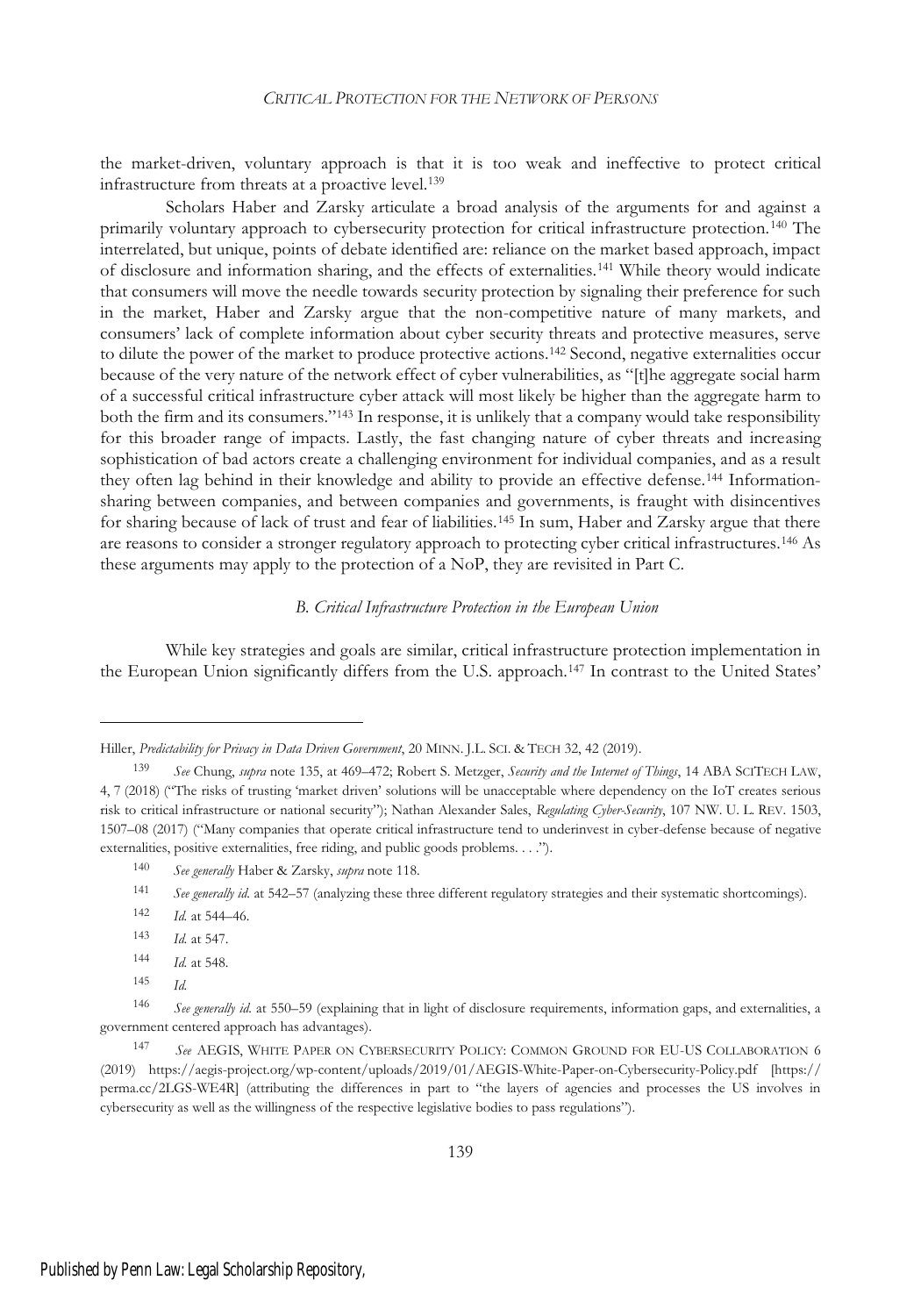#### 25 U. PA. J.L.&SOC. CHANGE 2 (2021)

voluntary approach to critical infrastructure protection,<sup>148</sup> in large part, EU regulation focuses on certain areas of critical infrastructure protection, but makes protection in these areas mandatory for European critical infrastructure operators.<sup>149</sup> While the U.S. regime is frequently described as a publicprivate partnership, European critical infrastructure protection—as argued below—can be qualified as a fully integrated corporate regulatory feedback loop.<sup>150</sup> Further, as a top-down approach, the EU regime is said to be "more streamlined" than the fragmented result of years of presidential directives in the United States.<sup>151</sup> However, the national laws of the individual member states supplement EU law, and EU Directives intentionally provide only a minimum standard and the requirement of transposition into national law.<sup>152</sup> According to the preamble of the EU-Directive on European Critical Infrastructures (ECI Directive), "[i]t is up to each Member State to decide on the most appropriate form of action with regard to the establishment of [critical infrastructure operator security plans]."<sup>153</sup>

Three points of EU critical infrastructure protection are relevant for comparison. A concerted European policy on critical infrastructure emerged in 2004, with an official communication by the European Commission as a response to terrorism threats.<sup>154</sup> Subsequently, the European Programme of Critical Infrastructure Protection was established in 2006<sup>155</sup>—including the ECI Directive from 2008—which provides the overall legal framework for critical infrastructure protection in the European Union, and is the first point of comparison.<sup>156</sup> The directive applies exclusively to the energy and transportation sector, obliging owners or operators of critical infrastructure in these sectors to prepare security plans and nominate so-called security liaison officers who will cooperate with the national

<sup>150</sup> The concept of CRFLs is described in Stephen K. Park & Gerlinde Berger-Walliser, *A Firm-Driven Approach to Global Governance and Sustainability,* 52 AM. BUS. L.J. 255, 289 (2015).

<sup>151</sup> *See* AEGIS, *supra* note 146, at 5.

<sup>152</sup> The EU-Directive on European Critical Infrastructures [hereinafter ECI Directive] in section 6 to the preamble of the directive states that "[t]he primary and ultimate responsibility for protecting ECIs falls on the Member States and the owners/operators of such infrastructures." Council Directive 2008/114/EC of 8 December 2008 on the Identification and Designation of European Critical Infrastructures and the Assessment of the Need to Improve Their Protection, 2008 O.J. (L 345/75), pmbl. § 6. https://eur-lex.europa.eu/legal-content/EN/TXT/?uri=celex:32008L0114 [https://perma.cc/4PMR-E6GU] [hereinafter ECI Directive]. Section 10 reads: "[t]his Directive complements existing sectoral measures at Community level and in the Member States. Where Community mechanisms are already in place, they should continue to be used and will contribute to the overall implementation of this Directive. Duplication of, or contradiction between, different acts or provisions should be avoided." *Id. at* § 10.

 $153$  *Id.* at  $\sqrt[6]{6}$ .

<sup>154</sup> *See Communication from the Commission to the Council and the European Parliament - Critical Infrastructure Protection in the Fight Against Terrorism*, COM (2004) 0702 final (Oct. 20, 2004), https://eur-lex.europa.eu/legalcontent/GA/TXT/?uri=celex:52004DC0702 [https://perma.cc/6TGN-8XYQ]GL8K-UAPD].

<sup>155</sup> *See Communication from the Commission of 12 December 2006 on a European Programme for Critical Infrastructure Protection*, COM (2006) 786 final (Dec. 12, 2006), https://eur-lex.europa.eu/legalcontent/EN/TXT/HTML/?uri=LEGISSUM:l33260&from=EN [https://perma.cc/H3AG-96J2].

<sup>156</sup> ECI Directive, *supra* note 151.

<sup>148</sup> Defining it as "sectors that compose the assets, systems, and networks, whether physical or virtual, so vital to the United States that their incapacitation or destruction would have a debilitating effect on security, national economic security, national public health or safety, or any combination thereof." *See* DEP'T HOMELAND SEC., *supra* note 126 (and accompanying text).

<sup>149</sup> *See* Serrano, *supra* note 110, at 5 (citing to and stating that Exec. Order No. 13, 636, § 2 together with PPD-21 "offer[] a very large concept of 'critical infrastructure'").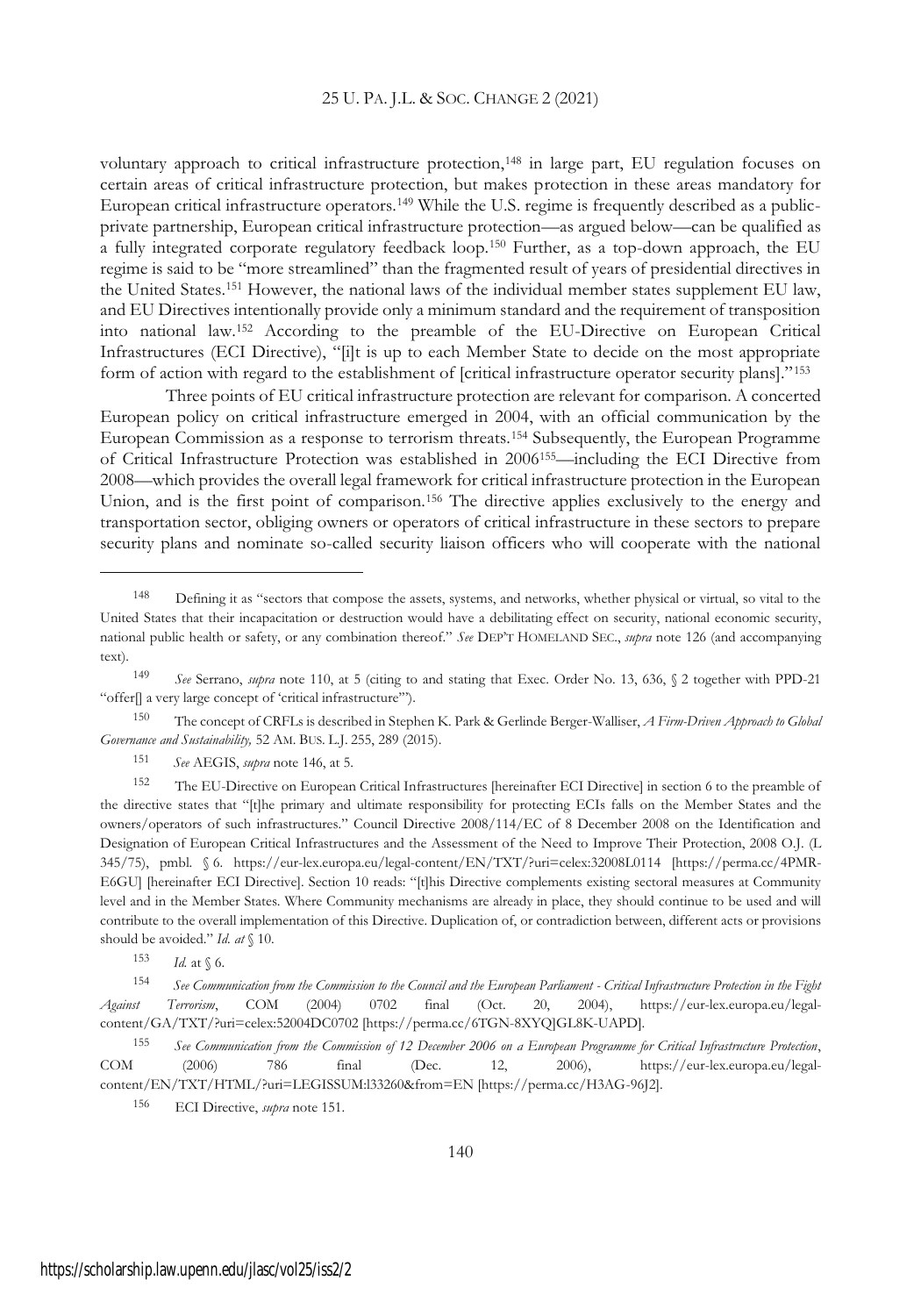authorities responsible for critical infrastructure protection in the given member state.<sup>157</sup> Due to the European Union's political structure as a union of sovereign states, the EU directive combines preventative measures and reaction to threats with coordination requirements between member states. There is no EU-wide regulation for other sectors that would be considered critical under the DHS definition.<sup>158</sup>

The second significant critical infrastructure protection component in the European Union, the Network and Information Security Directive (NIS Directive), was adopted in 2016 and is broader.<sup>159</sup> The NIS Directive supplements the ECI Directive and it establishes an entity that can be regarded as the European equivalent to NIST. The NIS Directive harmonizes cybersecurity and notification requirements for "operators of essential services" (OESs)—the European equivalent to critical service providers in the United States—across European member states.<sup>160</sup>

The third leg of critical infrastructure protection in the European Union is related to its wellknown laws and policies governing privacy and data protection, exemplified by its recent enactment of the General Data Protection Regulation (GDPR).<sup>161</sup> Furthermore, some European countries' constitutions, such as the German Basic Law, include an individual right to the guarantee of confidentiality and integrity of information technology systems, which must be carefully balanced against the state's interest in protecting critical infrastructure.<sup>162</sup>

The following sections discuss these three prongs of critical infrastructure protection in the European Union as an example for an alternative approach to the current U.S. critical infrastructure protection in a similarly developed, technologically-driven market economy.<sup>163</sup>

<sup>159</sup> Directive (EU) 2016/1148 of the European Parliament and of the Council of 6 July 2016 Concerning Measures for a High Common Level of Security of Network and Information Systems Across the Union, 2016 O.J. (L 194) 1, https://eurlex.europa.eu/legal-content/EN/TXT/?uri=uriserv:OJ.L\_.2016.194.01.0001.01.ENG&toc=OJ:L:2016:194:TOC [https://perma.cc/S9PY-JQ69 ] [hereinafter NIS Directive]*.*

160 NIS Directive, art. 5  $\frac{6}{2}$  defines operators of essential services as "(a) an entity [that] provides a service which is essential for the maintenance of critical societal and/or economic activities; (b) the provision of that service depends on network and information systems; and (c) an incident would have significant disruptive effects on the provision of that service."

<sup>161</sup> Regulation 2016/679, of the European Parliament and of the Council of 27 April 2016 on the Protection of Natural Persons with Regard to the Processing of Personal Data and on the Free Movement of Such Data, and Repealing Directive 95/46/EC (General Data Protection Regulation), 2016 O.J. (L 119) 1 [hereinafter GDPR]. *See also* Paul M. Schwartz & Daniel J. Solove, *Reconciling Personal Information in the United States and European Union*, 102 CAL. L. REV. 877, 877 (2014) ("In the United States, privacy law focuses on redressing consumer harm and balancing privacy with efficient commercial transactions. In the European Union, privacy is hailed as a fundamental right that can trump other interests.").

<sup>162</sup> *See generally,* Bundesverfassungsgereicht [BVerfG] [Constitutional Court] Feb. 27, 2008, 120 BVERFG 274 (Ger.) (For English version, *see* https://www.bundesverfassungsgericht.de/SharedDocs/Entscheidungen/EN/2008/02/rs20080227\_ 1bvr037007en.html [https://perma.cc/VF9U-CA79]).

<sup>163</sup> *See* Serrano, *supra* note 110, at 1 (suggesting that the United States and the European Union are among the first countries that have adopted important cybersecurity regulation).

<sup>157</sup> *See* ECI Directive, *supra* note 151, arts. 3, 5–6.

<sup>158</sup> *Homeland Security Presidential Directive 7: Critical Infrastructure Identification, Prioritization, and Protection*, CYBERSECURITY & INFRASTRUCTURE SEC. AGENCY (Dec. 17, 2003), https://www.cisa.gov/homeland-security-presidential-directive-7 [https://perma.cc/8G5J-X4MU].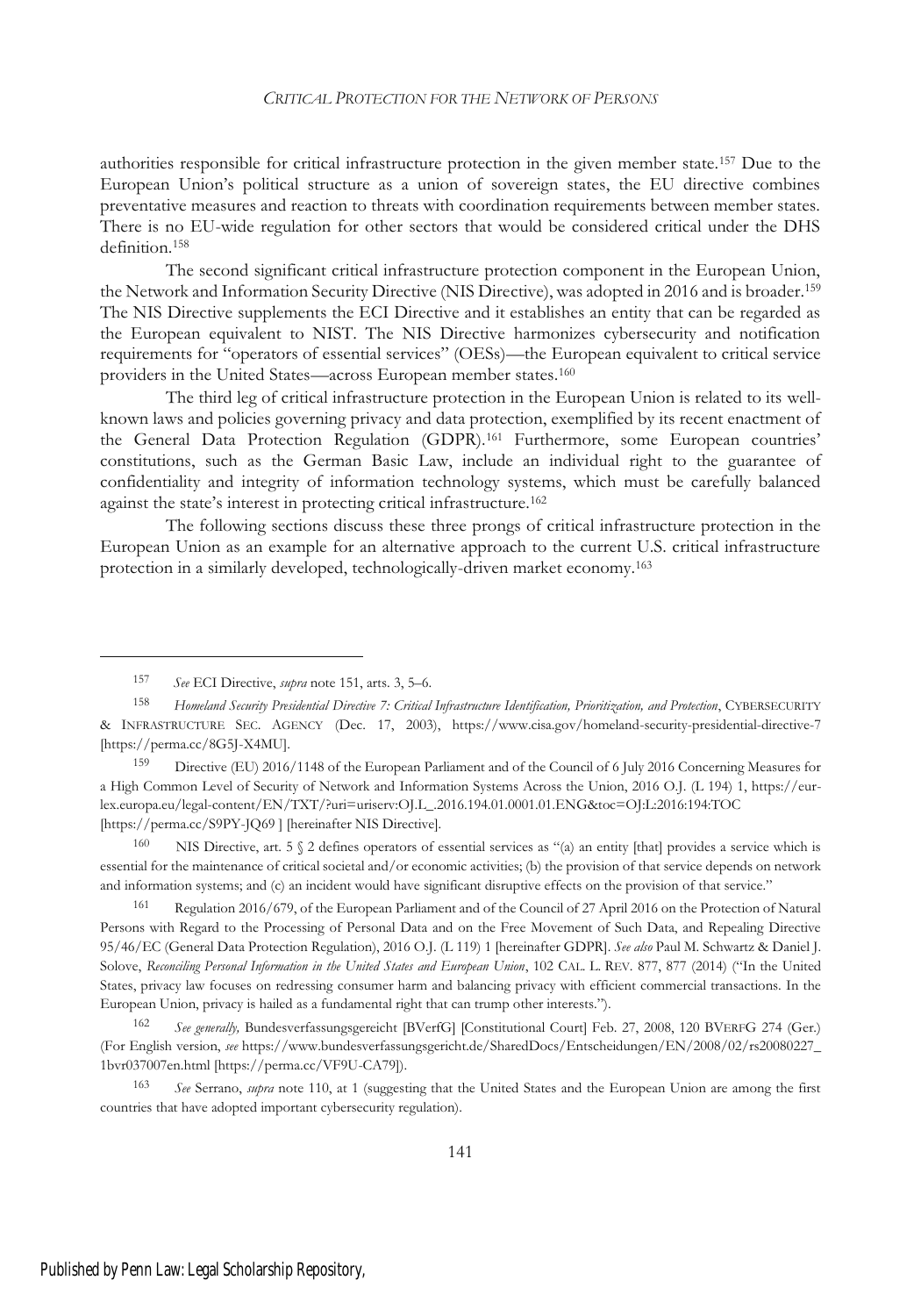## 25 U. PA. J.L.&SOC. CHANGE 2 (2021)

## 1. ECI Directive

The ECI Directive "establishes a procedure for the identification and designation of European critical infrastructures ('ECIs'), and a common approach to the assessment of the need to improve the protection of such infrastructures in order to contribute to the protection of people."<sup>164</sup> At first sight, the EU directive's definition of critical infrastructure is similar to that of the U.S. DHS.<sup>165</sup> However, the slight differences in wording are telling of the different approaches to the role of the individual within U.S. and EU critical infrastructure protection: according to the EU directive,

'critical infrastructure' means an asset, system or part thereof located in Member States which is essential for the maintenance of vital societal functions, health, safety, security, economic or social well-being of people, and the disruption or destruction of which would have a significant impact in a Member State as a result of the failure to maintain those functions.<sup>166</sup>

Remarkably, EU critical infrastructure – contrary to the DHS's definition – is not limited to "security, national economic security, national public health or safety,"<sup>167</sup> but includes the "social wellbeing of people."<sup>168</sup> This definition puts the person right at the center of critical infrastructure protection and expressively includes the protection of "vital societal functions."<sup>169</sup>

According to the directive, infrastructure qualifies as "critical" if it meets the so-called "crosscutting criteria threshold."<sup>170</sup> The directive defines these criteria as follows:

(a) casualties criterion (assessed in terms of the potential number of fatalities or injuries);

(b) economic effects criterion (assessed in terms of the significance of economic loss and/or degradation of products or services, including potential environmental effects);

(c) public effects criterion (assessed in terms of the impact on public confidence, physical suffering and disruption of daily life, including the loss of essential

<sup>164</sup> ECI Directive, art. 1.

<sup>165</sup> *See* Eimear Bourke, *A War Without Bullets: Protecting Civilians in the Technology Trenches*, 28 ALB. L.J. SCI.&TECH. 1, 5 (2018) (comparing EU and U.S. definition of critical infrastructure and qualifying them as "similar").

<sup>166</sup> ECI Directive, art. 2  $\mathcal{S}$  (a).

<sup>167</sup> *See* CYBERSECURITY & INFRASTRUCTURE SEC. AGENCY, *supra* note 114 (defining critical infrastructure as "assets, systems, and networks, whether physical or virtual, are considered so vital to the United States that their incapacitation or destruction would have a debilitating effect on security, national economic security, national public health or safety, or any combination thereof").

<sup>168</sup> ECI Directive, art.  $2 \n\int (a)$ .

<sup>169</sup> *Id.*

<sup>170</sup> ECI Directive, art.  $3 \text{ } \text{\ensuremath{\mathbb{S}}} \, 1 - 2$ .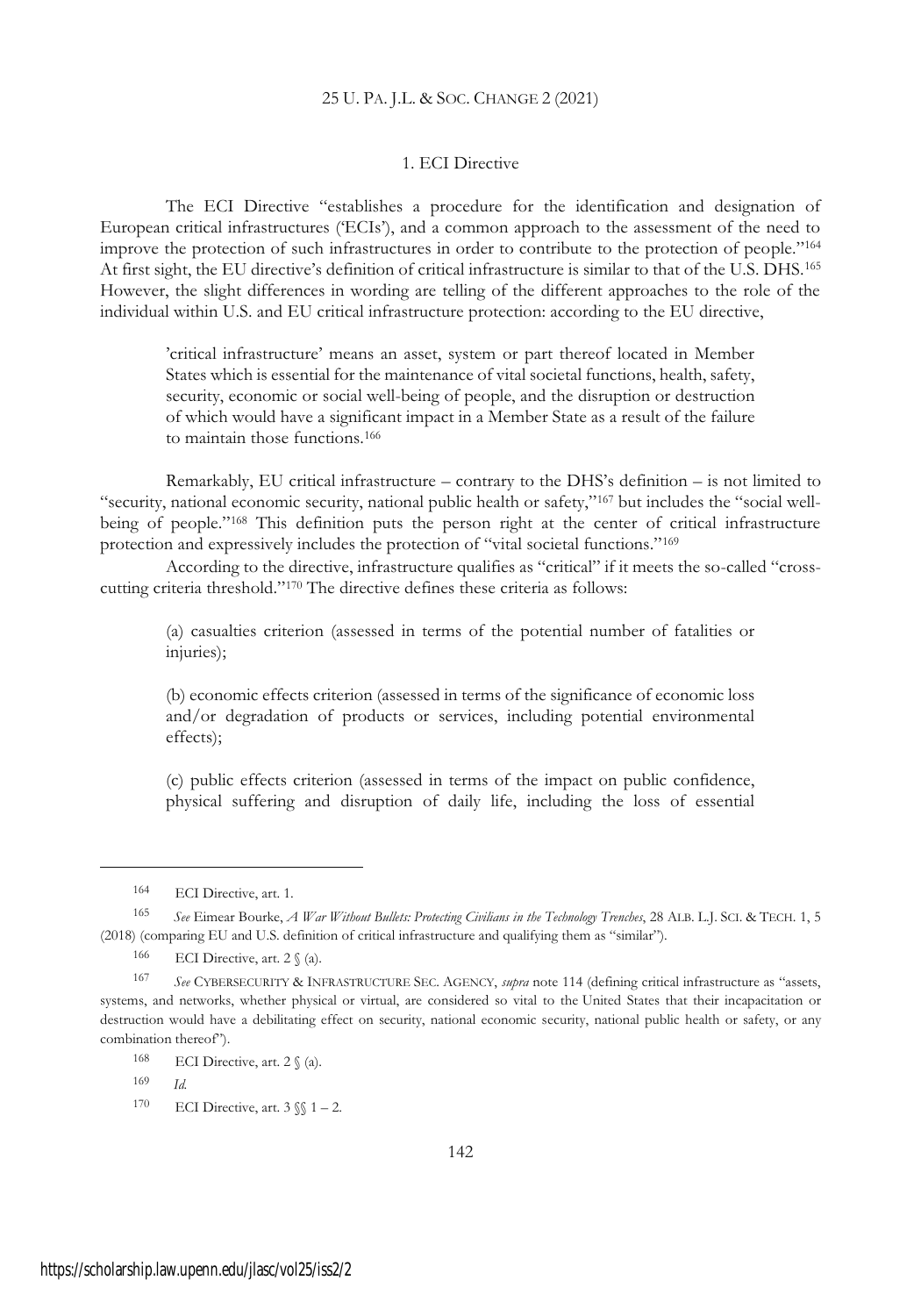## services).<sup>171</sup>

The threshold applicable to the cross-cutting criteria is "based on the severity of the impact of the disruption or destruction of a particular infrastructure."<sup>172</sup> When this level is reached is "determined on a case-by-case basis by the Member State."<sup>173</sup> The directive obliges member states to identify ECIs that meet the directive's criteria, and the European Commission may assist member states in this task.<sup>174</sup> Operators or owners of ECIs are defined as "entities responsible for investments in, and/or day-to-day operation of, a particular asset, system or part thereof designated as an ECI under this Directive."<sup>175</sup> Designated ECI operators must appoint a security liaison officer, who communicates and collaborates with the national critical infrastructure authorities.<sup>176</sup> They are further required to set up operator security plans or "equivalent measures" that identify "important assets, a risk assessment and the identification, selection and prioritisation of counter measures and procedures."<sup>177</sup> Each member state of the European Union must ensure that operator security plans are in place and determine appropriate measures where "such plans do not exist[]."<sup>178</sup>

In addition to measures targeting ECI operators, the directive aims to improve efficiency in communication among different actors in critical infrastructure protection, namely ECI operators/owners, national authorities, the scientific community, and EU authorities. To do so, the directive requires member states to appoint "European critical infrastructure protection contact points" that "coordinate European critical infrastructure protection within the Member State, with other Member States and with the [European] Commission."<sup>179</sup> The European Programme of Critical Infrastructure Protection has established the European Reference Network for Critical Infrastructure Protection, which "provid[es] a framework within which experimental facilities and laboratories will share knowledge and expertise in order to harmonise test protocols throughout Europe, leading to better protection of critical infrastructures against all types of threats and hazards."<sup>180</sup>

<sup>176</sup> *See* ECI Directive, pmbl. § 13 (specifying that "[w]here such a Security Liaison Officer does not exist, each Member State should take the necessary steps to make sure that appropriate measures are put in place. It is up to each Member State to decide on the most appropriate form of action with regard to the designation of Security Liaison Officers.").

<sup>177</sup> *See* ECI Directive, art. 5 ("The minimum content to be addressed by an ECI OSP procedure is set out in Annex II" of the directive).

- <sup>178</sup> *See* ECI Directive, pmbl. § 11.
- 179 ECI Directive, art.  $10 \text{ } \text{\ensuremath{\mathcal{S}}}$  1, 2.

<sup>180</sup> EU SCIENCE HUB, https://ec.europa.eu/jrc/en/network-bureau/european-reference-network-criticalinfrastructure-protection-erncip (last visited Oct. 31, 2020). [https://perma.cc/T4AK-S6ZN]. Hence, the directive establishes both obligations for ECI operators towards their governments on the one hand, and member states' obligations towards other countries and the community on the other. Owners or operators of ECI, however, are expected to primarily with their respective national authorities, not directly with the European Union. *See* ECI Directive, pmbl. § 16 ("Owners/operators of ECIs should be given access primarily through relevant Member State authorities to best practices and methodologies concerning critical infrastructure protection."). This reflects the fundamental EU policy principle of subsidiarity, which assumes that issues are best handled on the local level unless effective protection by reason of scale can better be achieved through a common EU-wide

<sup>171</sup> *Id.*

<sup>172</sup> *Id.*

<sup>173</sup> *Id.*

<sup>174</sup> ECI Directive, art. 3  $$1$ .

<sup>175</sup> ECI Directive, art.  $1 \n\$  (f).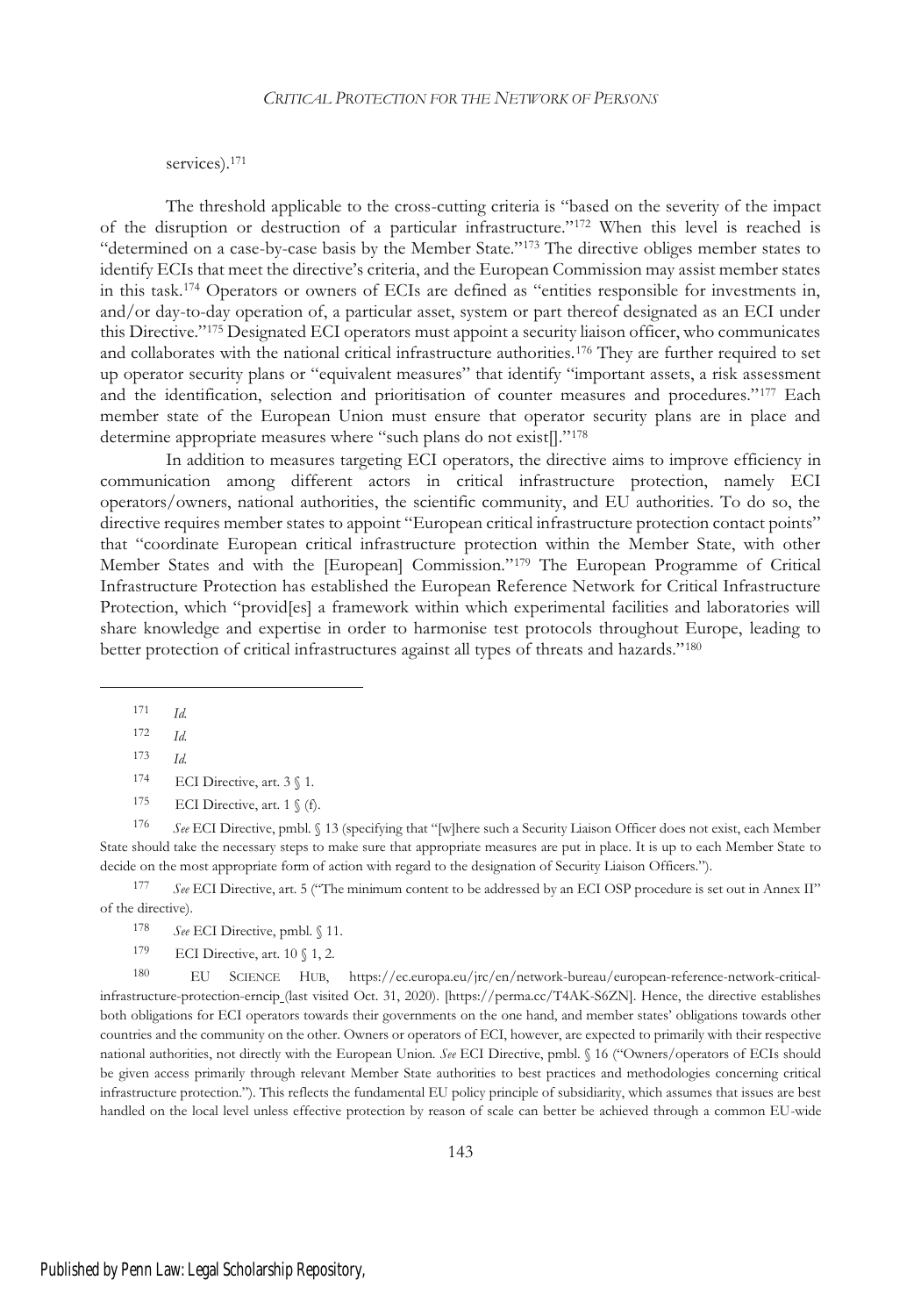The three-tier collaboration established by the directive creates a system of corporate regulatory feedback loops (CRFLs) between mostly private operators/owners of ECI and national government entities on the one hand, and national governments and the European Commission on the other hand. In general, a feedback loop is "a cycle that is comprised of output from, or information about the result, of phenomena that causally influences other phenomena within the cycle and perpetuates the phenomena as a circuit or loop that feeds back into itself."<sup>181</sup> Previously, CRFLs have been suggested as a policy instrument to enhance the legitimacy and efficiency of corporate sustainability rulemaking.<sup>182</sup> Transposed to European critical infrastructure protection, CRFLs can be described as processes of social interaction between an operator/owner of ECI and governmental entities (including both regulatory bodies and nonregulators) that enhance the visibility, identification, and internalization of threats and risks to ECI, as well as costs and potential mutual benefits of European critical infrastructure protection.<sup>183</sup> The ECI Directive, through its system of continuous, institutionalized interactions among ECI operators, national governments, the European Programme of Critical Infrastructure Protection, and community government, harnesses the power of such feedback loops by sequentially linking a series of responsive actions to threats to the ECI.<sup>184</sup>

In this regard, the European critical infrastructure protection differs from the mostly voluntary system in the United States, while preserving the flexibility and efficiency commonly attributed to voluntary regulatory regimes and public-private partnerships.<sup>185</sup> Through their interactions with democratically legitimate government bodies, CFRLs force private actors to "take into account shared public values and stakeholder interests."<sup>186</sup> Hence, the European critical infrastructure protection's embedded regulatory feedback loops are better suited to take into account societal values, such as securing democracy and protecting a person's fundamental rights than a substantially voluntary public-private partnership. Respect of these or other stakeholder concerns may be missing in a private system that focuses on securing the infrastructure for more limited economic or national security reasons.

<sup>181</sup> *See* Keith Aoki et al., *Pastures of Peonage: Tracing the Feedback Loop of Food Through IP, GMOs, Trade, Immigration, and U.S.*, Agro-Maquilas, 4 NE. U. L. J. 1, 4 n.6 (2012) (defining feedback loops).

<sup>186</sup> *Id*. at 291.

approach. *See* ECI Directive, pmbl. § 20. Accordingly, under the directive, individual member states have the responsibility to guarantee the flow of information from the community to the operators of ECI, and vice-versa. *See* ECI Directive, pmbl. § 14 ("Each Member State should collect information concerning ECIs located within its territory. The Commission should receive generic information from the Member States concerning risks, threats and vulnerabilities in sectors where ECIs were identified. . . ."). In 2018, the Commission launched an evaluation to assess the directive's effectiveness and published the results on the Commission's website. *See* EVALUATION OF THE 2008 EUROPEAN CRITICAL INFRASTRUCTURE PROTECTION DIRECTIVE, https://ec.europa.eu/info/law/better-regulation/have-your-say/initiatives/1631-Evaluation-of-the-2008- European-Critical-Infrastructure-Protection-Directive (last visited Oct. 31, 2020). [https://perma.cc/B3TB-SRQN].

<sup>182</sup> Park & Berger-Walliser, *supra* note 149, at 291.

<sup>183</sup> *Id*. at 290–91.

<sup>184</sup> ECI Directive, pmbl. § 14 provides: "Each Member State should collect information concerning ECIs located within its territory. The Commission should receive generic information from the Member States concerning risks, threats and vulnerabilities in sectors where ECIs were identified, including where relevant information on possible improvements in the ECIs and cross-sector dependencies, which could be the basis for the development of specific proposals by the Commission on improving the protection of ECIs, where necessary."

<sup>185</sup> *See* Park & Berger-Walliser, *supra* note 149, at 277 ("[Soft law's] inherently informal, open-ended nature is the source of its comparative advantage. The speed and flexibility of soft law often makes it easier to create.").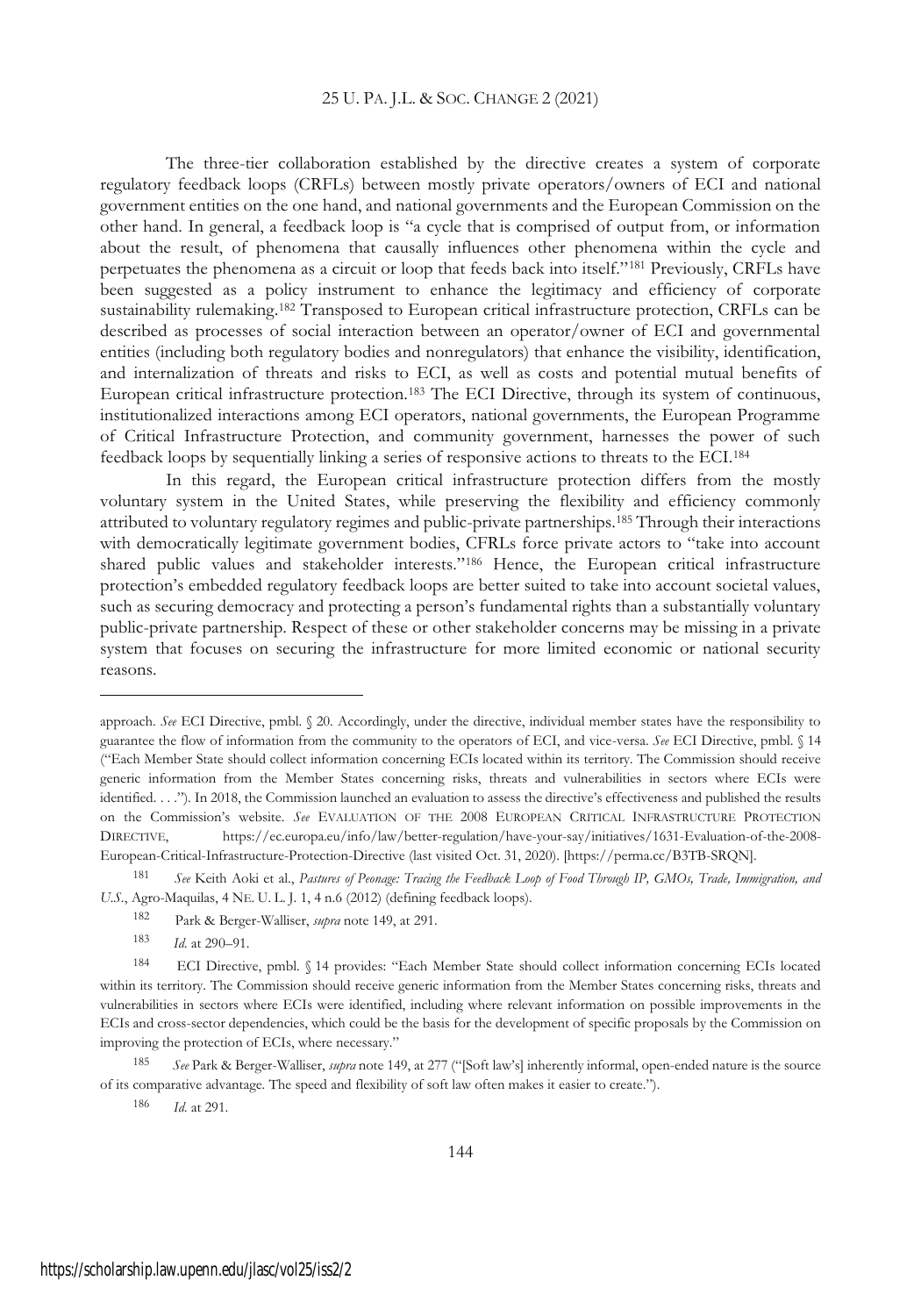## 2. NIS Directive

The second leg of European critical infrastructure protection is the more recent NIS Directive from 2016. The directive is part of a wider European cybersecurity strategy,<sup>187</sup> which "stresses that EU's core values apply as much in the digital as in the physical world, including the protection of fundamental rights, freedom of expression, personal data and privacy, and access for all."<sup>188</sup> Hence, privacy, data protection and cybersecurity are all part of a common policy. It is beyond the scope of this article to describe EU cybersecurity policy in detail.<sup>189</sup> Accordingly, the following analysis will concentrate on areas where cybersecurity and critical infrastructure protection overlap, especially as they relate to the CNoP. It will discuss other issues only to the extent necessary for a general understanding of the NIS Directive and later the General Data Protection Regulation.

The NIS Directive is at the core of the EU legal framework for cybersecurity. Recognizing that network and information systems play a vital role in the European economy and society, the directive harmonizes cybersecurity and notification requirements for "operators of essential services" (OESs)—the European equivalent to critical service providers—across European member states as well as digital service providers (DSPs)—a difference that will be discussed in more detail below.<sup>190</sup> According to the directive, an OES is an entity that " $(a) \dots$  provides a service which is essential for the maintenance of critical societal and/or economic activities; (b) ... depends on network and information systems; and (c) an incident would have significant disruptive effects on the provision of that service."<sup>191</sup> OESs are required to notify the authorities "of incidents having a significant impact on the continuity of the essential services they provide" in a timely manner.<sup>192</sup> Moreover, they must have a "state of the art" risk management system in place that "ensure[s] a level of security of network and information systems appropriate to the risk posed."<sup>193</sup> It is up to the member states to identify OESs in the following sectors: energy, transportation, banking and financial services, health, drinking water, and digital infrastructure.<sup>194</sup>

While the NIS Directive, contrary to the NIST framework, establishes mandatory requirements for OESs and—to a more limited extent—DSPs, the NIS Directive, just like NIST, does not tell OESs what measures they must take to demonstrate compliance.<sup>195</sup> However, according to the

<sup>188</sup> Serrano, *supra* note 110, at 8.

190 NIS Directive, art.  $1 \text{ }$  (d).

191 NIS Directive, art. 5  $\mathcal{S}(1)$ –(2) (outlining the criteria for identification of OESs).

192 NIS Directive, art. 14  $\frac{1}{3}$  (3). The sectors to which the requirements apply are enumerated in Annex II of the directive.

<sup>194</sup> After its entry into force, the directive required member states to identify OESs by November 9, 2018. NIS Directive, art. 5 § (1). The sectors concerned are listed in Annex II.

<sup>195</sup> AEGIS, *supra* note 146, at 9. The goal of both frameworks is to keep cybersecurity risk management systems adaptable to rapid change, or, in the words of NIS Directive, "state of the art." NIS Directive, art. 14 § (1)*; see also* Transatlantic

<sup>187</sup> *See generally Cybersecurity Strategy of the European Union: An Open, Safe and Secure Cyberspace*, COM (2013) 1 final (Feb. 7, 2013).

<sup>189</sup> This has been done expertly in Scott J. Shackelford & Scott Russell*, Operationalizing Cybersecurity Due Diligence: A Transatlantic Case Study*, 67 S.C. L. REV. 609 (2016) (comparing U.S. and EU cybersecurity due diligence). *See also* U.S. CHAMBER OF COMMERCE, TRANSATLANTIC CYBERSECURITY: FORGING A UNITED RESPONSE TO UNIVERSAL THREATS 20 (2017), https://www.uschamber.com/TransatlanticCybersecurityReport [https://perma.cc/ZV8E-WED7] [hereinafter Transatlantic Cybersecurity] (providing a comprehensive overview of EU cybersecurity frameworks).

<sup>193</sup> *Id*. § (1).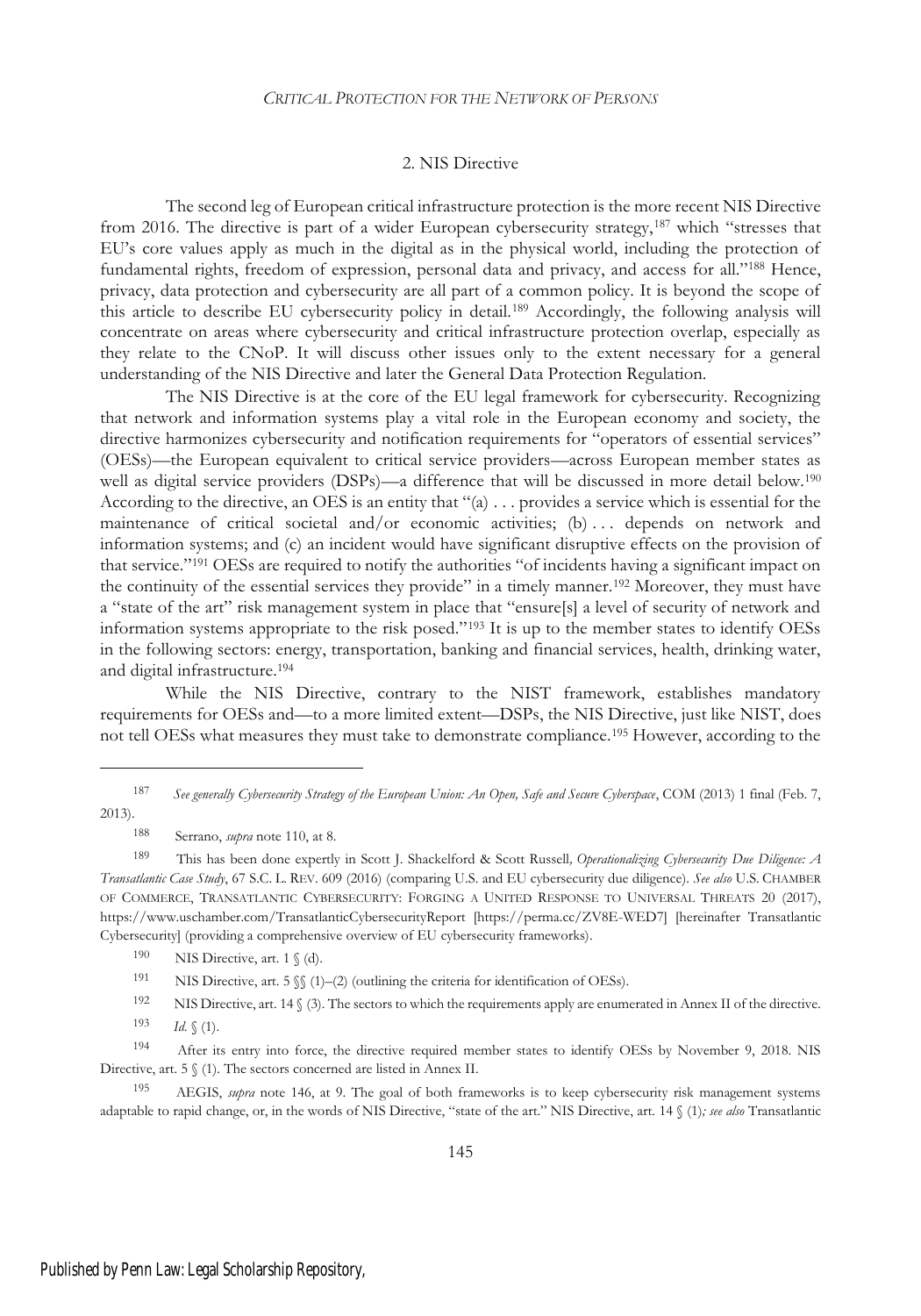directive, "Member States shall, without imposing or discriminating in favour of the use of a particular type of technology, encourage the use of European or internationally accepted standards and specifications relevant to the security of network and information systems."<sup>196</sup> This reference to international standards represents a unique chance for the development of an internationally harmonized cyber-risk management system that the U.S. Cybersecurity Enhancement Act of 2014 also calls for.<sup>197</sup> Increased reliance on international standards might also open the door to the development of a legally enforceable international standard of cybersecurity care across critical infrastructures.<sup>198</sup>

Like any directive, the NIS Directive does not apply directly to the private companies that it regulates.<sup>199</sup> EU member states were under the obligation to transpose the Directive into national law by May 2018.<sup>200</sup> In addition to the requirements imposed on service providers, the Directive requires member states to develop a national NIS strategy, and they must establish a Computer Security Incident Response Team, as well as a national NIS authority.<sup>201</sup>

For the purpose of this article, the most interesting feature of the NIS Directive, however, is that it does not only apply to critical services providers also covered by NIST, but includes "digital service providers" (DSPs) that are not necessarily critical providers.<sup>202</sup> DSPs are private companies that provide information society services by electronic means at the individual request of a recipient of services,<sup>203</sup> such as online marketplaces, online search engines, and cloud computing services.<sup>204</sup> While the internet's importance as critical infrastructure for national defense, energy, finance, transportation, and fundamental life functions has been largely recognized, DSPs—at least in the United States—have

Cybersecurity, *supra* note 188, at 27.

196 NIS Directive, art. 19  $(1)$ .

<sup>197</sup> *See* Nizan Geslevich Packin*, Too-Big-to-Fail 2.0? Digital Service Providers as Cyber-Social Systems*, 93 IND. L.J. 1211, 1231 (2018) ("The Cybersecurity Enhancement Act of 2014 directed NIST to coordinate American agencies to work with other jurisdictions to create international cybersecurity principles."). For a comparison of NIST framework, GDPR, and NIS Directive, *see* Transatlantic Cybersecurity, *supra* note 188, at 20.

<sup>198</sup> *See* Shackelford & Russell, *supra* note 188, at 618 ("[T]he NIST Framework not only has the potential to shape a standard of care for domestic critical infrastructure organizations, but also could help to harmonize global cybersecurity best practices for the private sector writ large given active NIST collaborations with a number of nations. . . .").

<sup>199</sup> EU regulations are directly binding without additional domestic legislation, while EU directives require local legislation in each member state. *See* European Union, *Regulations, Directives and Other Acts*, EUROPA, https://europa.eu/europeanunion/law/legal-acts\_en [https://perma.cc/6WY4-PJL2].

<sup>200</sup> NIS Directive, art. 25.

<sup>201</sup> NIS Directive, arts. 7–10.

<sup>202</sup> A distinction that is not unproblematic. *See generally* Steve Ritter & Laura Schulte, *Rechtliche Anforderungen an Anbieter digitaler Dienste, die zugleich kritische Infrastrukturen sind*, 35 COMPUT.&RECHT 617 (2019) (Ger.).

<sup>203</sup> *See* NIS Directive, art. 4 § (5) (referencing "Directive (EU) 2015/1535 of the European Parliament and of the Council" "laying down a procedure for the provision of information in the field of technical regulations and of rules on Information Society services"); NIS Directive, art. 1  $(1)(b)$  (defining Information Society service as "any service normally provided for remuneration, at a distance, by electronic means and at the individual request of a recipient of services.").

<sup>204</sup> NIS Directive, Annex III. The Directive restricts DSPs to these three categories. Providers of other categories of digital services such as streaming, online gaming, or social network providers are not included. *See* Jones Day, *The New EU Cybersecurity Directive: What Impact on Digital Service Providers?*, JONES DAY INSIGHTS (Aug. 2016), https://www.jonesday.com/en/insights/2016/08/the-new-eu-cybersecurity-directive-what-impact-on-digital-service-providers [https://perma.cc/F9L8-KRLM] (mentioning that inclusion of these DSPs was debated during the legislative process but were ultimately left out of the Directives).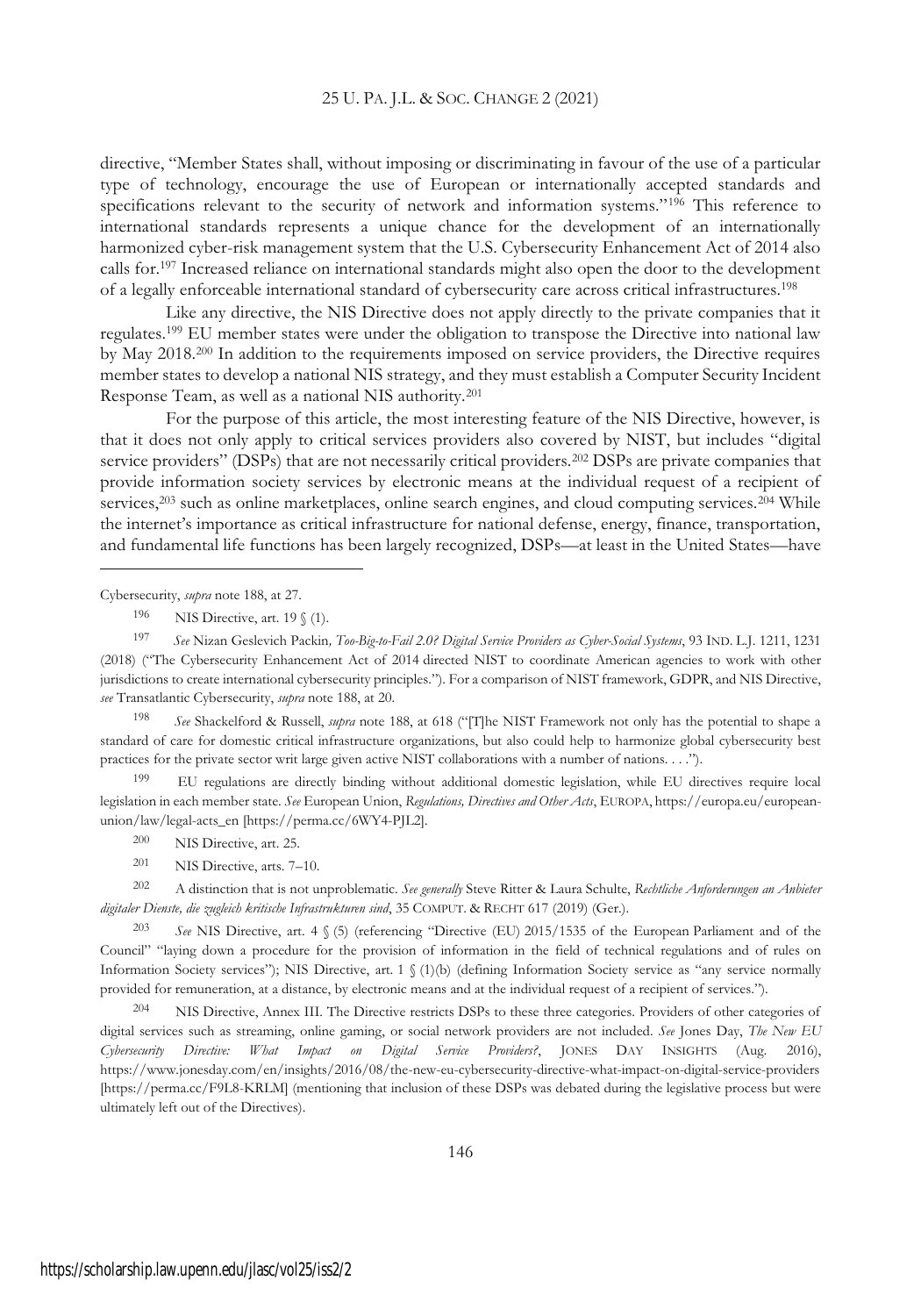received far less regulatory attention.<sup>205</sup> Their inclusion in the NIS Directive was not without opposition during the legislative process.<sup>206</sup> This explains the limitation to only three categories of DSPs, and it led to lighter requirements regarding their "state of the art" risk management processes and notification requirements than those required for OESs.<sup>207</sup>

With the move towards a CNoP and its dependence on big data, DSPs, at least in certain categories, such as cloud computing services that store or process the data, become increasingly important for the maintenance of critical societal and/or economic activities. If medical decisions or police action in real time depend on these services, disruption of, or an attack against them, could have a severe effect on life critical functions and ultimately deprive people of their fundamental rights or lead to death. Hence, it can and should be argued that these DSPs are in fact critical service providers and should be treated as such.

#### 3. Data Privacy and Security

The diverging approaches to privacy and data protection between the U.S. and the EU are explained by fundamentally different constitutional underpinnings for privacy protection in general, and data privacy specifically, on both sides of the Atlantic. The constitutional characteristics, in turn, can be attributed to historic developments that, in the aftermath of World War II in Europe, led to the enactment of the European Convention for the Protection of Human Rights and Fundamental Freedom (ECHR). The ECHR, in Article 8, establishes a fundamental right to "respect for private and family life."<sup>208</sup> This has since been interpreted to encompass a fundamental right to protection of personal data.<sup>209</sup> In Europe, privacy is understood as an expression of human dignity that is inviolable and that the state has an obligation to protect.<sup>210</sup> The Charter of Fundamental Rights of the European

<sup>205</sup> *See* Geslevich Packin, *supra* note 196, at 1243 (describing the internet's role as critical infrastructure); *id.* at 1232 (explaining that this regulatory oversight may be caused by "the lack of support from the private sector" and the fact that "while many believe that major attacks will happen soon, cyberattacks in the United States have not resulted in death or drastic damage to national security or the economy thus far").

<sup>206</sup> *See* Jones Day, *supra* note 203 (stating that "opponents viewed cyberattacks on [DSPs] as insufficiently significant and therefore argued against additional regulation, which would potentially negatively affect innovation").

<sup>207</sup> NIS Directive, art. 16; *see also id*. pmbl. (stating that "the security requirements for digital service providers should be lighter.").

<sup>208</sup> The European Convention for the Protection of Human Rights and Fundamental Freedoms states in Article 8: "Everyone has the right to respect for his private and family life . . . [t]here shall be no interference. . . ." European Convention for the Protection of Human Rights and Fundamental Freedoms art. 8, Nov. 4, 1950, 213 U.N.T.S. 221, https://www.echr.coe.int/documents/convention\_eng.pdf [https://perma.cc/2L7V-BLQD]. Given its historical experience with widespread surveillance during the Third Reich and later under the socialist regime in East Germany, it should come as no surprise that the first Data Protection Act was passed in Germany. *See* Eric Caprioli et al., *The Right to Digital Privacy: A European Surv*ey,3RUTGERS J. L. & URB. POL'Y 211, 213 (2006) (referencing the first Data Protection Act passed by the West German Land of Hesse in 1970). This law already introduced the data protection officer, which is now mandated in GDPR art. 37.

<sup>209</sup> *See* MARCUS HEINEMANN, GRUNDRECHTLICHER SCHUTZ INFORMATIONSTECHNISCHER SYSTEME: UNTER BESONDERER BERÜCKSICHTIGUNG DES GRUNDRECHTS AUF GEWÄHRLEISTUNG DER VERTRAULICHKEIT UND INTEGRITÄT INFORMATIONSTECHNISCHER SYSTEME 225 (2015) (Ger.).

<sup>210</sup> *See* EU Charter of Fundamental Rights of the European Union, Art. 1, 2000 O.J. (C 364)9[hereinafter ECFR], https://www.europarl.europa.eu/charter/pdf/text\_en.pdf [https://perma.cc/9E99-8A8H]. *See generally* James Q. Whitman, *The*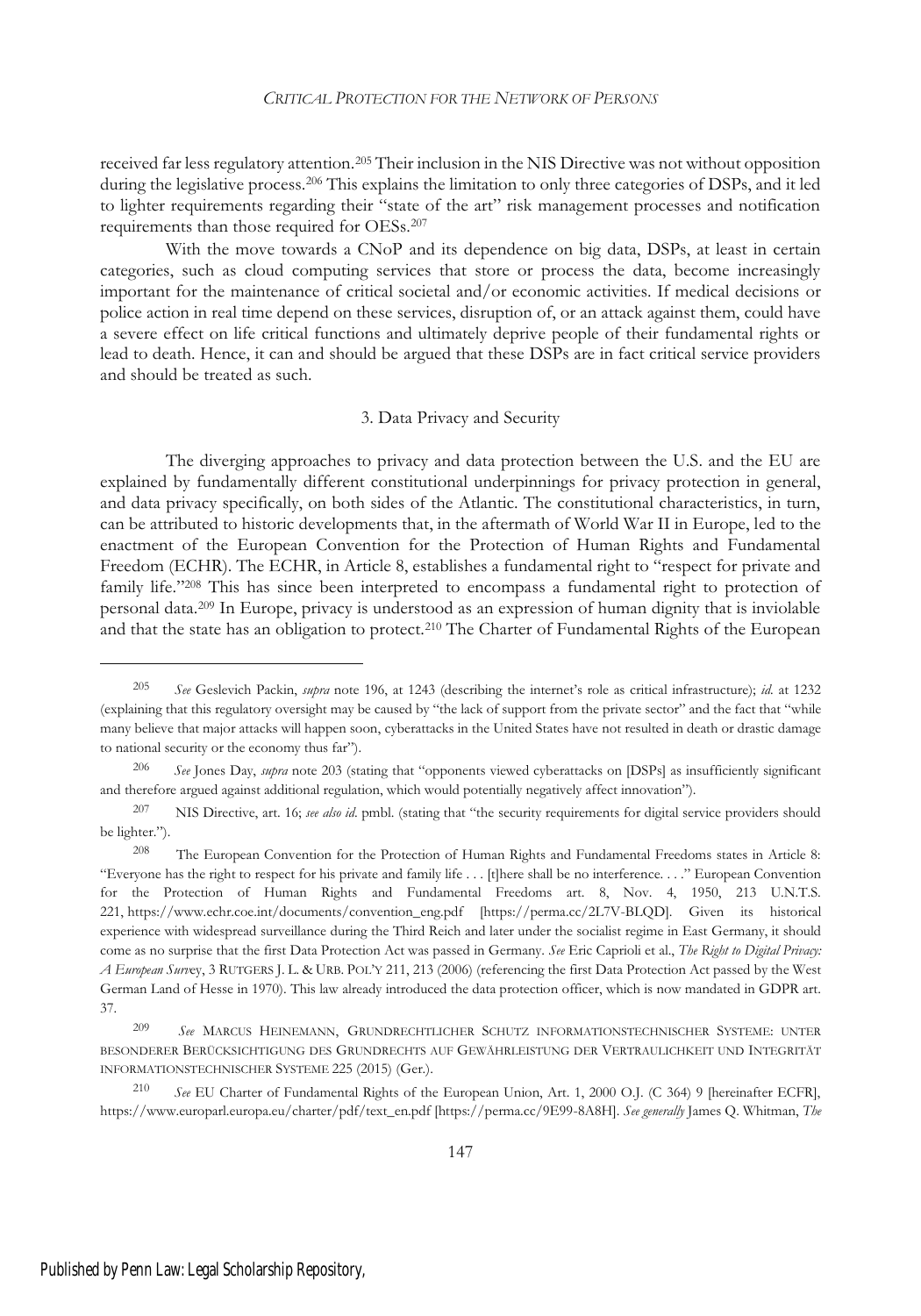Union from 2000 and Article 16(1) of the Treaty on the Functioning of the European Union further provide a specific data protection right to citizens in the European Union.<sup>211</sup> The GDPR and its predecessor directive are outgrowths of this fundamental EU right to data protection by the European governments.<sup>212</sup> In the European Union, the implication of personal data of any kind triggers the application of wide-ranging EU or national data protection laws.<sup>213</sup> Broadly speaking, individual data processing is essentially forbidden unless there is a valid reason for doing so and it is done as narrowly as possible.<sup>214</sup>

This EU recognition and protection of individual rights to data privacy is reflected in the NIS and ECI directives. Accordingly, the NIS Directive, in paragraph 75 to the preamble states:

This Directive respects the fundamental rights, and observes the principles, recognised by the Charter of Fundamental Rights of the European Union, in particular the right to respect for private life and communications, the protection of personal data. . . . This Directive should be implemented in accordance with those rights and principles.<sup>215</sup>

The ECI Directive contains a similar provision for critical infrastructure providers in general.<sup>216</sup> If a conflict arises, NIS and ECI directives need to be interpreted in light of the fundamental right to data privacy. This does not mean that a critical service provider or DSP would not be able to process personal data that is necessary to provide its life-critical service. Limitations are possible if provided for by law and the essence of the fundamental right is guaranteed.<sup>217</sup> With regard to critical infrastructure protection or network security, these legal grounds are provided for by the ECI or NIS directive. However, because data privacy is a fundamental right, limitations ought to be interpreted

<sup>212</sup> So-called "third generation" fundamental right. *See* EUR. COMM'N, *supra* note 210. *See also* GDPR, *supra* note 160, pmbl., para. 1 (referencing ECFR, art. 8(1) and TFEU, art. 16(1) and stating, "[t]he protection of natural persons in relation to the processing of personal data is a fundamental right.").

<sup>213</sup> *See* W. Gregory Voss & Kimberly A. Houser, *Personal Data and the GDPR: Providing a Competitive Advantage for U.S. Companies*, 56 AM. BUS. L.J. 287, 290 (2019); *see also* Schwartz & Solove, *supra* note 160, at 880–881 (stating that "[i]n the European Union, privacy law is viewed in broad terms" and that "[g]iven these differences, it is no surprise that EU privacy law has a much broader definition of PII than U.S. privacy law.").

<sup>214</sup> GDPR, *supra* note 160, art. 6, para. 1*; see also* Schwartz & Solove, *supra* note 160, at 881 ("[i]n the European Union, privacy law forbids personal data processing in the absence of a legal basis.").

- <sup>215</sup> NIS Directive, *supra* note 159, pmbl., para. 75*.*
- <sup>216</sup> ECI Directive, *supra* note 151, pmbl.
- <sup>217</sup> *See* ECFR, *supra* note 210, art. 52(1).

*Two Western Cultures of Privacy: Dignity Versus Liberty*, 113 YALE L.J. 1151, 1173–76 (2004) (describing the evolution of privacy law in France).

<sup>211</sup> ECFR art. 8(1), 2000 O.J. (C 364) 10; Consolidated Version of the Treaty on the Functioning of the European Union art. 16(1), Oct. 26, 2012, 2012 O.J. (C 326) 47. The ECFR is a compilation of all "personal, civic, political, economic and social rights enjoyed by people within the EU." *Why do we need the Charter?*, EUR. COMM'N, https://ec.europa.eu/info/aiddevelopment-cooperation-fundamental-rights/your-rights-eu/eu-charter-fundamental-rights/why-do-we-need-charter\_en (last visited Nov. 1, 2020) [https://perma.cc/CTH5-WTTW]. It is different from the ECHR as it covers "all the rights found in the case law of the Court of Justice of the EU, the rights and freedoms enshrined in the European Convention on Human Rights, other rights and principles resulting from the common constitutional traditions of EU countries and other international instruments." *Id*.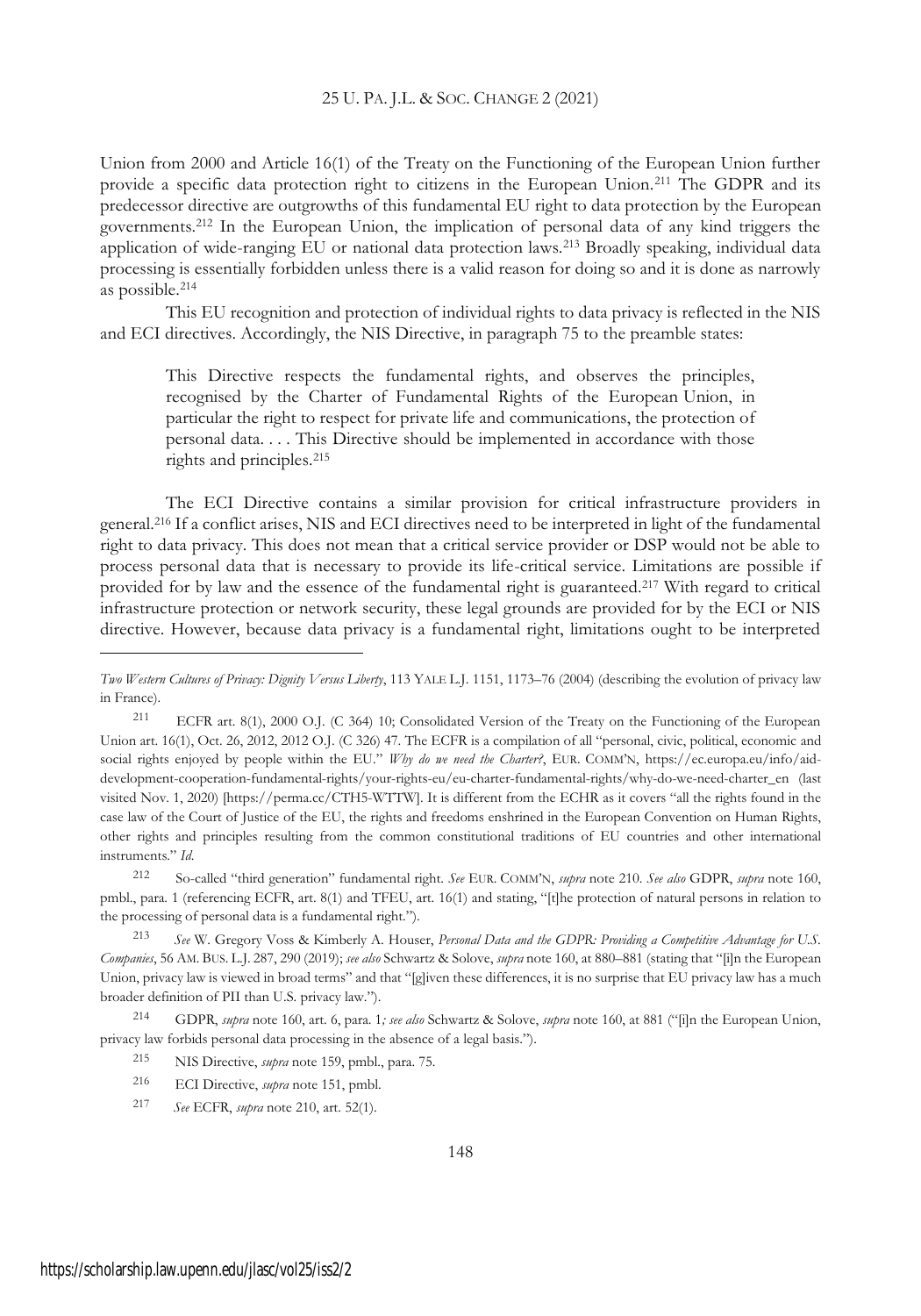narrowly and the processing of personal data must be restricted to the "extent strictly necessary and proportionate."<sup>218</sup> This is different from the simple "balancing" between two rights under U.S. law.<sup>219</sup> Hence, in Europe, a mandatory cell phone app that helps the government track the spread of COVID-19 in the interest of public health is not illegal per se, but by design needs to be limited to process only personal data strictly necessary to fulfill its purpose.<sup>220</sup>

Building upon the criticality of a NoP infrastructure, the following section argues that the differing U.S. and EU approaches to critical infrastructure protection from threats and vulnerabilities is inadequate to protect it and should be standardized for a global approach to protecting fundamental rights and increasing national security.

## *C. Proposed Critical Protection for the NoP*

From a U.S. perspective, an argument can be made that the CNoP should be categorized as a critical national infrastructure under its current structure. The DHS description of critical infrastructure poses the question of whether the system provides essential services that underpin American society and serve as the backbone of the nation's economy, security, and health. The disruptions described above, voting and patient safety, are certainly parts of our national backbone and deserving of critical protection. However, the United States is unlikely to view these as part of other infrastructures and will likely not recognize the citizen-centric harms that could arise. In large part, this is because of the United States's piecemeal approach to data privacy. Broadly, personally identifiable information is protected under certain federal privacy and state laws, rather than an integrated approach to protection, that leads to a narrow sectorial approach to data privacy.<sup>221</sup> The basic assumption in the United States is that private and government bodies are allowed to process individual data "unless it causes a legal harm or is otherwise restricted by law."<sup>222</sup> A detailed description of data privacy laws in both the United States and Europe is beyond the scope of this article, and has been expertly done elsewhere.<sup>223</sup> By means of

<sup>221</sup> *See* Schwartz & Solove, *supra* note 160, at 881 (stating in the United States sectorial laws "focus on specific industries or specific contexts for the use of personal data")*; see also* Voss & Houser, *supra* note 212, at 292 (arguing that distinguishing the terms "personal data" and "PII" is crucial to "understanding data privacy law as the terms delimit the scope of the law.").

<sup>218</sup> GDPR, *supra* note 160, pmbl., para. 49.

<sup>219</sup> *See* Schwartz & Solove, *supra* note 160, at 880 (arguing that the constitutional right to privacy in the United States is a right of defense against governmental overreach). This explains why in the United States, an individual's expectation of privacy can be balanced against other interests.

<sup>220</sup> Health data is treated as a special category of personal data and processing is only allowed under very narrow circumstances. GDPR, *supra* note 160, art. 9, para. 1; *see* GDPR, art. 9, para. 2.

<sup>222</sup> Schwartz & Solove, *supra* note 160, at 6.

<sup>223</sup> A small but growing body of scholarship addresses the differences between data privacy in the United States and the European Union, especially after the enactment of the EU GDPR and EU-U.S. Privacy Shield. S*ee* Voss & Houser, *supra* note 212, at 288 (citing Kimberly A. Houser & W. Gregory Voss, *GDPR: The End of Google and Facebook or a New Paradigm in Data Privacy?*, 25 RICH. J.L. & TECH. no. 1, at 44–52 (2018) (drawing lessons from a comparison of past U.S. and EU data privacy enforcement actions for enforcement of the GDPR); Michael L. Rustad & Thomas H. Koenig, *Towards a Global Data Privacy Standard*, 71 FLA. L. REV. 365 (2019), *https://ssrn.com/abstract=3239930* [https://perma.cc/94XL-L9BN] (arguing that there are "affinities" between U.S. and EU data privacy law and seeing transatlantic data privacy convergence on several points); Paul M. Schwartz, *The EU-U.S. Privacy Collision: A Turn to Institutions and Procedures*, 126 HARV. L. REV. 1966, 1974–79 (2013) (commenting on transatlantic divergences after the proposal of the GDPR but before its enactment); Paul M. Schwartz & Karl-Niklaus Peifer, *Transatlantic Data Privacy Law*, 106 GEO. L.J. 115, 119–22 (2017) (taking the angle of "legal identities" on both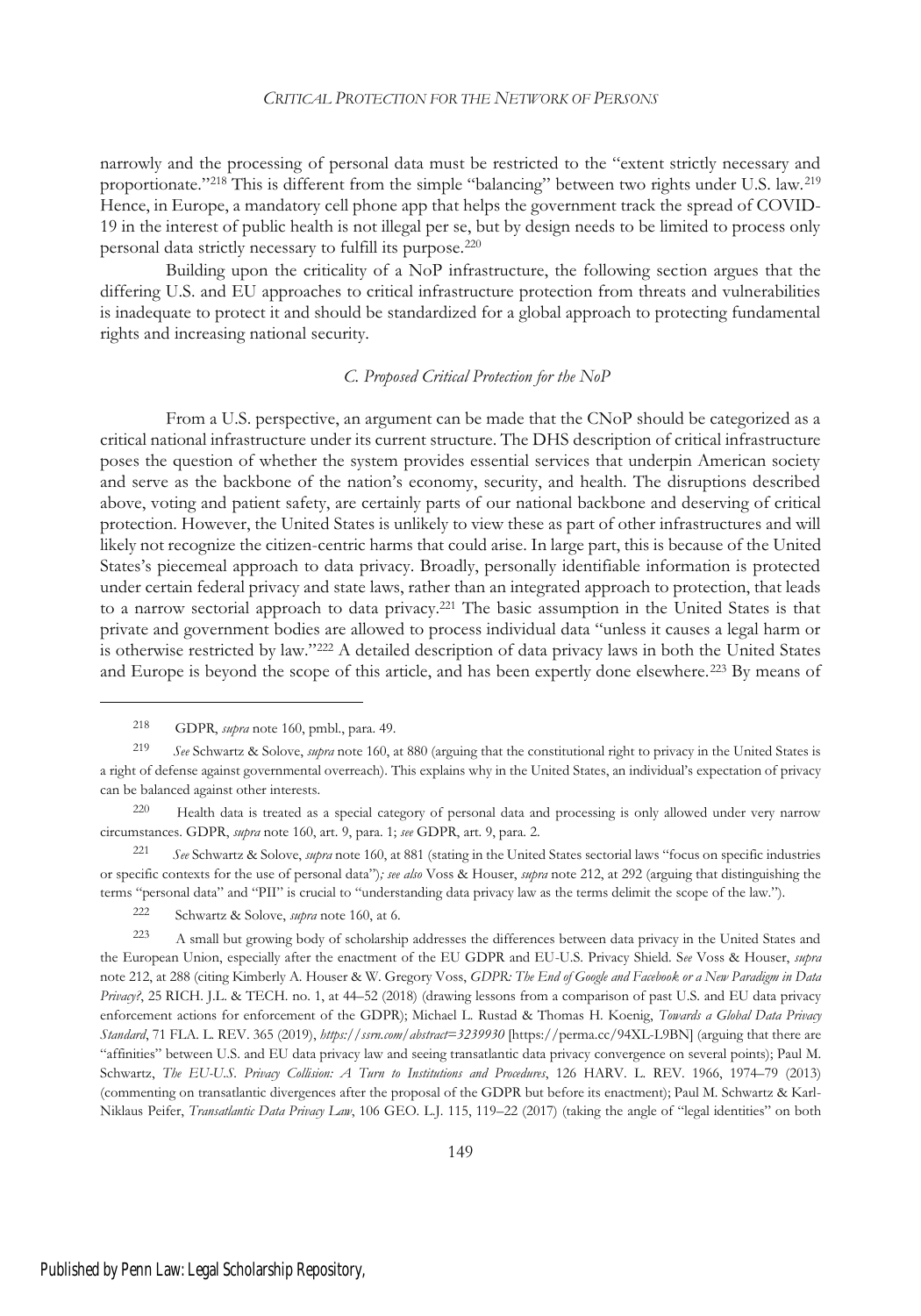comparison, however, "[i]n the United States, privacy law focuses on redressing consumer harm and balancing privacy with efficient commercial transactions. In the European Union, privacy is hailed as a fundamental right that can trump other interests."<sup>224</sup>

In Europe, because privacy is considered an expression of a person's dignity, the NoP will more easily be recognized as a critical infrastructure. Human dignity, according to Article 1 of the EU Charter of Fundamental Rights of the European Union and national constitutions, is an inviolable fundamental right that deserves higher protection than any other right.<sup>225</sup> In the NoP, where the person becomes an integral part of the infrastructure, personal data is a natural extension of the person herself— and may thus qualify as a critical asset of the infrastructure. Given the NoP's reliance on personal data, a personal data breach is likely to pose a threat not only to the individual who owns or is concerned by that data, but indeed the entire infrastructure, hence justifying enhanced protection. Consider, for example, the impact a loss of confidence in the safety or confidentiality of personal data could have on voting, freedom of expression, union membership or other democratic rights, let alone the functioning of the digital economy. EU law recognizes these interdependencies. It is no coincidence that the NIS directive and GDPR were enacted in the same year. By European conception, cybersecurity and data protection are part of a cohesive digital strategy. It follows that critical infrastructure providers as well as DSPs who process personal data, are subject to both the notification requirements in the NIS directive and the GDPR.<sup>226</sup> Furthermore, as an example of national law, the German constitutional court as early as in 1983 addressed the relationship between personal data processing and individual liberties, summarized this way:

According to the Court, individuals who do not know whether, which of, by whom, for what purposes, and under what conditions their personal data are processed will inevitably tend to conform themselves to the processor's potential expectations. In doing so, these individuals renounce their power to freely express their opinions, to demonstrate or join a political party, union, or any other association—in short, to exercise their fundamental rights. For this reason, the Court concluded that a democratic society cannot and will not function without rules governing the processing of personal data. <sup>227</sup>

Hence, it is no surprise that from a European perspective, data protection is seen as part of

sides of the Atlantic, in the context of transatlantic data trade). *See generally* Paul J. Watanabe, *An Ocean Apart: The Transatlantic Data Privacy Divide and the Right to Erasure*, 90 S. CAL. L. REV. 1111 (2017) (makingacomparison of privacy law related to the GDPR's right to erasure).

<sup>224</sup> Schwartz & Solove, *supra* note 160, at 877.

<sup>225</sup> *See* Carmen Moldovan, *Essential Features of the Principle of Human Dignity*, REVISTA UNIVERSUL JURIDIC 165, 165 (2016) (referencing the constitutions of Germany, Romania, and France as national constitutions that consider human dignity either "directly or implicitly as the top fundamental right in an hierarchy of fundamental freedoms"; *id.* at 166 (comparing human dignity's "non-derogatory nature" to other fundamental rights).

<sup>226</sup> *See* JONES DAY, *supra* note 203, at 4 (noting that a data breach could trigger both, notification requirements under NIS and GDPR).

<sup>227</sup> Spiros Simitis, *From the Market to the Polis: The Eu Directive on the Protection of Personal Data*, 80 IOWA L. REV. 445, 447– 48 (1995) (citing Volkszählungsurteil, 65 BVERFGE 43 (1983), *translated in* 5 HUM. RTS. L.J. 94 (1984)).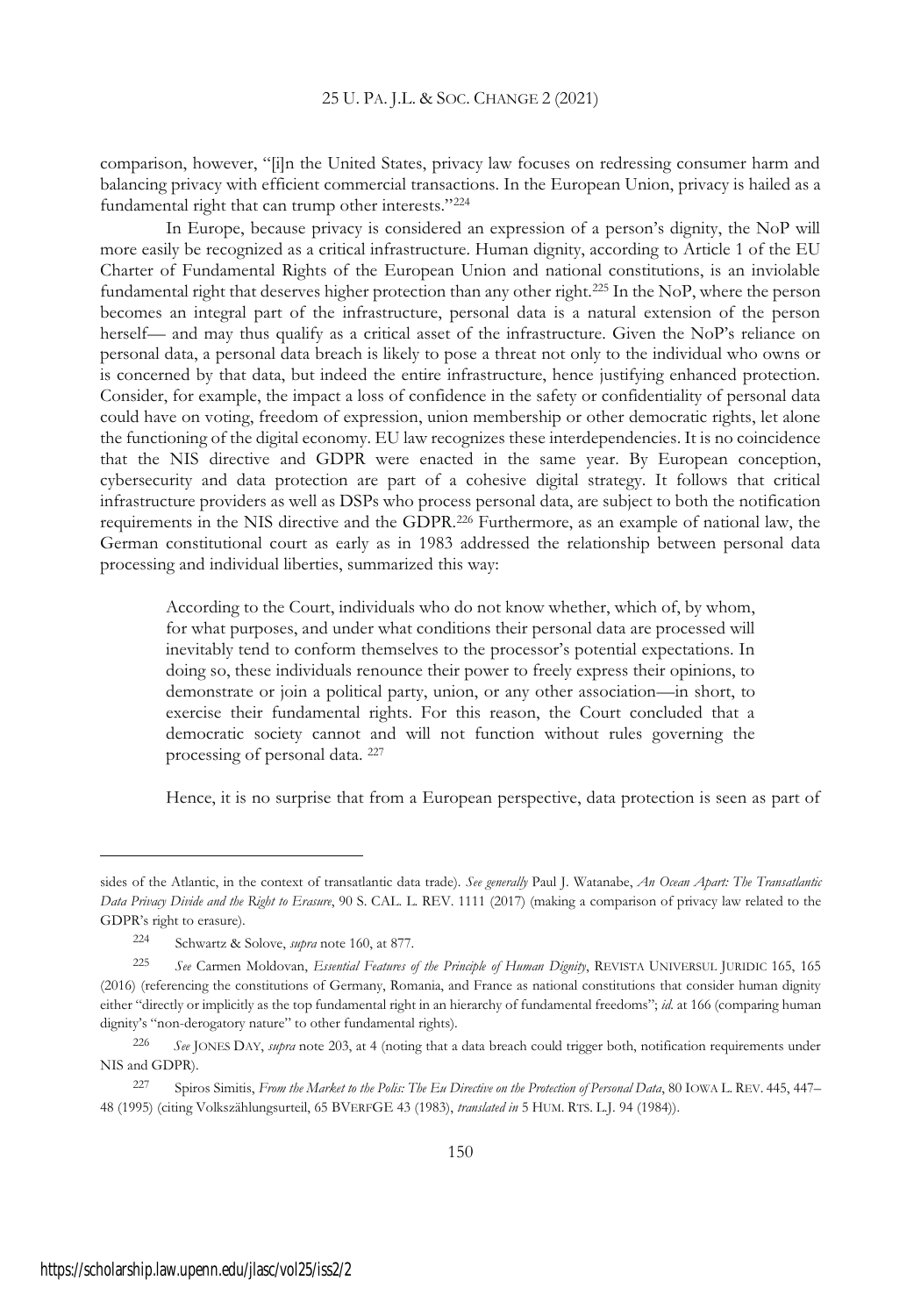EU policy to achieve cyber resilience.<sup>228</sup> In this regard, EU critical infrastructure protection in the light of the general data protection regulation, may pave the way to a more seamless recognition of the concept of protection for the CNoP—centered around persons, and their data—as opposed to things. GDPR's impact has not been isolated to European citizens or markets. Laws such as GDPR are having an impact in the United States. The global nature of the Internet necessitates multinational legal and regulatory standards, and many U.S. firms are adhering to European law simply out of necessity.<sup>229</sup>

The fragmentation of American approaches to U.S. cybersecurity remains a challenge. Recent work done by the United States Cyberspace Solarium Commission reiterates many of the fundamental issues highlighted above.<sup>230</sup> The report provides strong support for the recognition of the impact of cybersecurity risks and vulnerabilities on individuals. Yet in its recommendations, the emphasis remains on governmental and public-private partnerships across sectors at levels above the individual.<sup>231</sup> By privileging higher-level actors, the impacted parties at lower levels are often consolidated by default into higher level organizational categorizations. Yet the concerns of individuals differ substantially from those of most public and private organizations. The objectives of the firm and the citizen are not the same. And the critical life functions of the latter are often not addressed by remediating cybersecurity concerns in the former.

Thus, a related but different question is whether personal data should be considered a unique part of the NoP, by itself, and consequently, enjoy the same infrastructure protection as security, public health, or network and information systems. As mentioned earlier, for purposes of defining a critical infrastructure that is entitled to protection by a partnership between government and private entities, the boundary is whether the NoP infrastructure affects critical life functions, deserving enhanced protection from threats and vulnerabilities.<sup>232</sup> If personal data is more broadly included, then data privacy would be added to the list of protected functions in Article 2(a) of the ECI directive, and the DHS definition of critical infrastructure, depending on whether data protection is considered "life critical," and its disruption or destruction would have a significant impact on society as a result of the failure to maintain its function.<sup>233</sup> Overcoming historical differences, a global adoption of this approach would yield heightened security around the globe.

## IV. CONCLUSION

Intimately connected technology is increasingly interweaving persons in ways that extend the importance and relevance of critical infrastructure protections to the person. The present disjointed

<sup>228</sup> AEGIS, *supra* note 146 (mentions the EU General Data Protection Regulation as well as the proposed e-Privacy Regulation on Privacy and Electronic Communications alongside the EU Directive on Security of Network and Information Systems (NIS Directive) as main EU measures to achieve cyber resilience).

<sup>229</sup> *See* Flora Y. Wang, *Cooperative Data Privacy: The Japanese Model of Data Privacy and the EU-Japan GDPR Adequacy Agreement*, 33 HARV. J.L.&TECH. 661, 666–67) (2020) (discussing the arguments about whether the GDPR becomes a type of de jure regulation).

<sup>230</sup> CYBERSPACE SOLARIUM COMMISSION, CSC, https://www.solarium.gov/home [https://perma.cc/Q2Z9-BPTY] (last visited Nov. 1, 2020).

<sup>231</sup> CYBERSPACE SOLARIUM COMMISSION, *Report*, https://www.solarium.gov/report [https://perma.cc/PN3T-RF6N] (last visited Nov. 1, 2020).

<sup>232</sup> *See* U.S. DEP'<sup>T</sup> OF TRANSP., *supra* note 62, at 14-16 (and accompanying text).

<sup>&</sup>lt;sup>233</sup> Adapted from ECI directive, art.  $2 \n\sqrt[6]{(a)}$ .